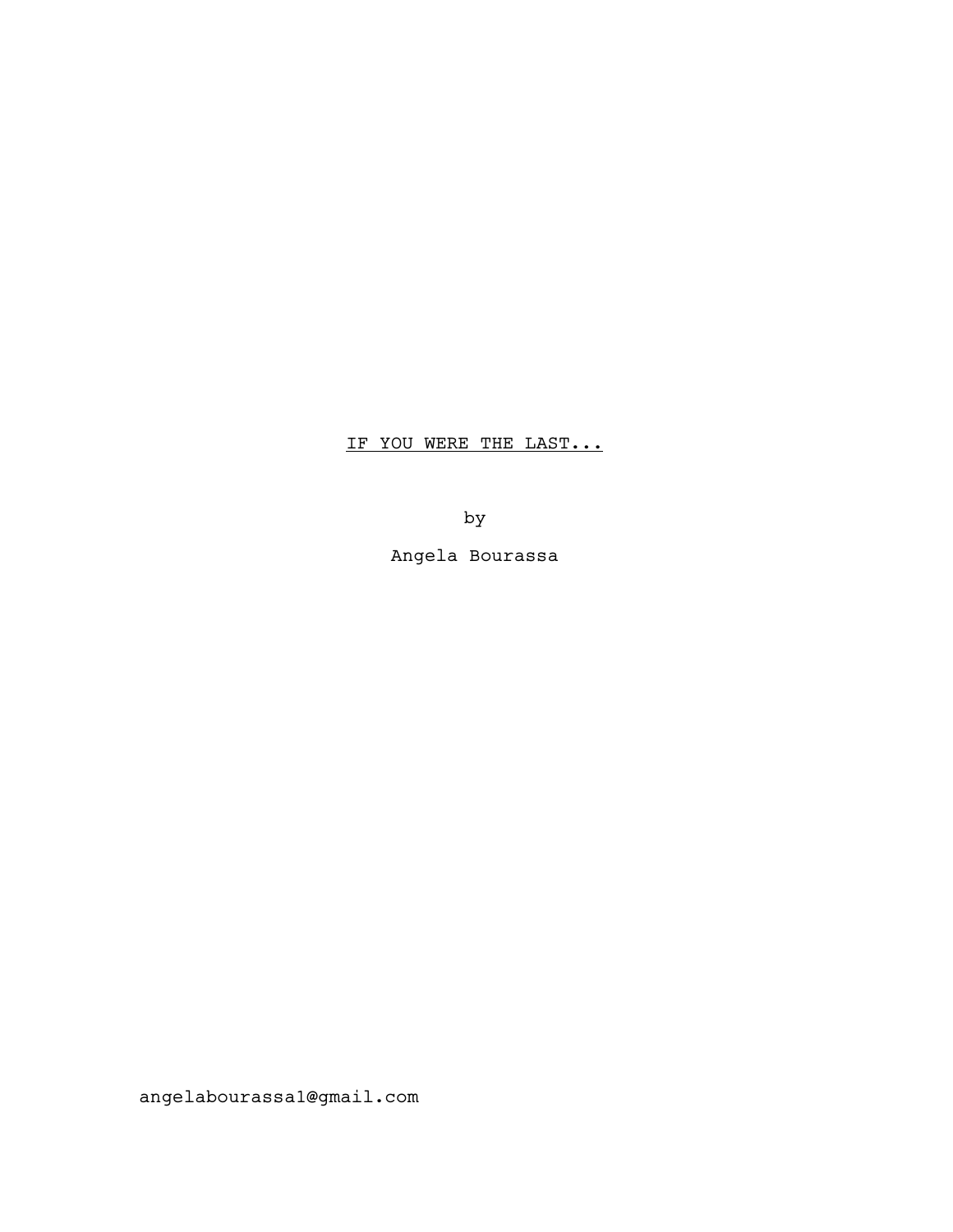INT. TV ROOM - NIGHT

A typical, dimly lit family room - BOOKSHELVES, END TABLES, LAMPS. That sort of thing.

JANE and ADAM (30s) sit facing each other, cross-legged, at either end of a red corduroy COUCH.

They're fit, normal-looking people in plain white t-shirts and sweat pants. Both have a few TATTOOS on their arms.

They play chess on a TRAVEL CHESSBOARD set between them on the couch.

We join them mid-debate...

JANE It was irresponsible.

ADAM

Irresponsible??

JANE

Absolutely! They spent, what, a trillion dollars and countless man hours - not to mention political capital - trying to get one dude back from Mars?

ADAM

Political capital? It united the world!

JANE Yeah for a hot minute. But what if they failed? Then everyone woulda been like, "Um, excuse me? You know there are people dying here, right?"

Throughout this, Jane and Adam keep playing chess, making moves with very little thought.

ADAM

Ok, but there are always people dying and we can't save everyone, so when we have the chance to come together and save Matt Damon--

JANE No, screw Matt Damon.

ADAM

Harsh.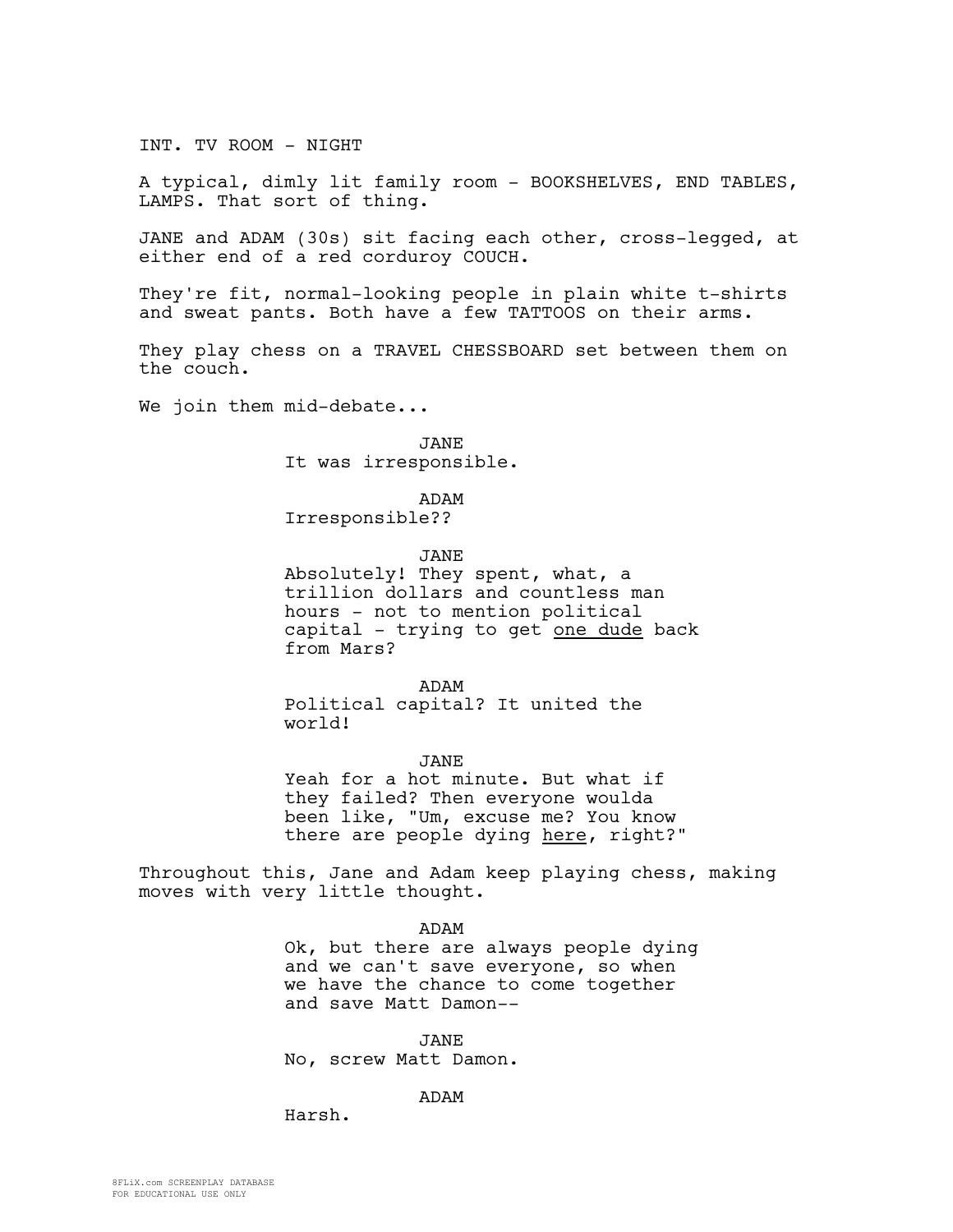### JANE

Dude. It costs an average of twelve hundred dollars to save a life--

# ADAM

Twelve hun-- what?

### JANE

When you give money to charity, the ones that are actually going to save lives are the ones that clean water and give out medicine and stuff, right?

#### ADAM

Matt Damon's charity cleans water...

## JANE

# (ignoring him) So when you factor in administrative costs and how many people would have actually died without help, it works out to about twelve hundred bucks per

#### ADAM

So divide a trillion dollars to save one guy on Mars by twelve hundred and you could save 833 million people on Earth?

JANE ...Did you just do that math right now?

ADAM I'm very smart.

life.

JANE I know. You just look so dumb.

#### ADAM

Ok, so - Avengers: Infinity War. You would kill Vision preemptively to ensure that Thanos doesn't get his stone?

# JANE

Oh, hundred percent.

ADAM Really. Wow. Cold.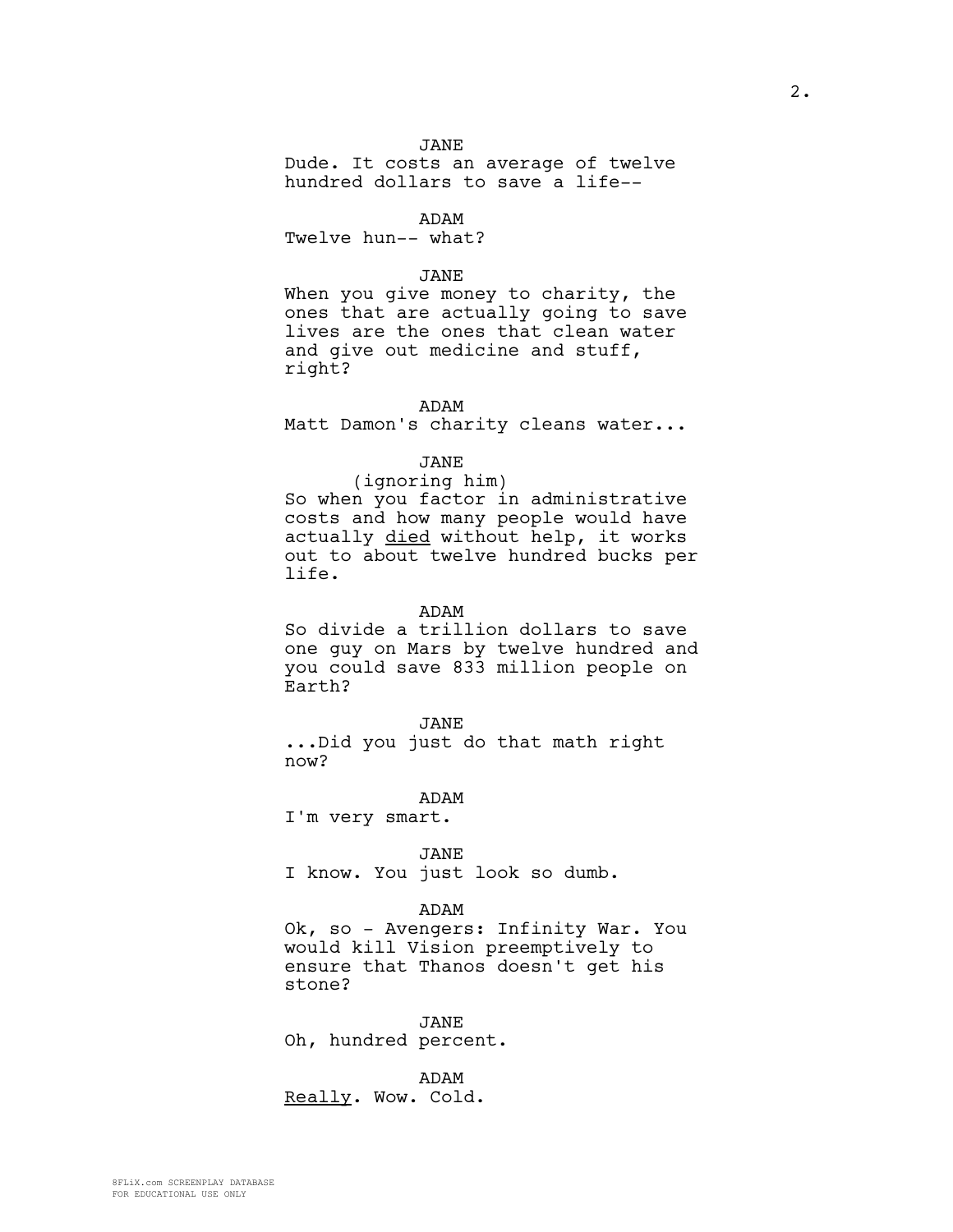I'm cold? I thinking letting half the fricken universe die is pretty cold. Besides, how is Vision choosing to die for the cause - which he wanted to do, I'll have you remember - any different than Black Widow sacrificing herself in Endgame?

ADAM

...Yeah, ok.

Adam moves a pawn. He peers at the board.

ADAM (cont'd) Oh. That's checkmate.

Jane studies the board.

#### JANE

Oh yeah. Dang.

Adam offers a hand, and Jane shakes it - *good game*.

They both lean back on their respective armrests.

ADAM

...So you really don't think they'll send anyone to save us?

We flip around and see the other side of the room for the first time.

WE'RE IN A SPACE SHUTTLE.

The walls on the far side of the room are lined in TIN FOIL.

A floor-to-ceiling window looks out over thousands of GOLD PAPER STARS hanging from visible STRING.

(Be warned. This is no big-budget sci-fi epic. You are reading a fairy tale.)

Jane takes a moment before responding. Her tone softens.

JANE I mean. I'm sure they're doing what they can. Within reason. (beat) Benson'd probably take your side...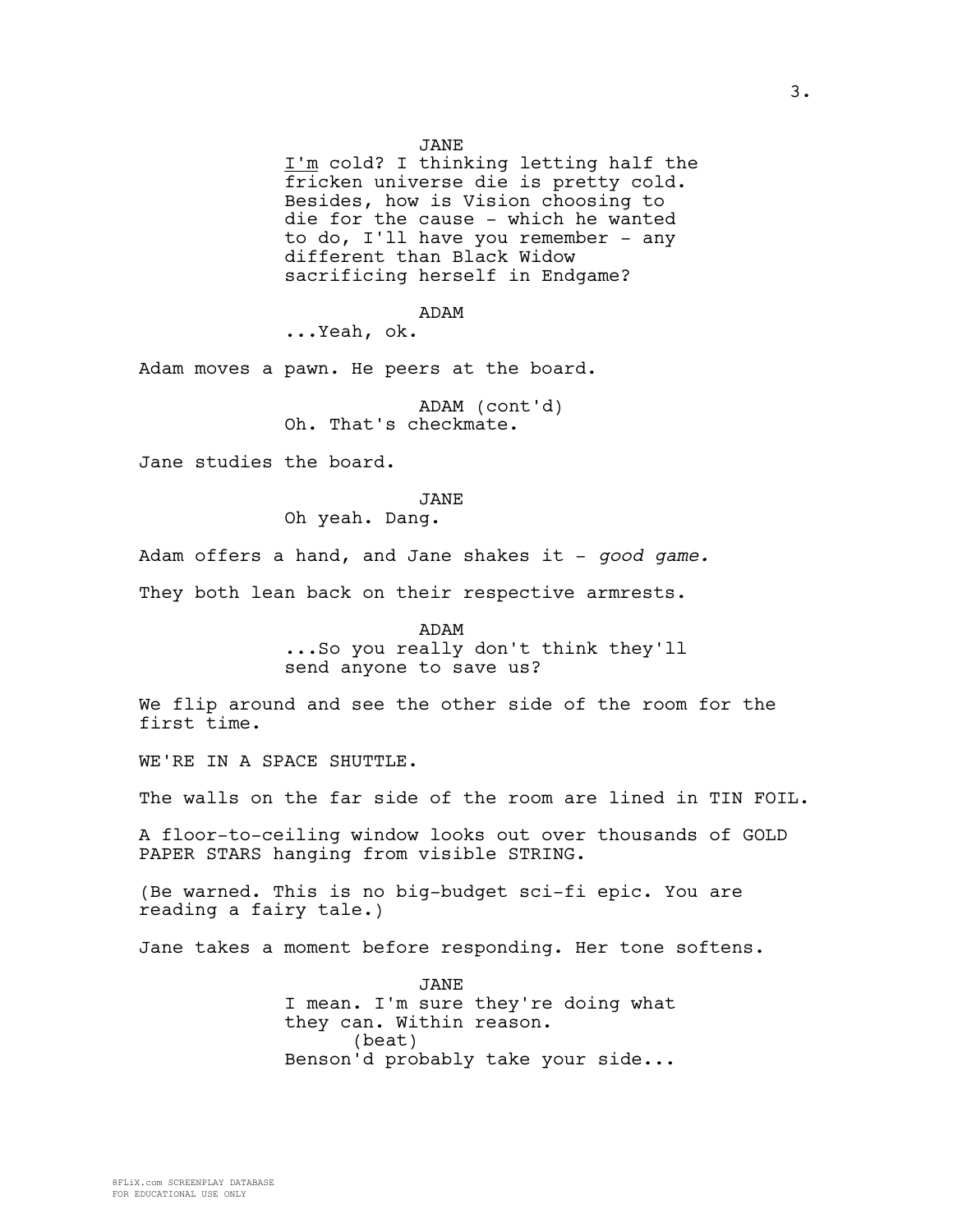They both turn to look at a SKELETON dressed in an orange SPACE SUIT sitting in an ARM CHAIR across from them. The space suit is embroidered with the name BENSON.

#### ADAM

## Yeah. But Benson went crazy.

They sit quietly for a moment, taking in their dead companion...

> JANE Did I ever thank you for cleaning the bones? That was... above and beyond.

> > ADAM

Any time.

JANE (unenthusiastic) ...Play again?

ADAM

Mmm... (better idea) Wanna see who can make a taller tower?

JANE

Yes.

They start strategically stacking their chess pieces.

As they work...

JANE (cont'd) I just don't think we should wait around to be saved, ya know? We gotta save ourselves.

ADAM (resigned) ...Or accept the inevitability of our fate.

A pair of CHICKENS wander through the room, clucking and pecking. Adam and Jane pay them no mind.

> JANE One of the two.

> > CUT TO:

**TITLE CARD: IF YOU WERE THE LAST...**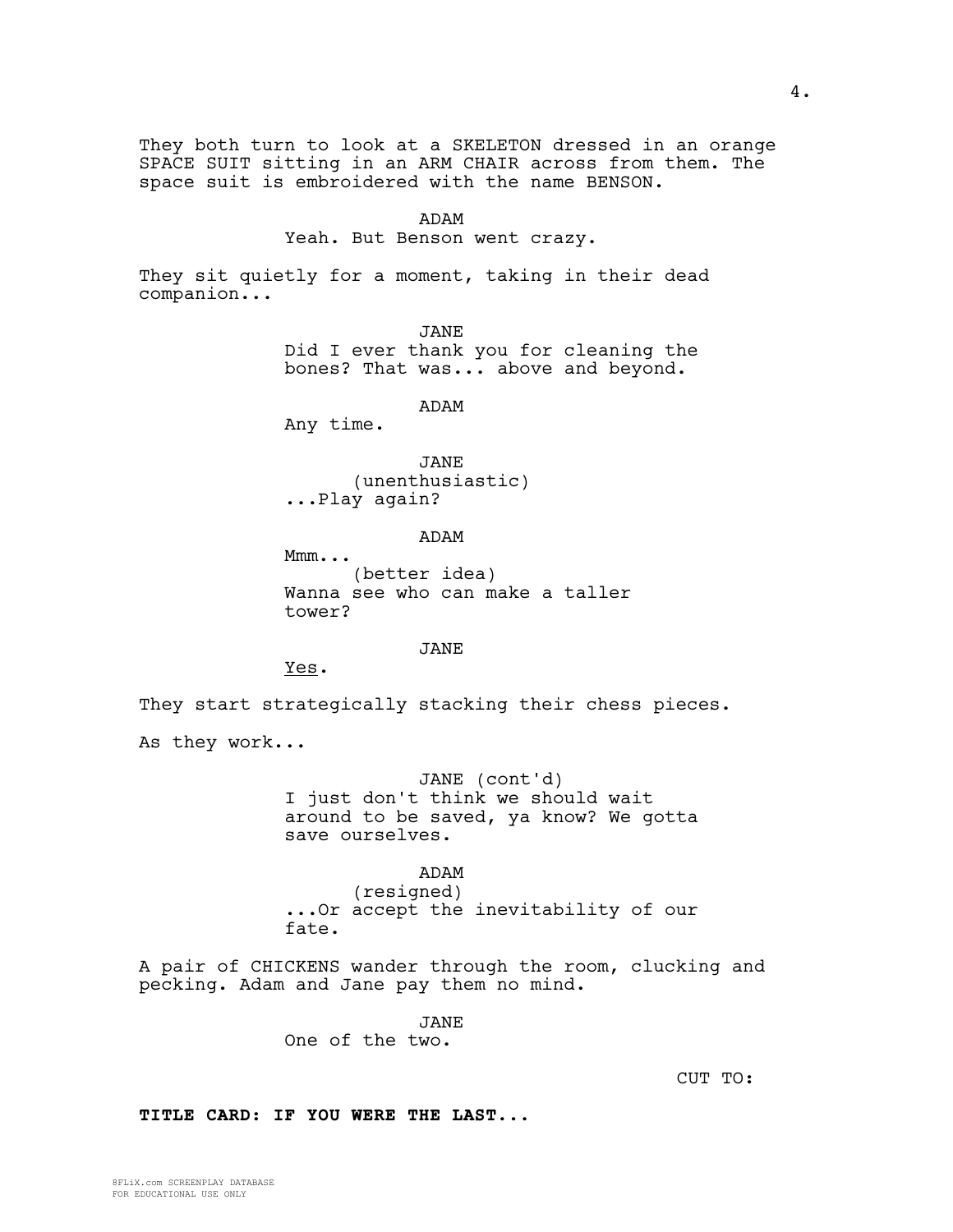## ESTABLISHING: OUR PLACE IN SPACE

We get a beautiful shot of a ROCKET covered in tin foil drifting somewhere between Jupiter and Saturn in a paper and wire model of the SOLAR SYSTEM.

We push into the rocket and find Jane and Adam going about their days, finding ways to pass the time...

INT. GYM - NIGHT (IT'S SPACE - IT'S ALWAYS NIGHT)

In a small gym area with tin foil walls and a nice IKEA RUG on the floor, Jane and Adam do HEADSTANDS against opposite walls. They stare each other down, upside down.

Their voices are strained from the physical exertion they've been at this awhile...

> ADAM You should just give up now. I'm clearly dominating.

JANE I'll dominate your face.

INT. GREENHOUSE

Adam works in a lush, steamy greenhouse filled with all sorts of CROPS and lined with tin foil walls.

A CHICKEN COOP occupied by half a dozen gently clucking HENS resides next to a small PEN where a GOAT hangs out.

Jupiter (in big, beautifully painted paper ball form) drifts through the floor-to-ceiling window.

But Adam has seen this epic view a thousand times. He's focused instead on carefully pruning a MARIJUANA PLANT.

# INT. KITCHEN

Somewhere in the interior of the ship - no windows - Jane cracks a few EGGS over wilted SPINACH in a frying pan. She tosses the egg shells into a COMPOST BIN that has 50 MORE EGG SHELLS in it.

The kitchen feels like a nice, homey IKEA kitchen - wood cabinets, a FRUIT BOWL - not spacey at all, except for those tin foil walls.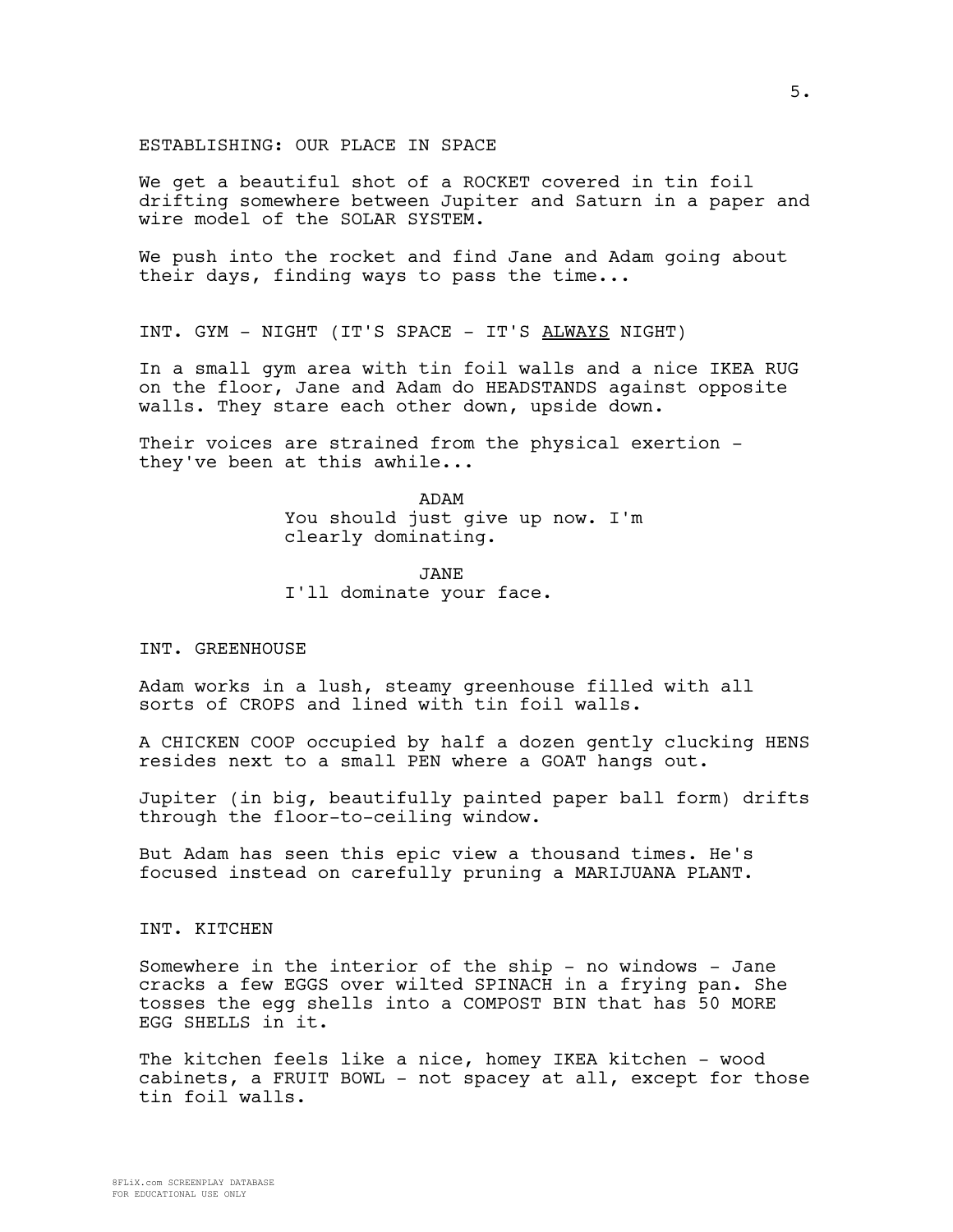Jane pours TWO glasses of GOAT'S MILK as Adam saunters in holding a pack of POP-TARTS.

He gratefully accepts his glass, taking a sip before opening the pack of Pop-Tarts and putting both into the toaster.

> JANE Two?? Don't you only have like ten left?

> > ADAM

I know. It's just, my marijuana raspberry hybrid still won't fruit. I need to let off some steam...

Jane gets it. She pats him on the back.

JANE Mm. Go nuts, kid. (beat) Don't Pop and drive.

INT. GYM

Back to that headstand competition...

JANE Your momma called. She said she doesn't miss you, and you're gonna lose.

ADAM

Your momma actually called, too. She said she's actually your sister, and you smell like butts. And you're gonna lose.

INT. TV ROOM

Jane and Adam lounge on the couch watching The Office (the American version) on a projector SCREEN. The GOAT lounges on the couch between them.

Jane and Adam share a bowl of POPCORN. Jane playfully BATS Adam's hand when he takes an absurdly large handful.

He retaliates by THROWING popcorn at her, and it becomes a POPCORN BATTLE - which the goat loves.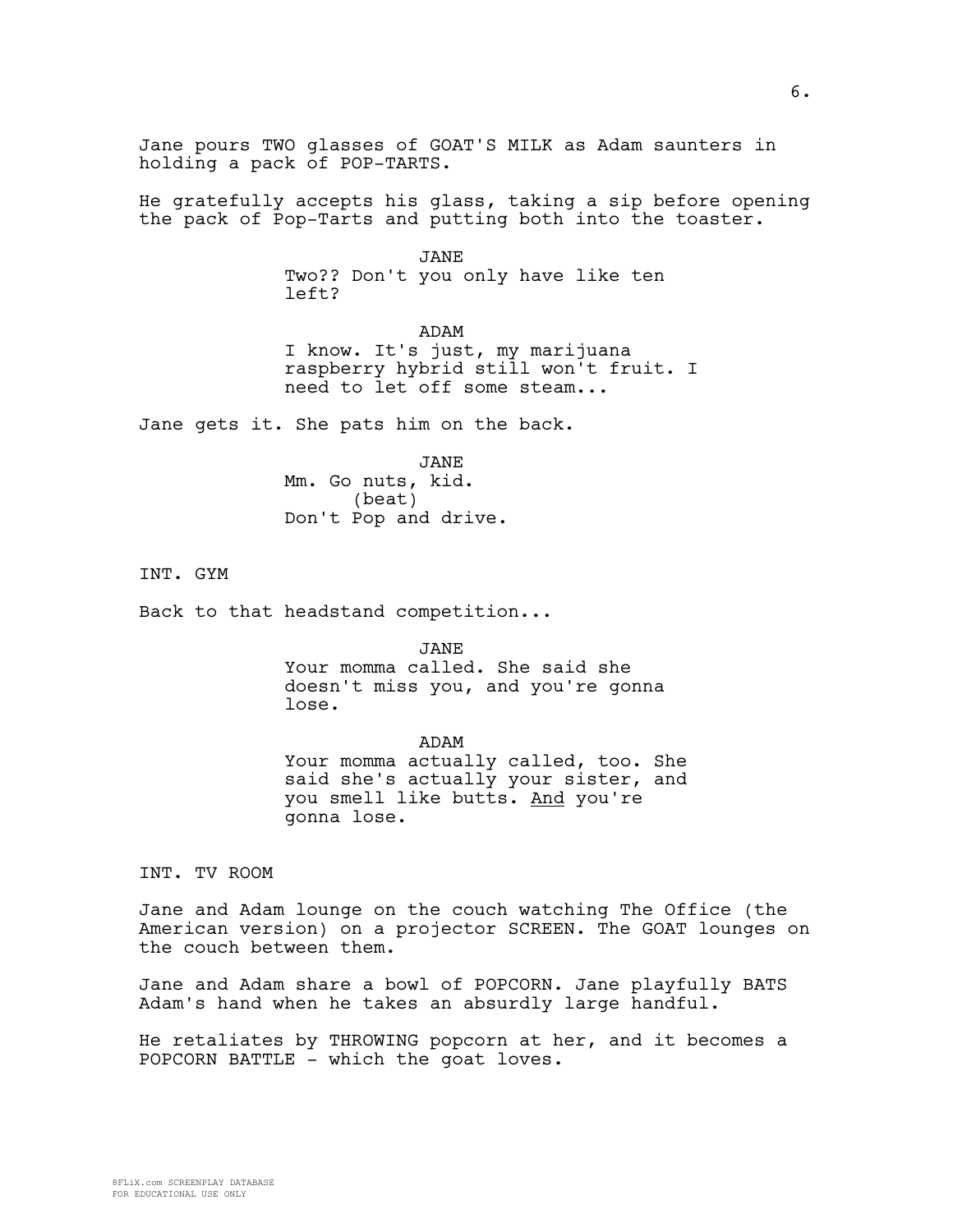INT. COCKPIT

The large cockpit of the shuttle is all tin foil, giant panels of BUTTONS and SWITCHES, and a big window looking ahead into space.

Jane sits on the floor in front of an open wall panel with about a hundred horizontally-running GRAY WIRES pouring out of it.

The wires have been BLASTED IN HALF by something that left a large black SCORCH MARK around and behind them.

GLOVES on, Jane diligently works on trying to find which gray wire on the left connects with which gray wire on the right.

The paper stars swirl past the front window as Jane works for hours connecting all the wires.

Finally all connected, she peels herself off the floor and moves to a large SWITCH next to a MICROPHONE.

Deep breath.

She flips the switch. Nothing happens.

She knows it won't work, but she has to try anyway...

JANE (into the mic) Hello? Earth?

She waits. Nothing.

JANE (cont'd) (singing) *I need a hero. I'm holding out for a hero til the end of the night...*

Still nothing.

She flips a SECOND LARGE SWITCH on the opposite side of the microphone.

Nothing.

With a sigh, she moves to the opposite wall and adds a TALLY MARK to a running count of 300 OTHERS.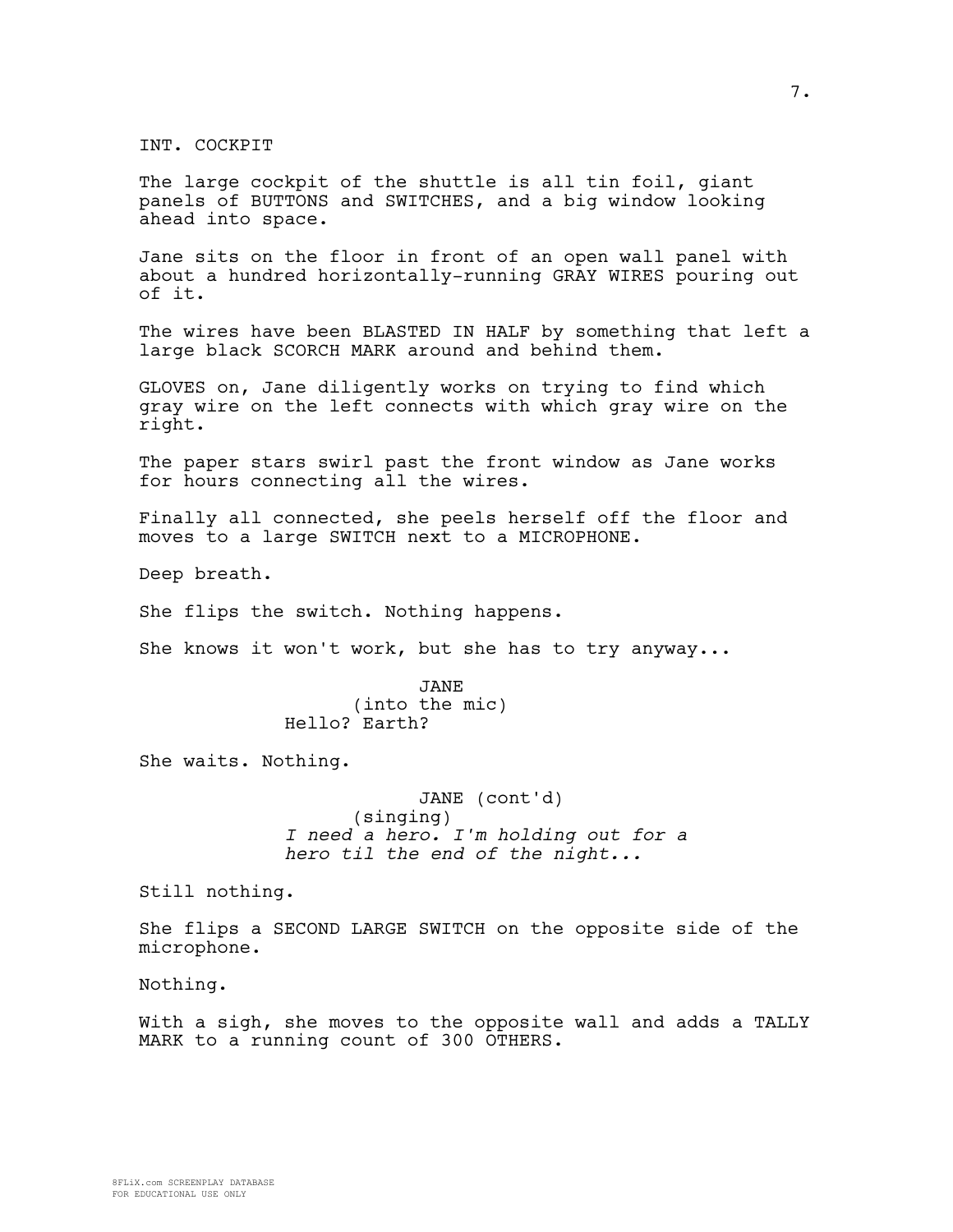# INT. HALLWAY

Adam uses homemade plant-based PAINTS to add to an ongoing MURAL of all sorts of random things in a long corridor.

The mural has flowers, clouds, boobs, Pop-Tarts, a lake, a muscle car - all his favorite things.

INT. GYM

Once more to the headstand competition.

JANE I don't want to emasculate you, except that that's exactly what I want to do.

Adam isn't looking so good...

# ADAM

Well I...

He FAINTS and collapses in a heap on the ground.

JANE ...That's not good.

INT. JANE'S ROOM

Jane lays on her BED in her tiny, mostly empty room with HEADPHONES on, rocking out to some upbeat solid gold oldie.

She croons along with a melancholy look in her eye.

Adam pops into her doorway.

ADAM

Ready?

CUT TO:

INT. TV ROOM

Jane and Adam work together to push the red corduroy couch back against the bookshelves and move the COFFEE TABLE aside - they're clearing the floor.

> JANE Have you tried the blueberries or maybe the blackberry?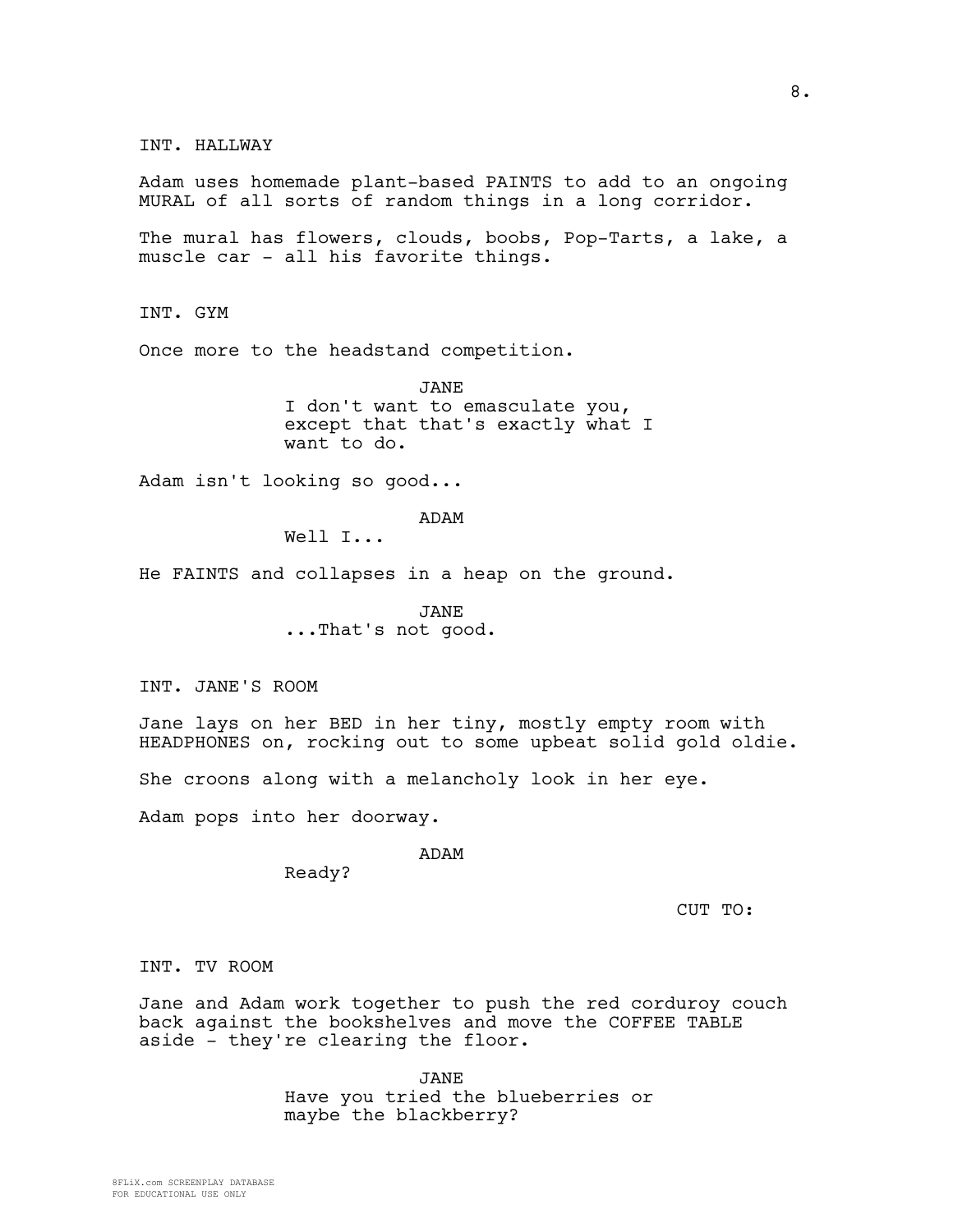## ADAM

No... I mean, yes - I've tried everything. But the raspberry is the one that's most genetically in line with the marijuana plant. It should work.

## JANE

You'll get there.

The floor is cleared. They stand at either end of the room, facing each other.

> JANE (cont'd) Alright. What's the verdict?

Adam turns to a BOOMBOX built into the tin foil wall and presses PLAY.

An awful country pop song by some awful country pop singer fills the room.

> JANE (cont'd) No! No, no, no. No.

ADAM Ok, judgey, I didn't complain when

you picked Enya. It's my turn, and I say we're two-steppin'.

JANE

We can two-step, that's fine. But can we please do it to something less soul-suckingly awful?

ADAM

... No.

JANE Please. Please? Come on, you must have some... I don't know. Willie Nelson?

Adam thinks about it.

# ADAM

Ok, yeah...

He turns back to the boombox in the wall, presses a few buttons, and a Willie Nelson song like "Uncloudy Day" pours into the room.

With a big smile, Adam two-steps across the room to Jane...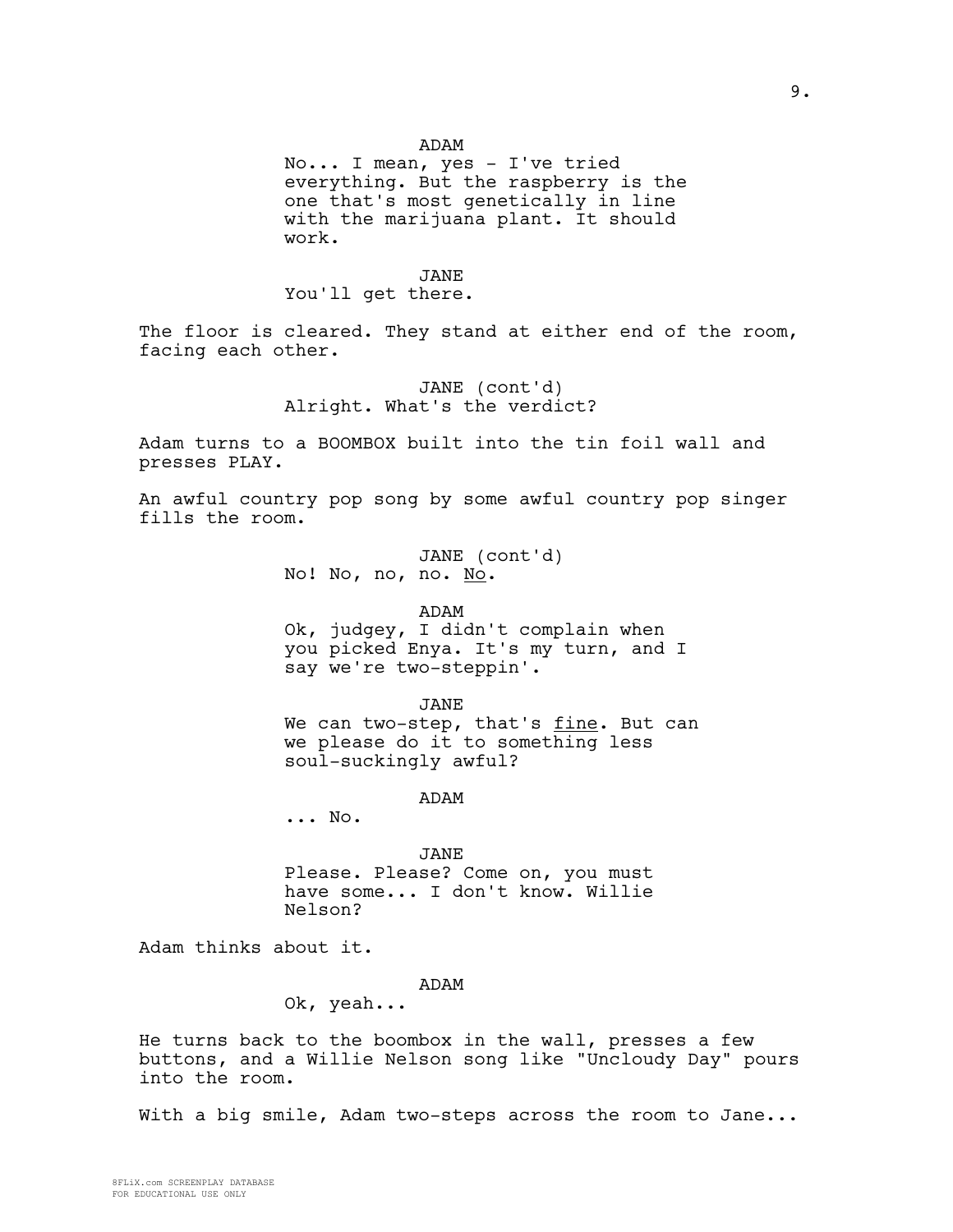ADAM (cont'd)

Better?

Jane represses a grin.

JANE

Eh.

Adam grabs her hand and SPINS her onto their makeshift dance floor.

# **THEY DANCE.**

Adam's clearly got a lot of practice with this style of dance. Jane isn't quite as good - she looks at her feet a lot - but Adam is a strong partner and leads her well.

> WILLIE NELSON *Oh, they tell me of a home far beyond the skies Oh, they tell me of a home far away Oh, they tell me of a home where no storm clouds rise Oh, they tell me of an unclouded day*

Jane sinks into the song, and they have a great time spinning around the room, the glitter stars floating past in the windows behind them.

Benson's skeleton sits in his armchair, arranged so that he leans to one side with legs crossed - a happy observer.

As they dance...

ADAM Wow, you are not good at this.

JANE

Excuse me for not taking two-step while getting my minor in dance.

ADAM How minorly impressive. You know I almost went to Juilliard.

JANE

You did not!

ADAM

No, but I totally rocked my mom's after-school hip-hop class.

Jane laughs.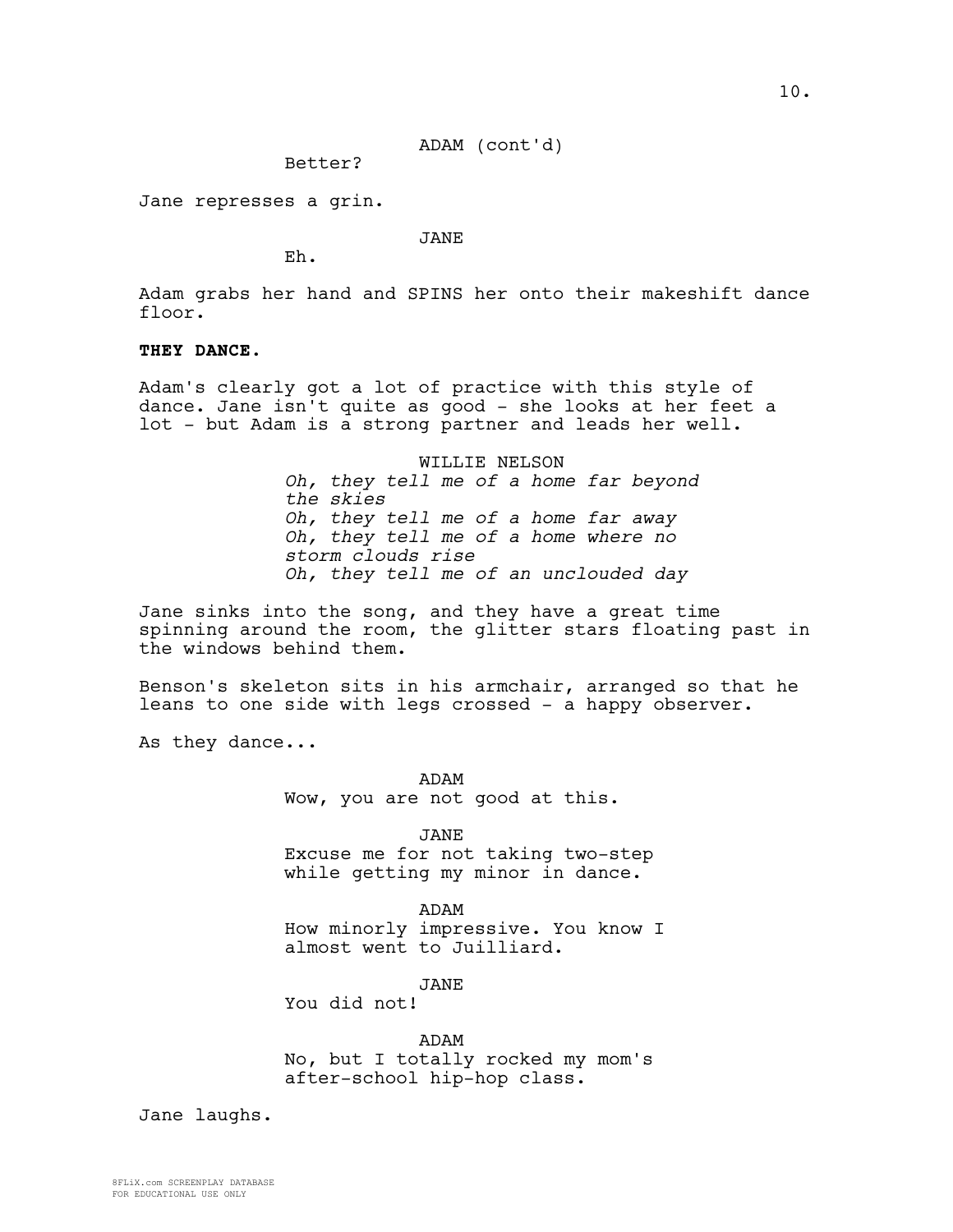They break into an electric slide...

ADAM (cont'd) Uh oh, here we go!

They laugh and have a great time.

INT. TV ROOM - A LITTLE LATER

Both sweaty and tired - they've clearly been dancing for a while - Jane and Adam sit in the middle of the room sipping WATER BOTTLES.

> JANE So. I need to call you out on something.

> > ADAM

...Ok.

JANE

I was walking through the greenhouse this morning and I stepped in some... milky... goop...?

Jane keeps her eyes locked on Adam's, but he's not giving up anything.

After an awkwardly long stare...

ADAM Ok, yeah. My bad.

JANE

Dude!

ADAM I'm sorry! I thought I got it all.

Jane is grossed out.

JANE That's where our food grows.

She gestures to a nearby CHICKEN...

JANE (cont'd) That's where the girls sleep. I mean... (beat, whispering) Were they watching you?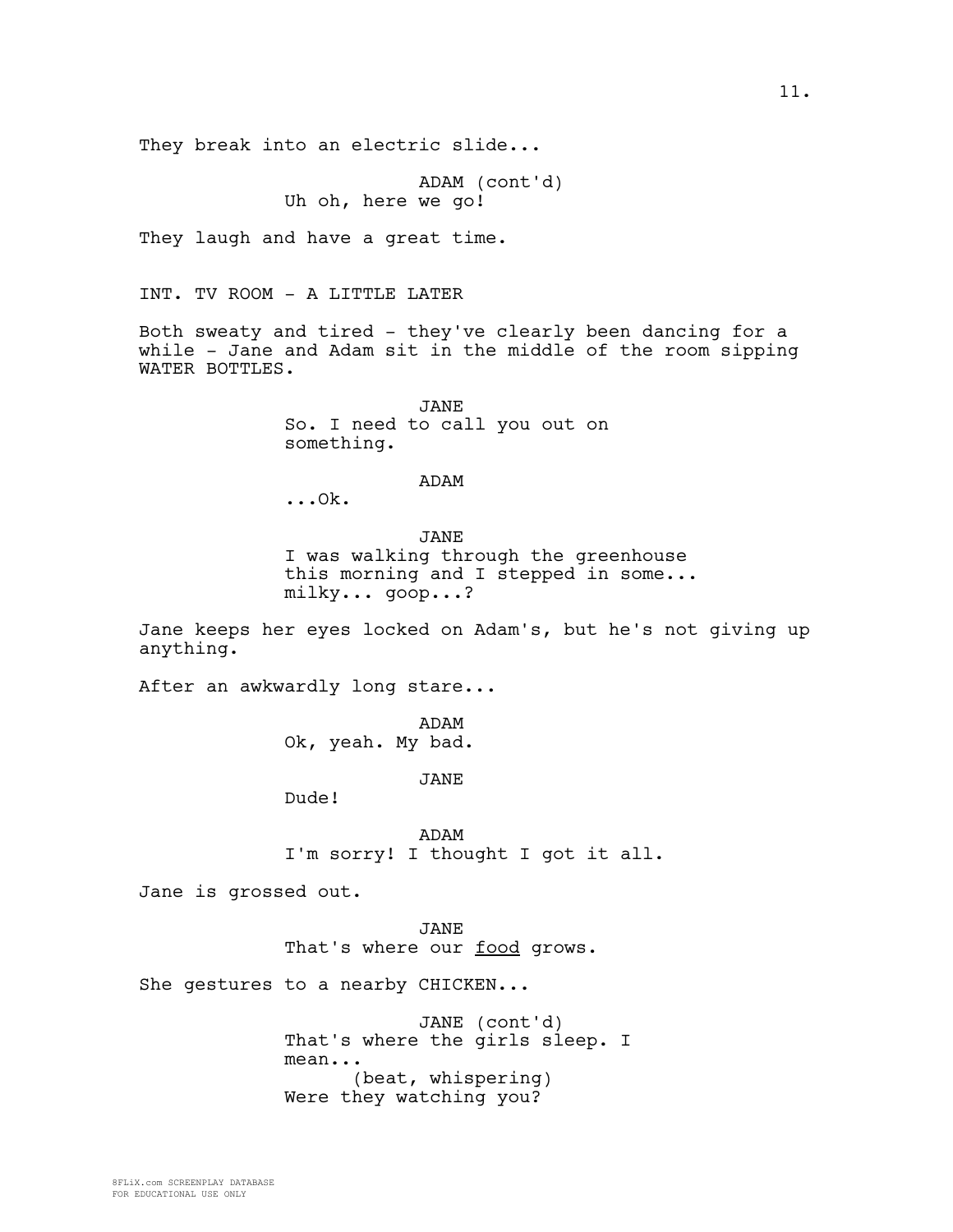ADAM

No! (beat) I don't know.

Jane does a repulsed shiver.

JANE

Ew.

ADAM Ok, that's enough with the slut shaming.

JANE I'm not shaming you. Just, keep it in your room, man.

ADAM Is that where you do it?

JANE In your room? No.

He asks, not creepily, just genuinely curious...

ADAM

How often?

JANE

Dude.

ADAM Multiple times a day, huh.

JANE I'm not answering that.

Jane begins STRETCHING. Adam follows suit.

ADAM Maybe we should do it.

JANE

What.

Adam gives her a knowing look - *you know what "it" is...*

Jane LAUGHS a little too hard.

ADAM What! I'm serious.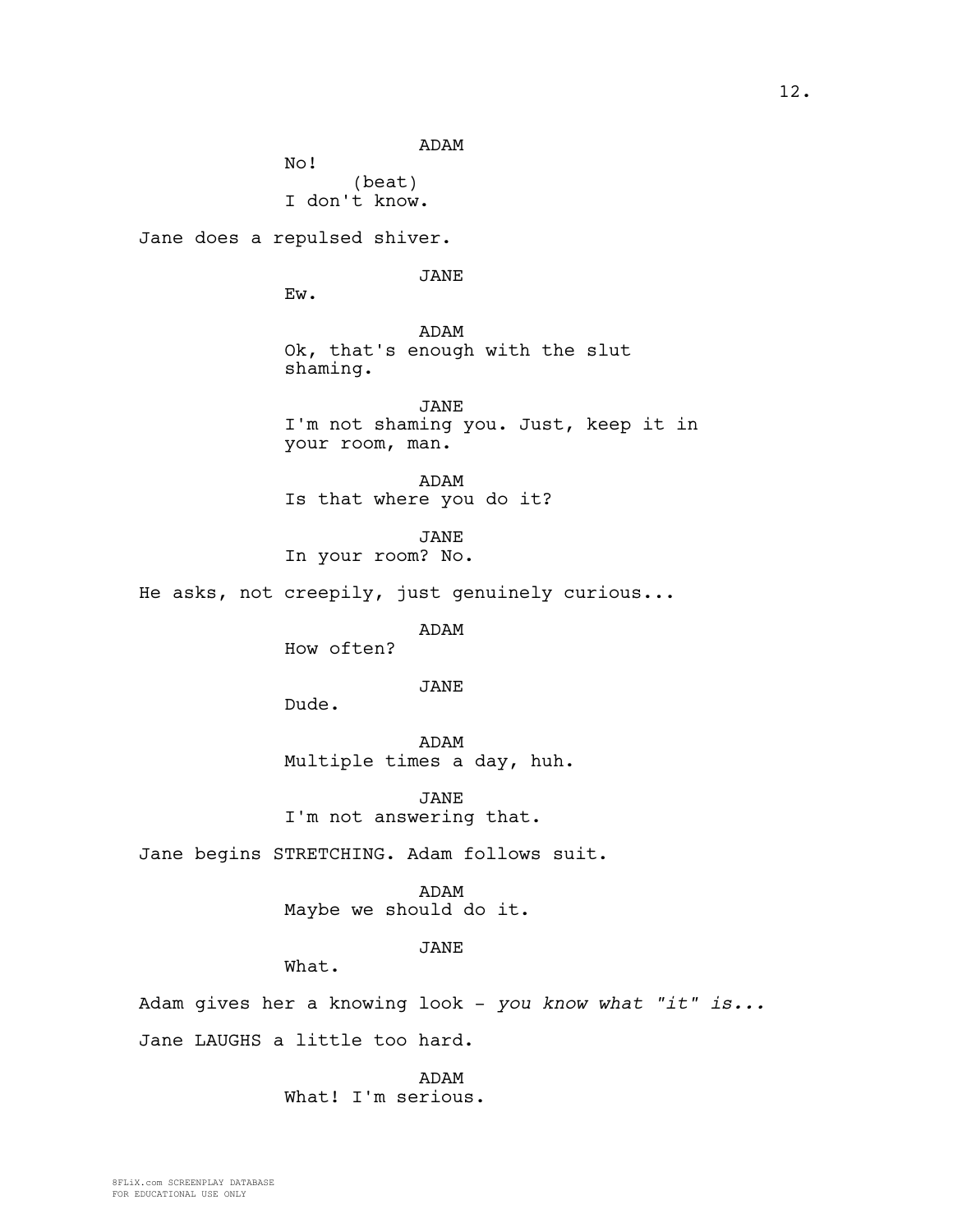That makes her laugh even harder.

ADAM (cont'd) We are doomed to drift in this little rocket for the rest of our short lives. Honestly, it'd be kind of crazy for us not to bang.

JANE

Well when you put it that way.

ADAM

So you're in?

JANE

No!

ADAM

Why not?

They progress from individual stretching to partner stretching - no need to discuss, they know the routine.

This leads to some compromising positions, but they keep it professional.

JANE

Ok, first of all, I don't need a reason not to sleep with you. I'd need a reason to sleep with you.

He interrupts with a list of good reasons...

ADAM Drifting through space, the boredom, the fact that without Benson we have literally no other viable options...

She disregards him and carries on.

JANE

That said, I can think of three excellent reasons right off the top why we shouldn't, as you so romantically put it, "bang."

Jane lays on her back so Adam can stretch her hamstrings. She throws one leg up on his shoulder, and he pushes. Again - compromising, but professional.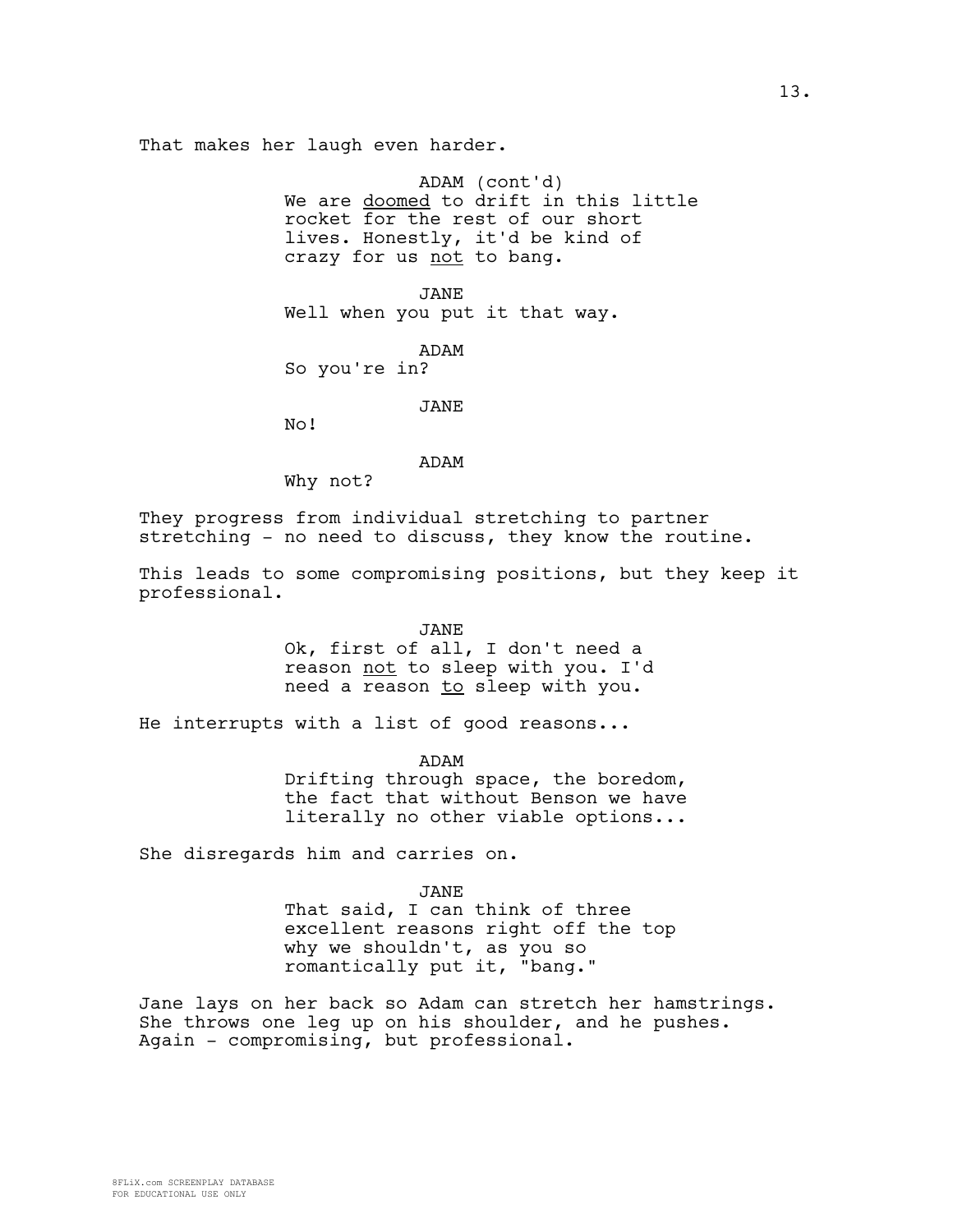### ADAM

Ok, well now I need to clarify. I'm not talking about any sort of "romance" whatsoever. This would be completely detached from emotion. Just, you know... stress relief.

#### JANE

No, right. I get it. I hereby approve "banging" as the appropriate terminology.

Adam starts stretching Jane's other leg.

ADAM

Cool. (beat) So what are these excellent reasons?

## JANE

OW!

Adam releases Jane from the stretch. With a grimace, her hands fly to her CALF, where Adam was holding her leg.

ADAM

Whoa.

Jane tries her hardest to act like she's not in pain.

JANE No, sorry. It's nothing.

ADAM

That's not nothing.

With a few deep breaths, Jane has her composure again.

JANE No really, it's just a little scratch.

Adam scowls at Jane.

She relents and allows him to push up the leg of her sweatpants, revealing a 3x3" BANDAGE on the side of her calf.

Adam peels back the bandage to reveal a bright red GASH - it doesn't look awful, but it's definitely infected.

Adam fumes silently.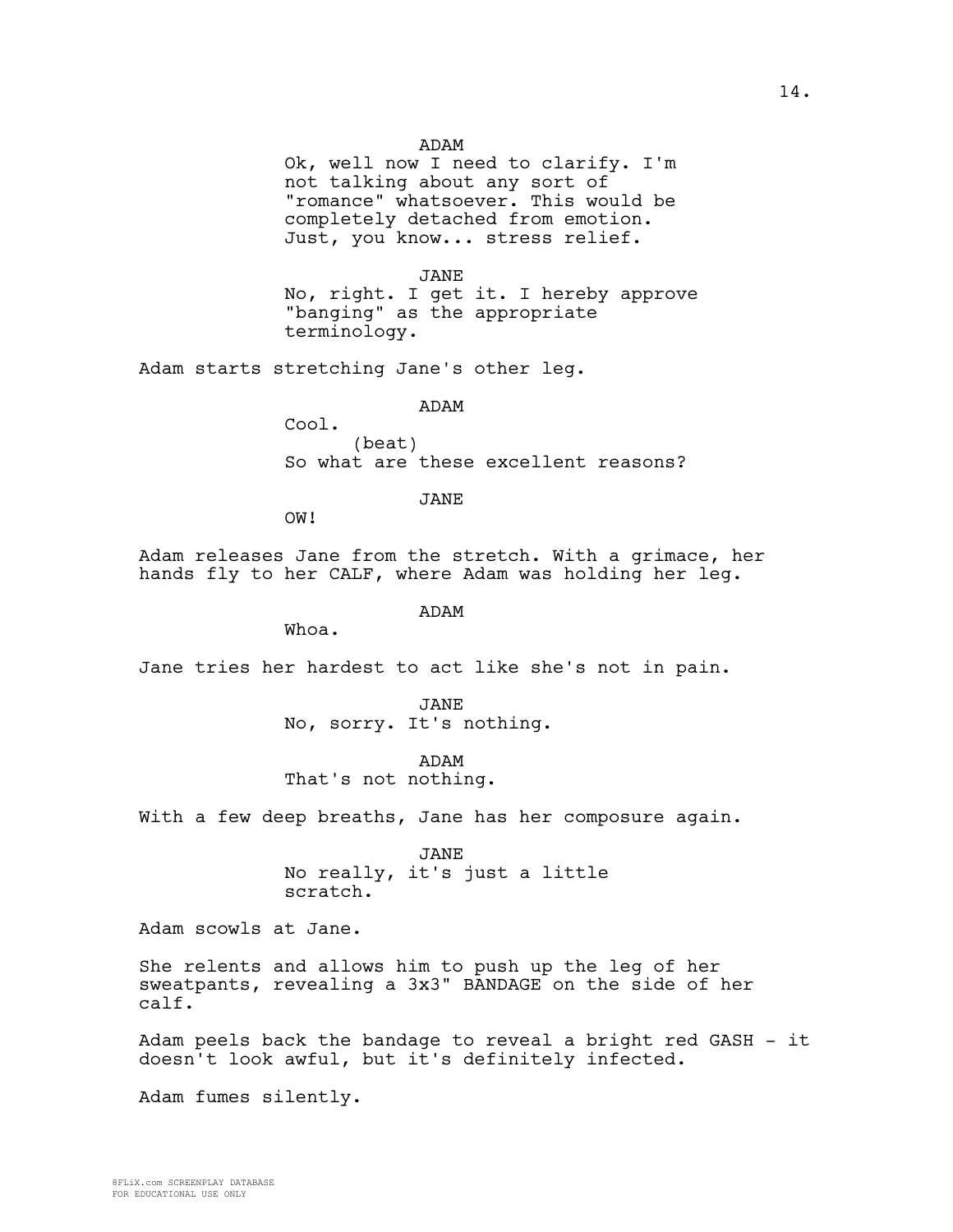JANE (cont'd) See! This is why I didn't tell you. You get so mad at me when I get hurt.

# ADAM

I'm not mad.

### JANE

Yes you are! You get pissed at whatever thing hurts me, and I am usually that thing.

ADAM You need antibiotics.

### JANE

No. We only have one course left. I am not using that on a little cut.

ADAM

If this infection spreads--

JANE

People don't die from little cuts.

ADAM You know why? Cuz they take antibiotics.

## JANE

It's. fine.

Adam sighs. He hates this.

ADAM Well  $I'm$  gonna clean it from now on, because you did a crappy job.

### JANE

I did not!

## ADAM

Just awful.

# JANE Your face is awful!

They keep arguing, but we cut to...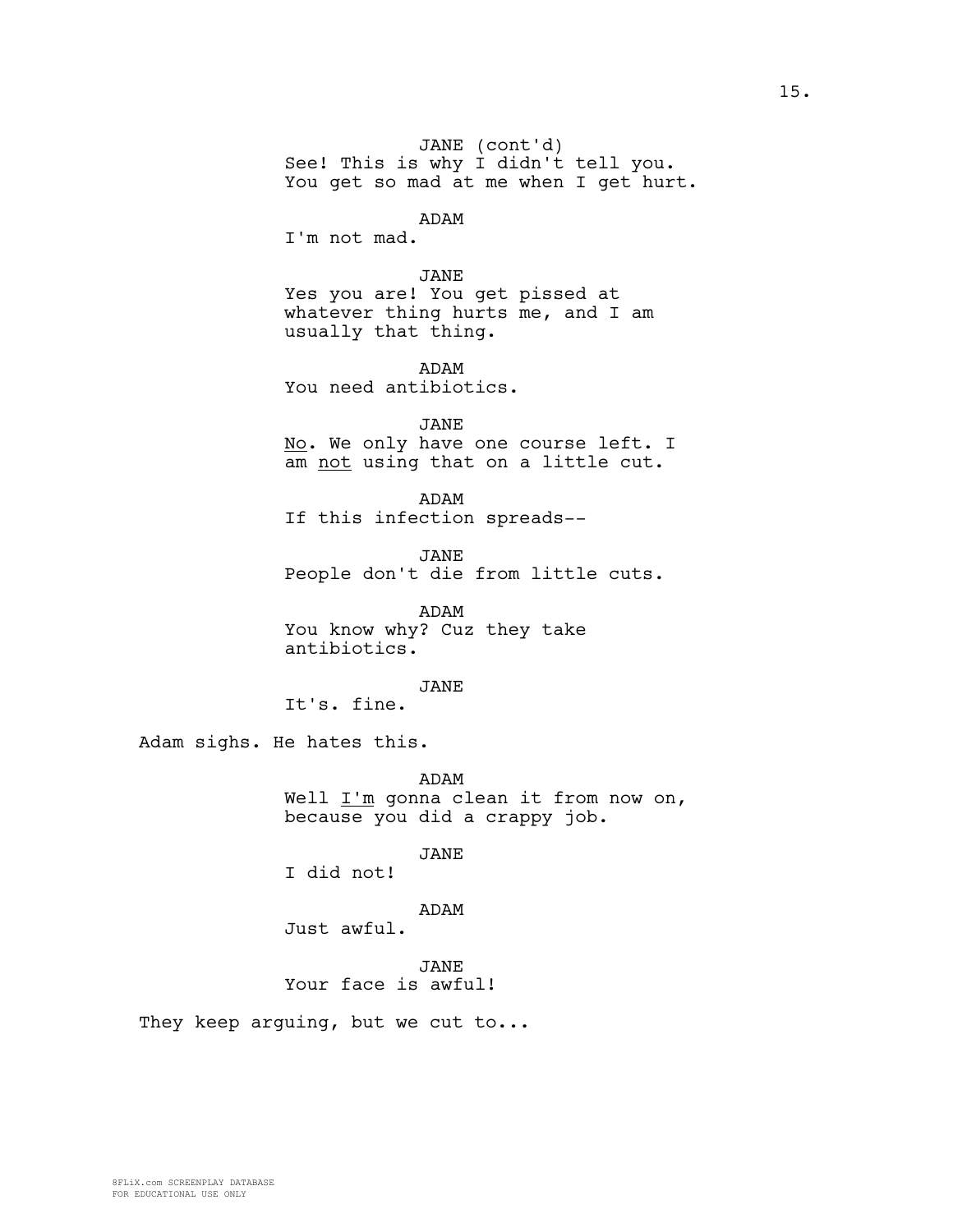One of the only purely spacey rooms on the ship (along with the cockpit). Tin foil, a HOSPITAL BED, medical CARTS and TRAYS...

Jane sits on the bed, leaned back with gritted teeth as Adam cleans her cut with HYDROGEN PEROXIDE.

Adam really does hate seeing her in pain, so he tries to distract her.

> ADAM So you were saying.

### JANE

What?

ADAM Your reasons why we shouldn't... do sex on each other.

JANE

Oh. Um. Well, number one... I'm not attracted to you.

A pause. Adam's expression is indecipherable.

ADAM

That's not a reason against! That's a reason for!

# JANE

What?

#### ADAM

If we were attracted to each other, there would be the risk of "banging" turning into something, and that could get super messy.

JANE

Super messy.

He picks up a pair of TWEEZERS.

### ADAM

So the fact that we're not attracted is a benefit. It means we're that much safer from things getting messy. Quick pinch.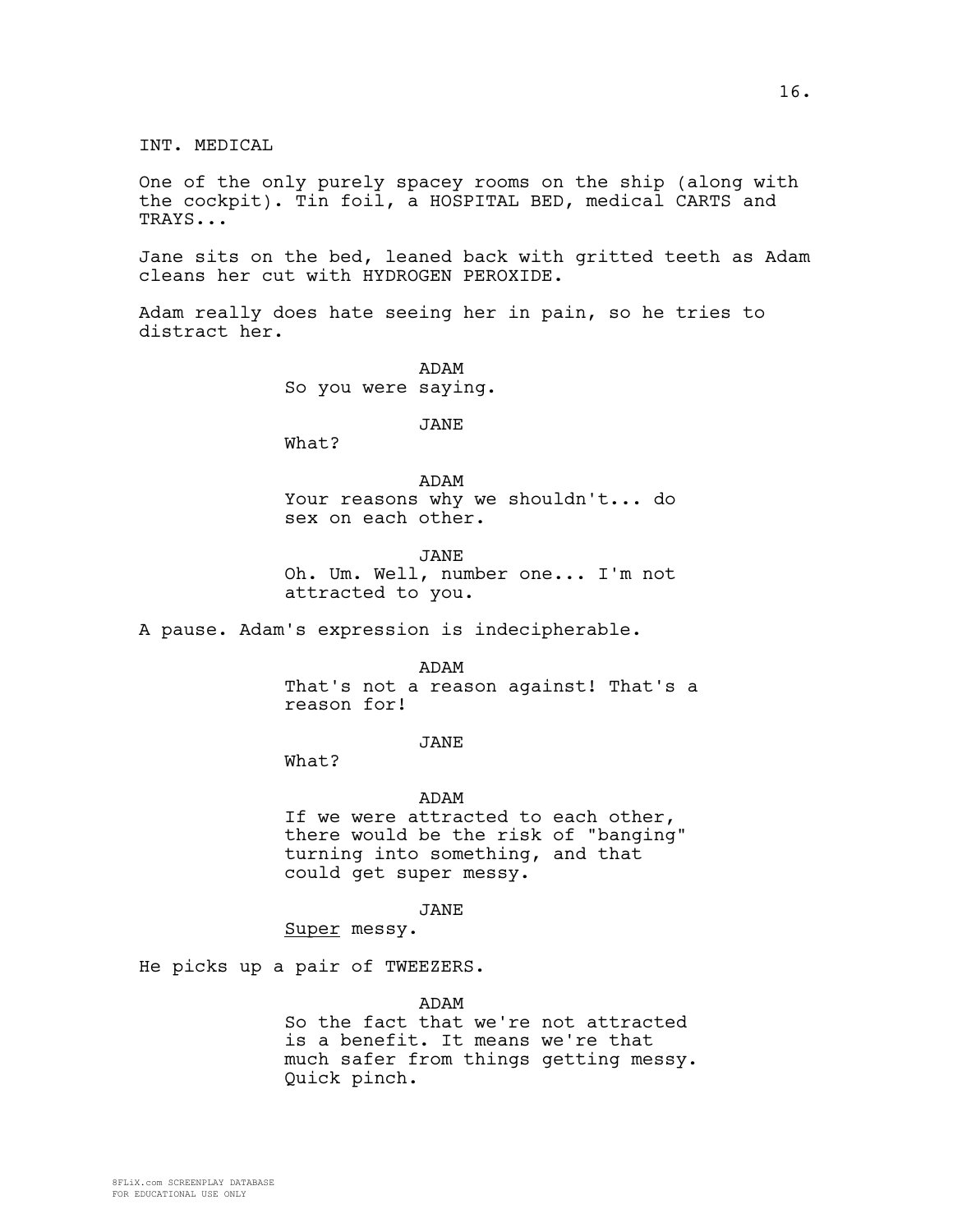17.

JANE Ow. ...So you're not attracted to me either?

ADAM No. Not at all.

JANE

Ok.

ADAM

...Do you want me to be attracted to you?

JANE No. Obviously not. I'm just... You know I'm a hot piece, right?

ADAM Gaping wounds aside?

JANE

Alright...

Adam puts a fresh BANDAGE on Jane's leg with great care. Jane takes note.

> ADAM There. You'll keep it dry and clean?

Jane nods.

ADAM (cont'd) And if it gets worse, you'll tell me right away?

Jane hesitates.

JANE

...Yep.

Adam scowls. He begins cleaning up his supplies, and Jane watches him.

She realizes something...

JANE (cont'd) So are we just having a debate, or are you making a serious proposal?

ADAM I don't know. Debate, I guess.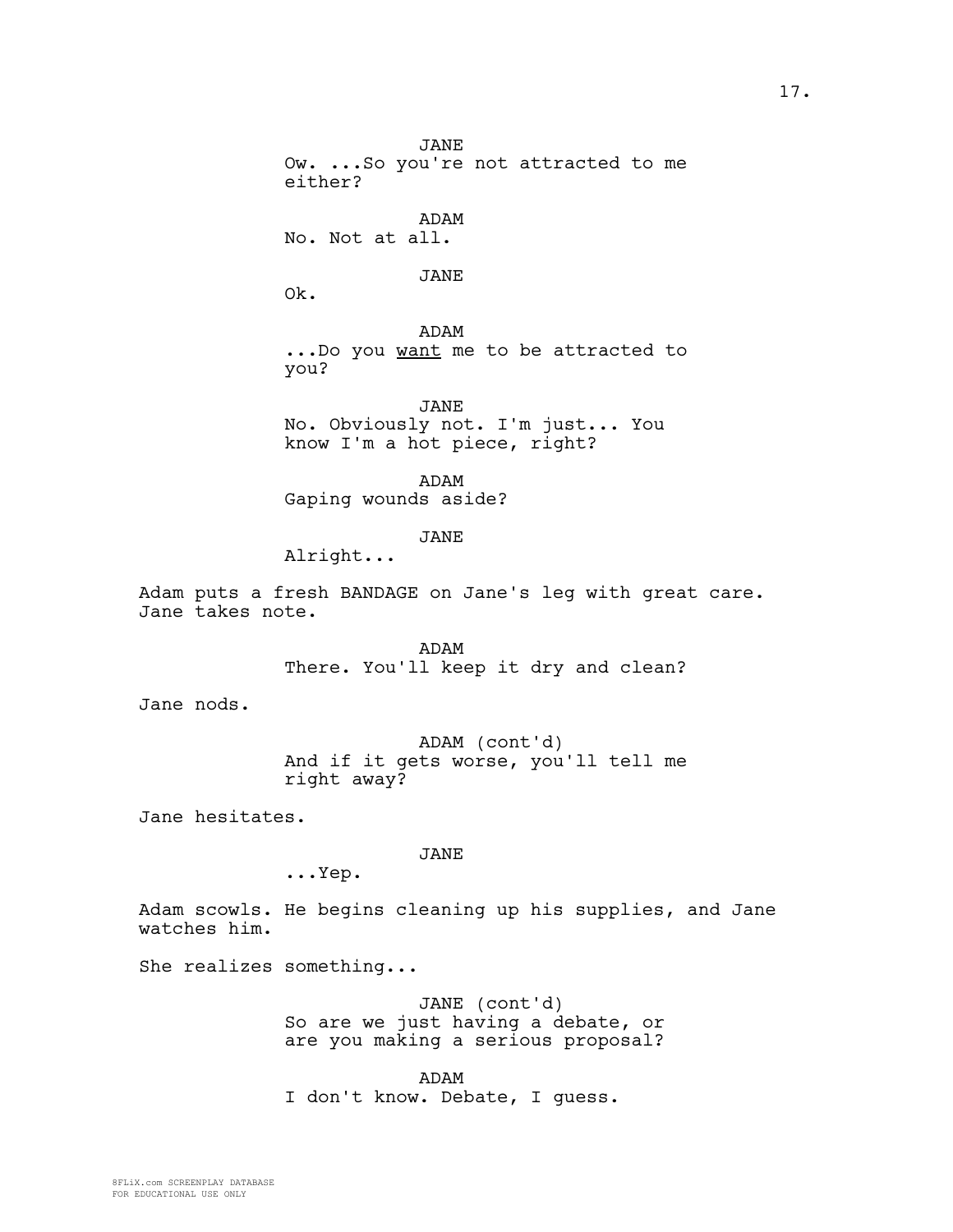Adam thinks it through as he speaks...

ADAM (cont'd) But if I persuade you... It seems like we should probably do it...

Jane gives Adam an amused/annoyed look.

JANE Anyway, my point still stands.

## ADAM

How do you figure?

#### JANE

Well, we're not attracted now, but if we started having sex, even if we said it was just "banging," our hormones would eventually start to take over and we would emotionally attach.

## ADAM

Maybe you would...

#### JANE

No, no, no. Don't pull that guy-girl crap. Men emotionally attach just as much during sex, they're just more repressed and sad.

#### ADAM

So you don't think friends with benefits can work?

#### JANE

I mean, maybe with serious limits and for short durations, but after enough time, the chemicals in your head take over and you attach.

#### ADAM

When you say "attach" you mean "fall in love"?

She doesn't want to use that word, but...

### JANE

...Sure.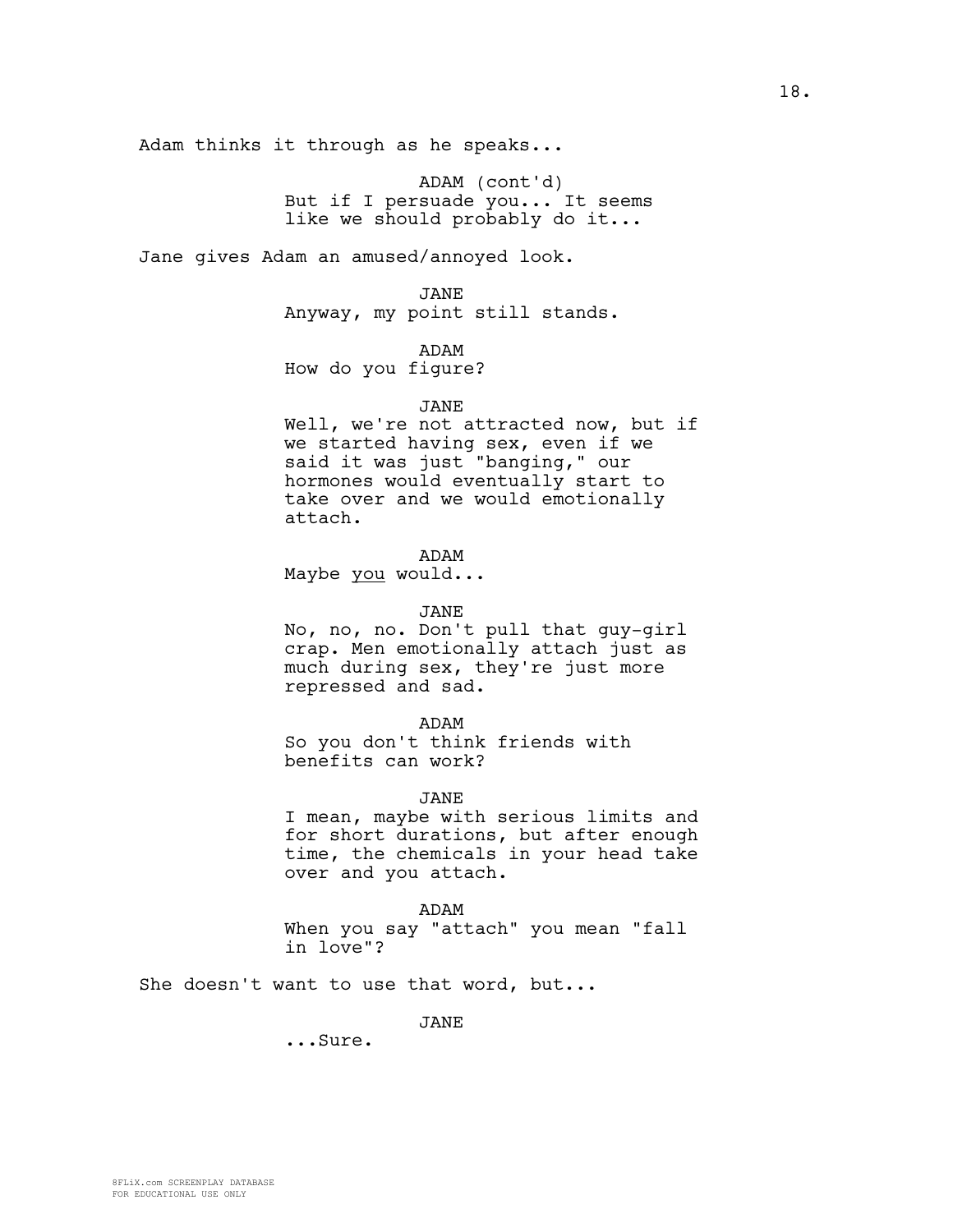Showered and dressed in clean clothes, Jane and Adam continue their conversation over EGG SALAD.

#### JANE

It's the whole reason why arranged marriages work. Maybe you think the person's gross when you meet them, but your brain knows you're stuck, and after several sessions in the sack, working out the kinks and such, getting used to each other's scents, biology takes over.

ADAM Wow. You're such a romantic.

JANE

Dude, it's science. You are a scientist.

### ADAM

Yeah, and as a scientist I can point to all sorts of evolutionary benefits of emotional connection, but that doesn't mean I think love is just some chemical reaction. There's also... I don't know, finding someone who shares your sense of humor and doesn't judge you for farting. Someone who makes you more yourself.

He points a forkful of egg salad at Jane to underscore his point.

> ADAM (cont'd) Some people are meant to be together, and it's not because of scents or primal instincts or unavoidable circumstances. They're just... meant to be.

Jane considers.

JANE ...Lame. We're all robots.

Adam sighs.

ADAM By your logic it doesn't matter whether we have sex or not. (MORE)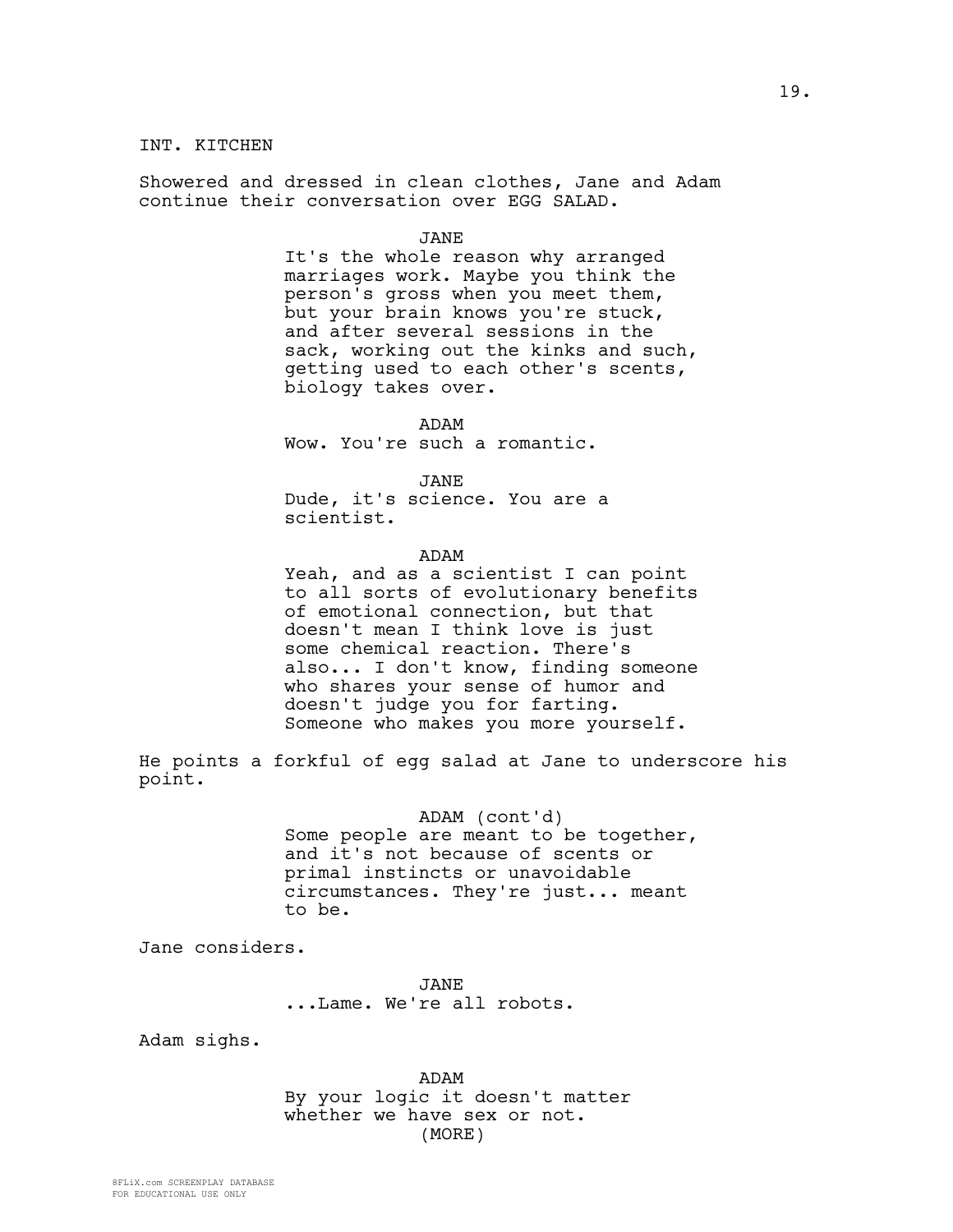## ADAM (cont'd)

Since we're the only two people here, we'll "emotionally attach" anyway 'cuz our monkey brains will tell us we have a better chance of survival together.

#### JANE

...Or one of us will kill the other to gain full control of our limited resources.

Adam stares at Jane for a quiet moment.

ADAM What's reason number two?

JANE Reason number two: we're both married.

### INT. COCKPIT

Jane again works on connecting all of the blasted wires, while Adam sits in the pilot's CHAIR, spinning around like a bored child in his parent's office.

They listen to something amazing - like the Dirty Dancing soundtrack - on a WALKMAN-like device resting on the floor next to Jane.

> ADAM Again, I have to say... I don't see the problem.

> > JANE

You don't think the fact that we're both married should have an impact on whether we sleep together?

ADAM

Honestly, no. Granted, I haven't read my marriage license lately, but I'm pretty sure being adrift in space with no hope of rescue means we get a hall pass.

Jane keeps working on the wires as they talk.

JANE First of all, there's not no hope of a rescue.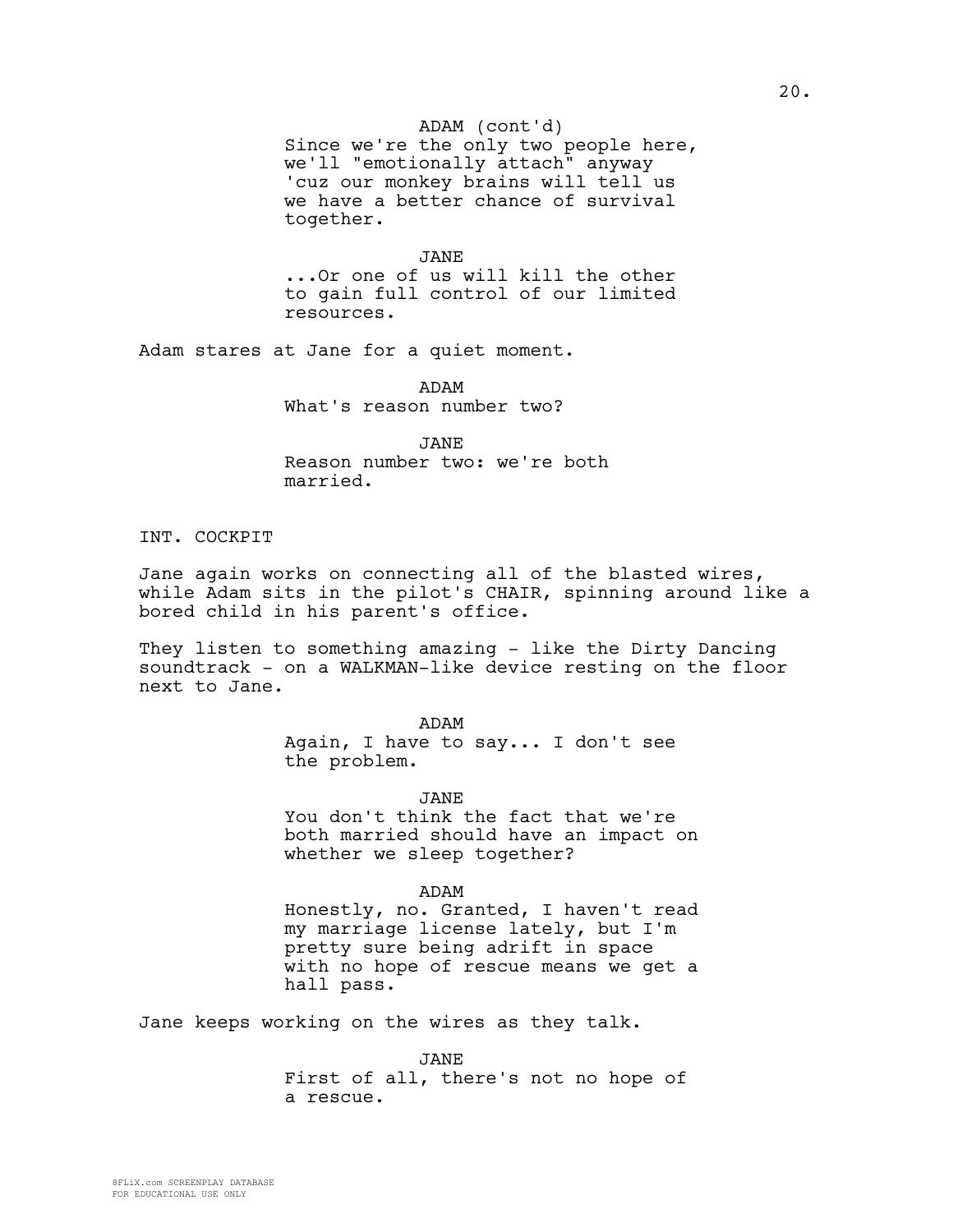ADAM What were we just talking about, like, yesterday?

JANE ...That was two weeks ago.

ADAM

Seriously? (beat) Time is effed out here...

JANE

And what I said was it would be irresponsible to spend trillions of dollars to save us. But that doesn't mean they can't scan the sky or maybe have another already planned mission drop by and pick us up... And who knows? Maybe we are global heroes that they'll waste trillions of dollars on...

ADAM Unlikely. I have unpaid parking tickets.

JANE Plus, we might not get saved, but I for one still think we can fix this.

Adam glances over at Jane's running tally of failed attempts to fix the ship...

> ADAM How's that working out for you?

> > JANE

It'd be better if someone got off their ass and helped...

ADAM

...Yeah, no.

Jane huffs.

ADAM (cont'd) There are over a hundred wires there! That's literally billions of possible combinations.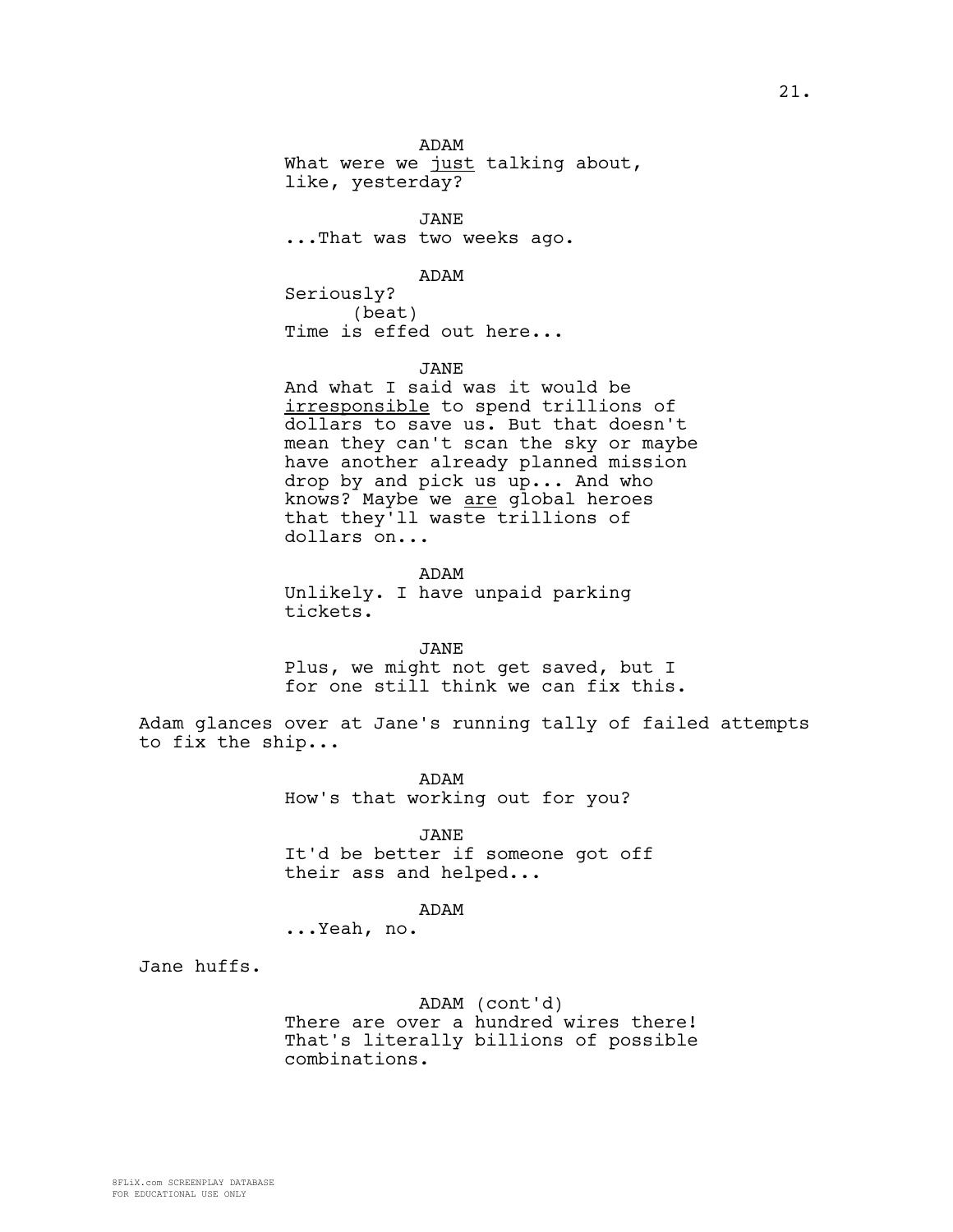JANE

Not if you match up blast marks and entry and exit points! There are, like, eight combinations that I feel pretty darn certain about...

Adam stares at Jane.

JANE (cont'd) Shut up. What else am I supposed to do?

Adam raises an eyebrow suggestively.

JANE (cont'd) Nope. You may have a hall pass. I don't want one.

ADAM Because your brain chemically reacts to Todd and not me?

JANE Tom and I have been together since college. That's a real-ass chunk of time.

### ADAM

Uh huh. And how many of those years did you spend deployed or in space?

Jane's brow furrows.

JANE ...What's that got to do with anything? I had a job to do.

Adam has hit a nerve. He chooses not to push it.

ADAM

Nothing. Sorry.

But Jane is still annoyed.

JANE Are you seriously going to claim to love Atlanta--

ADAM

Savannah.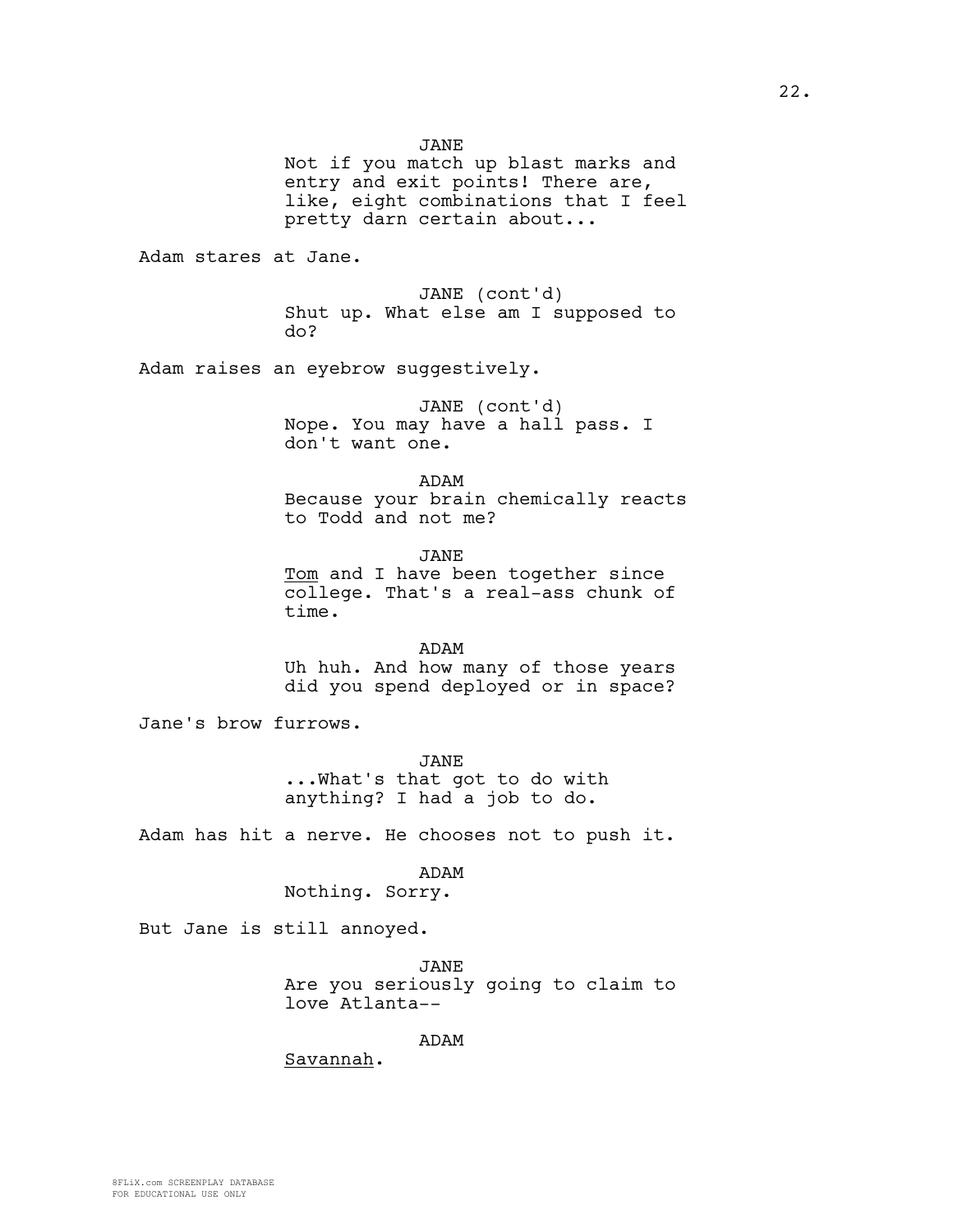JANE --more than I love Tom while begging me to cheat with you? ADAM There is no begging! This is a friendly debate to pass the time, sir. (beat) And I wasn't trying to make a comparison. (beat) Also, it's not cheating. JANE Of course it is! ADAM No. Again, no relationship. No emotions. Just banging. JANE Banging is cheating. ADAM Beg to differ.

JANE ...So if you - with no emotion, purely for stress-relief - "banged" a prostitute, that wouldn't count as cheating?

ADAM Not if we were lost in space!

Jane fights a smirk. She finishes attaching the last wires.

She presses PAUSE on the Walkman.

JANE Ok. Flip 'um.

ADAM

Both?

JANE

Yep.

ADAM Testing navigation...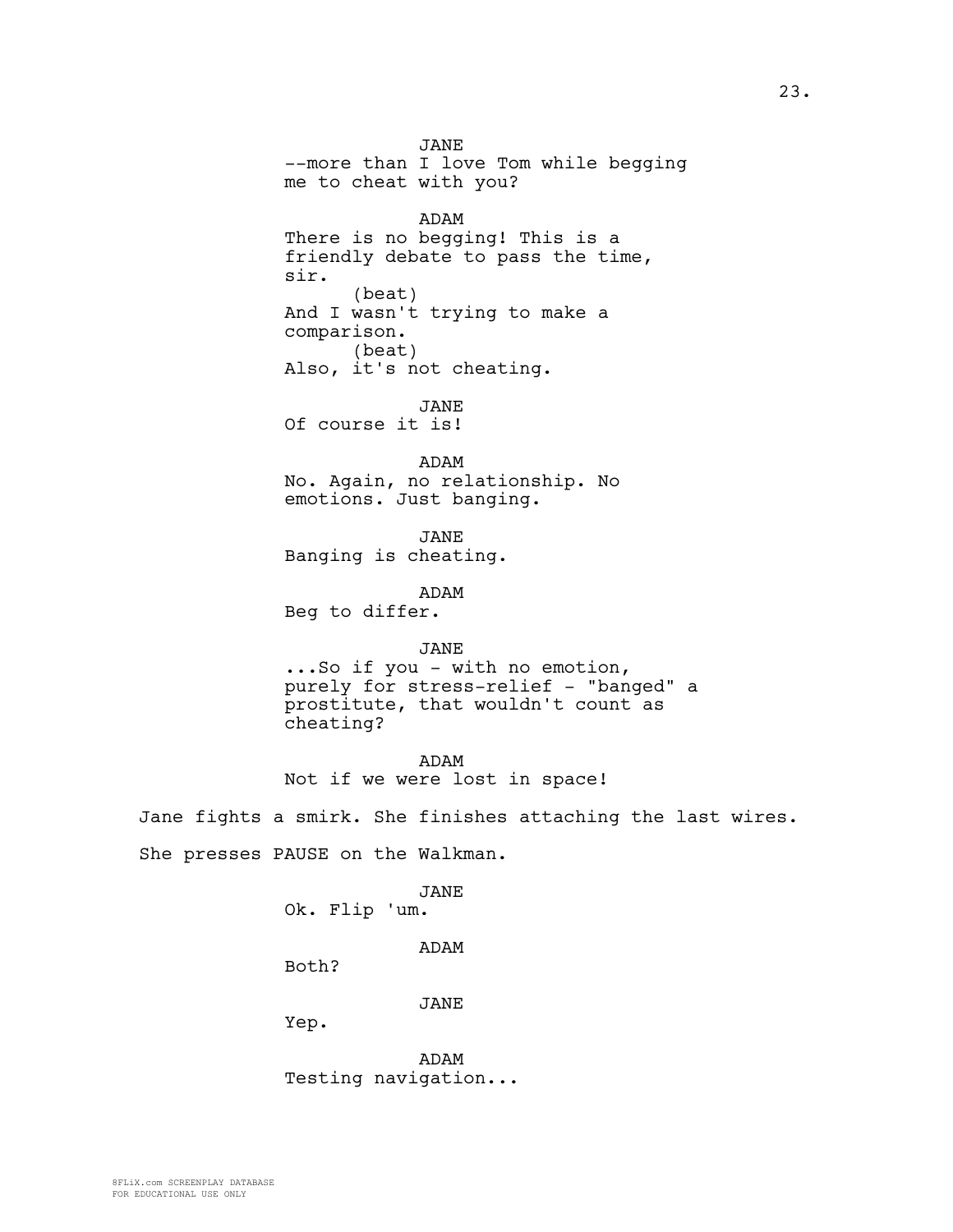Adam flips one of the big SWITCHES that Jane tried before. Nothing happens.

> ADAM (cont'd) Test failed. Testing comms...

He flips the switch by the MICROPHONE and speaks into the mic...

> ADAM (cont'd) Hello, Earth? We have the 49 veggie pizzas you ordered?

Nothing. He turns to Jane, a note of sympathy in his voice.

ADAM (cont'd) Test failed.

The mood in the room is suddenly somber.

Jane gets up, crosses the room, and adds another TALLY to her running list.

Adam watches her as she stares at her list of failures.

JANE Why didn't they label the goddamn wires...

ADAM Or color code them.

JANE Or number them. So many bad choices...

A silent moment.

ADAM ...How's the cut doing?

JANE (without looking at him) It's fine.

Another quiet moment.

ADAM What do you want to watch tonight?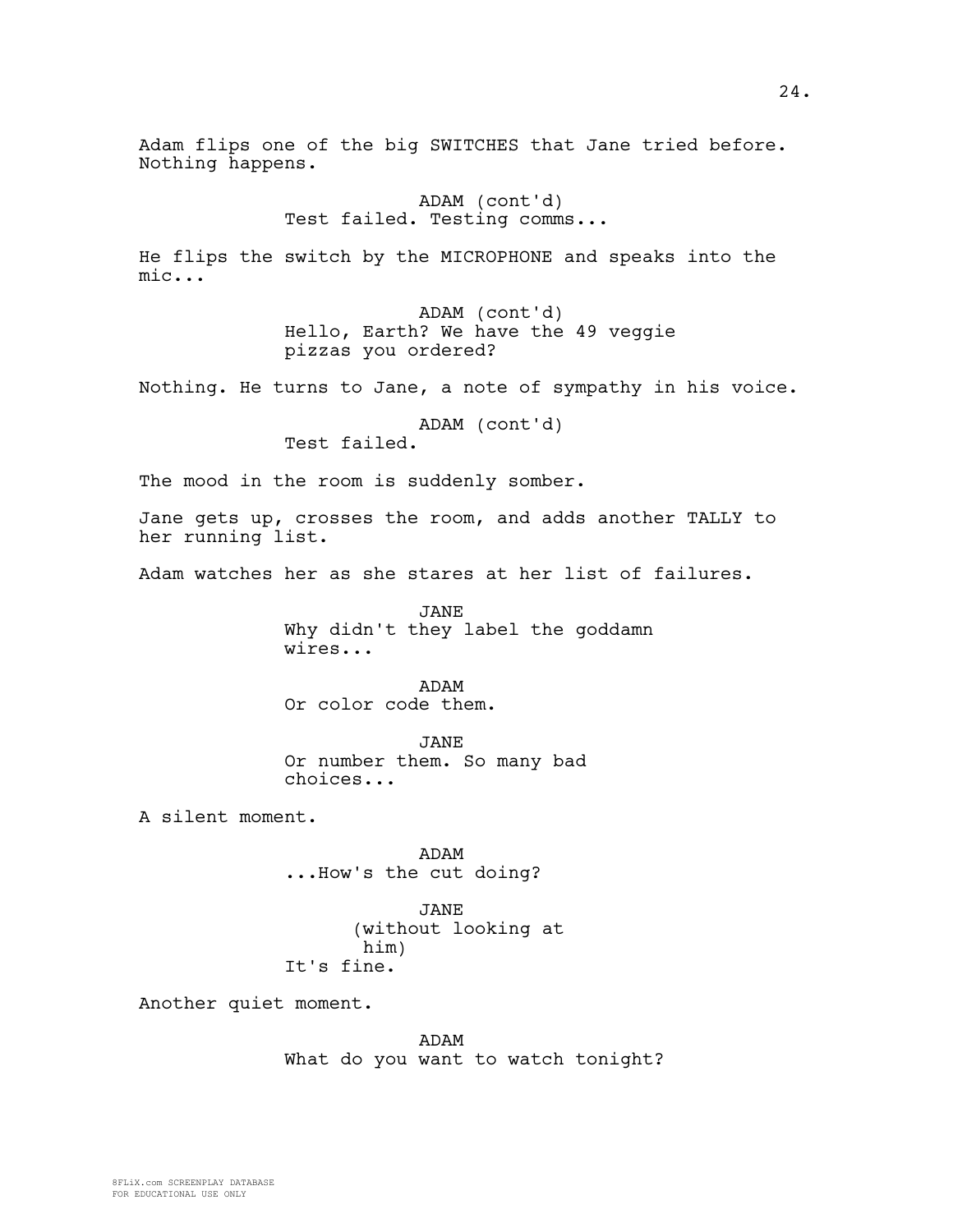In PAJAMAS, Jane and Adam walk into the TV room and slump onto the couch. The lights are dimmed.

> JANE I don't know. Something upbeat.

ADAM Princess Bride?

JANE

Ehh.

"Ehh"??

ADAM

JANE We've watched it like a billion times.

ADAM So let's go for a billion and one.

JANE Plus, you always spend the whole next day all--

FLASH TO:

INT. KITCHEN

Adam points a piece of PIPE at a meandering hen and SHOUTS in his best Inigo voice...

> ADAM HELLO! My name is Inigo Montoya. You killed my father. Prepare to DIE!

Behind him at the small DINING TABLE, Jane sits with Benson's skeleton, shaking her head.

BACK IN THE TV ROOM...

ADAM I'm not seeing the problem.

Jane shakes her head again.

25.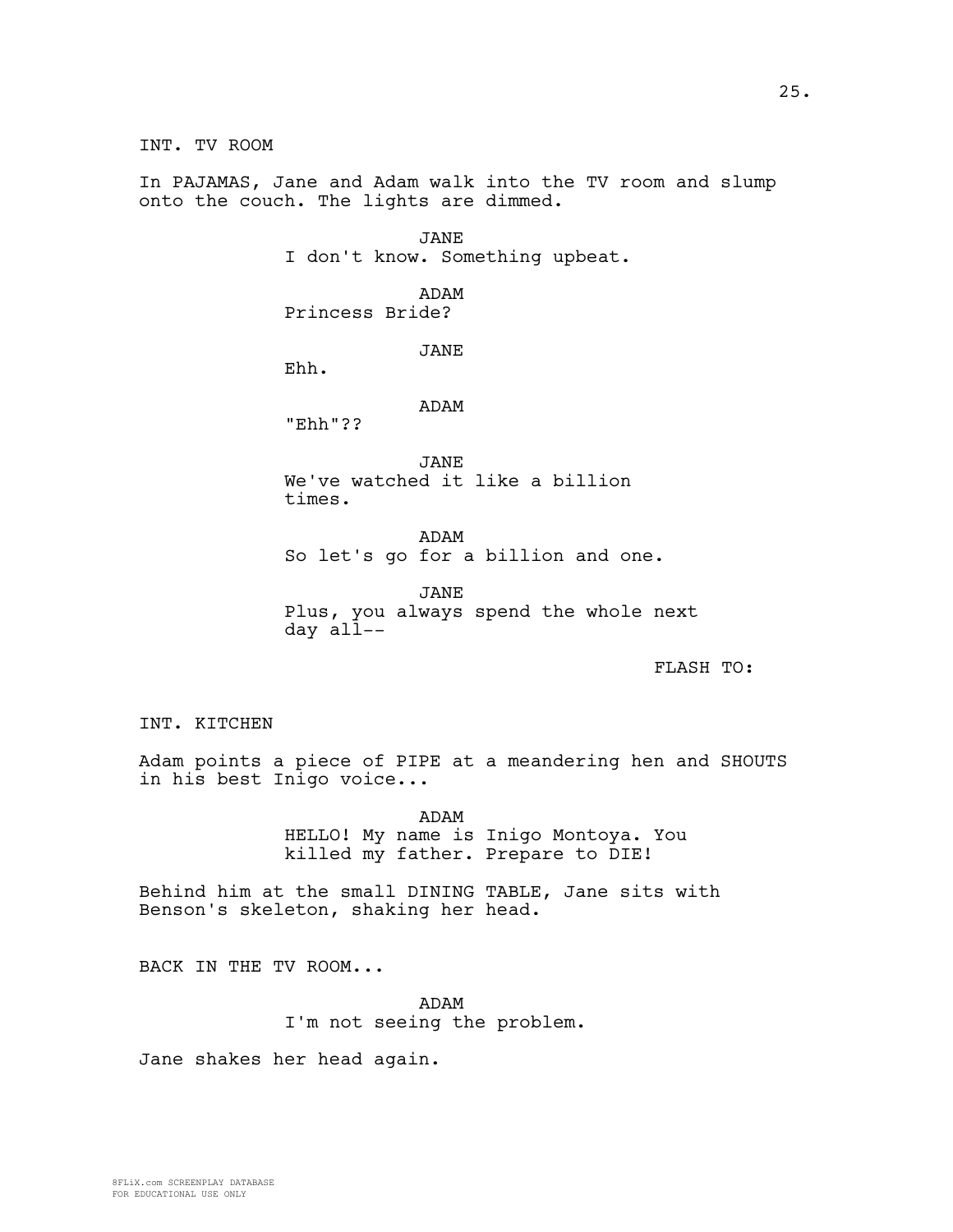JANE

Can we please just try something different? I have like ten more movies we haven't watched at all yet.

With a sigh, Adam picks up a TABLET and hands it to Jane.

JANE (cont'd)

Thank you.

She navigates to her list of movies.

JANE (cont'd) Ok... How about... Alien?

ADAM Never seen it.

JANE You've never seen Alien??

ADAM

Nope.

JANE Dude! You are in for a serious treat...

She presses a button on the tablet, and the movie gets PROJECTED onto a drop-down SCREEN in front of the couch.

Adam and Jane nestle down into their seats as the movie begins.

SUPER: 117 MINUTES LATER...

Jane looks pleased as the end credits of Alien roll.

Adam, on the other hand, is glued to the back of the couch with his knees tucked up to his chest, wrapped in a BLANKET up to his neck. He looks horrified.

#### ADAM

WHY THE FUCK DID WE WATCH THAT?

Jane is taken aback as Adam stands - wrapping himself tighter in his blanket, and storms out of the room.

But he's back in an instant, still yelling...

ADAM (cont'd) Please walk me to the bathroom!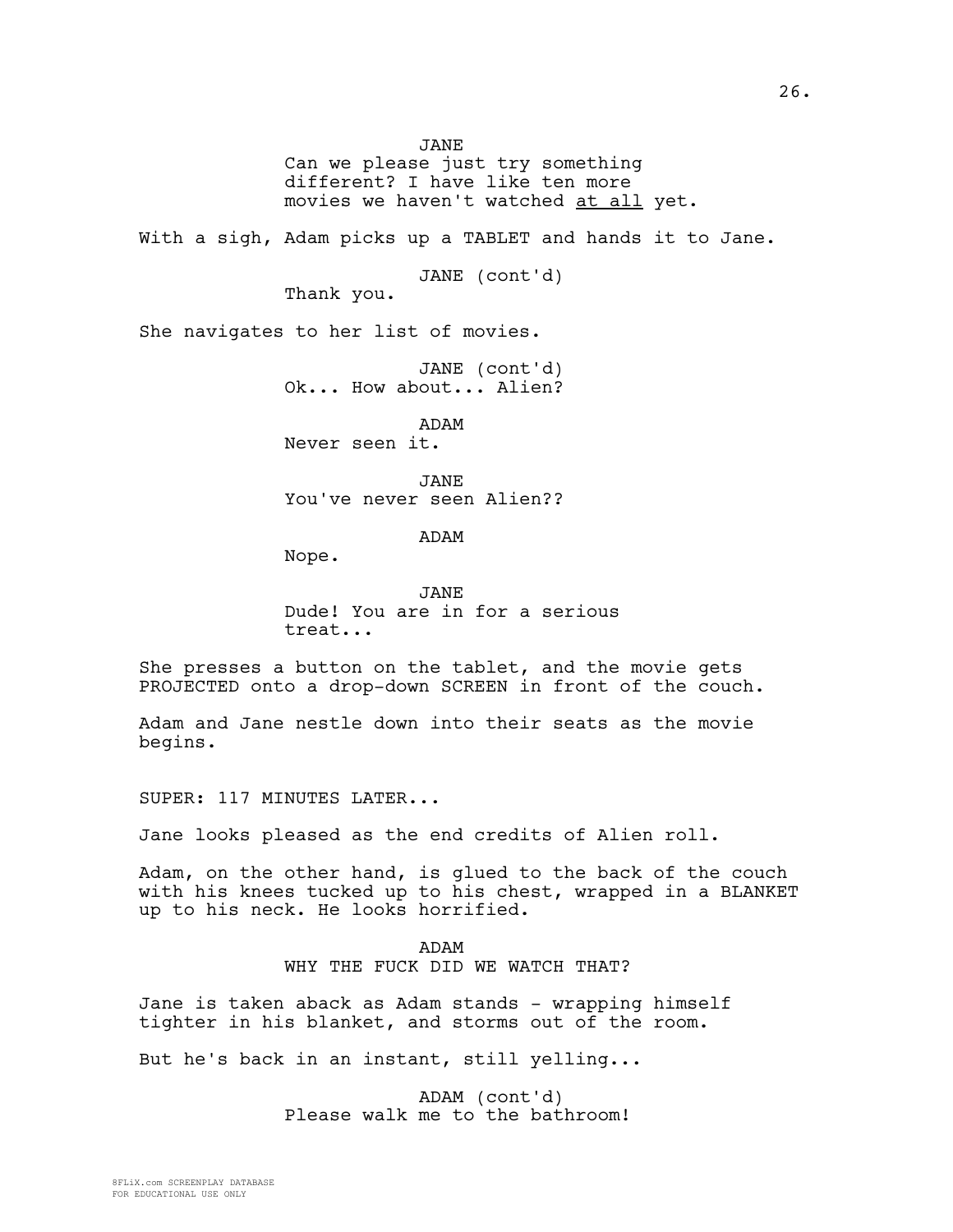Jane leaps up, wraps an arm around Adam's back, and walks him out of the room.

INT. JANE'S ROOM

Lights out. Jane is fast asleep in her quarters. She's NOT a cute sleeper - drool forms a puddle on her pillow.

A KNOCK at the door fails to wake Jane.

Adam opens the door anyway. He stands in the doorway wearing sweat pants, no shirt, wrapped in his BLANKET, and holding a HEN.

> ADAM ...Jane? ... JANE!

Jane startles awake.

JANE

What??

ADAM Oh, were you asleep?

Jane is still half-asleep and very confused.

JANE

What is what?

ADAM

I am very scared, (gesturing to the hen) and I don't think Bertha can protect me.

Jane's almost asleep again.

JANE Sorry 'bout your problems...

Adam isn't having it.

ADAM

Hey!

Jane doesn't respond.

ADAM (cont'd) Can I sleep in here?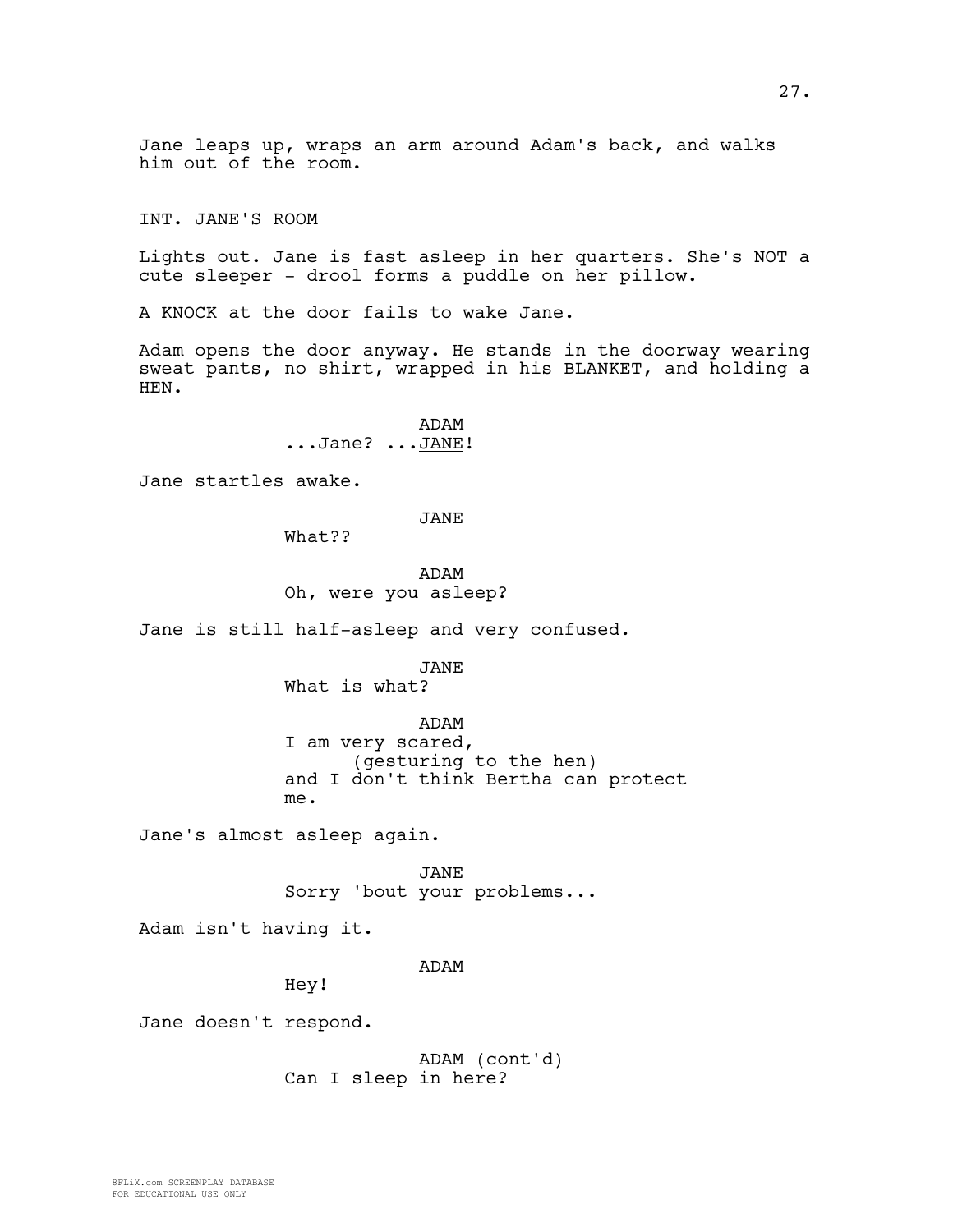JANE (without opening her eyes) Yes. Just, please, stop talking.

Adam sets down the hen, who scurries down the hall.

He jumps into Jane's bed and tucks himself tightly into the blankets. He leaves a respectful gap between himself and Jane.

Jane is fast asleep. She begins to SNORE.

Adam grins at the sound. He sneaks a glance at the back of Jane's head. Not in a creepy way - just grateful to have an understanding friend.

He closes his eyes, visibly relieved.

CUT TO:

INT. JANE'S ROOM - THE NEXT MORNING

A large WALL PANEL SOLAR LIGHT gradually brightens, filling Jane's room with morning light.

It causes Jane to awaken with a smile.

She realizes she has rolled over to Adam's side of the bed and snuggled on his chest with one of her legs thrown over one of his.

*Oops*.

She tries to stealthily retreat back to her side of the bed.

But Adam wakes up and sees her cuddled on him.

They're both a bit embarrassed but also amused...

ADAM

Hi there.

JANE

Hi.

ADAM ...Those squishy round things pressed against my side... Would those happen to be--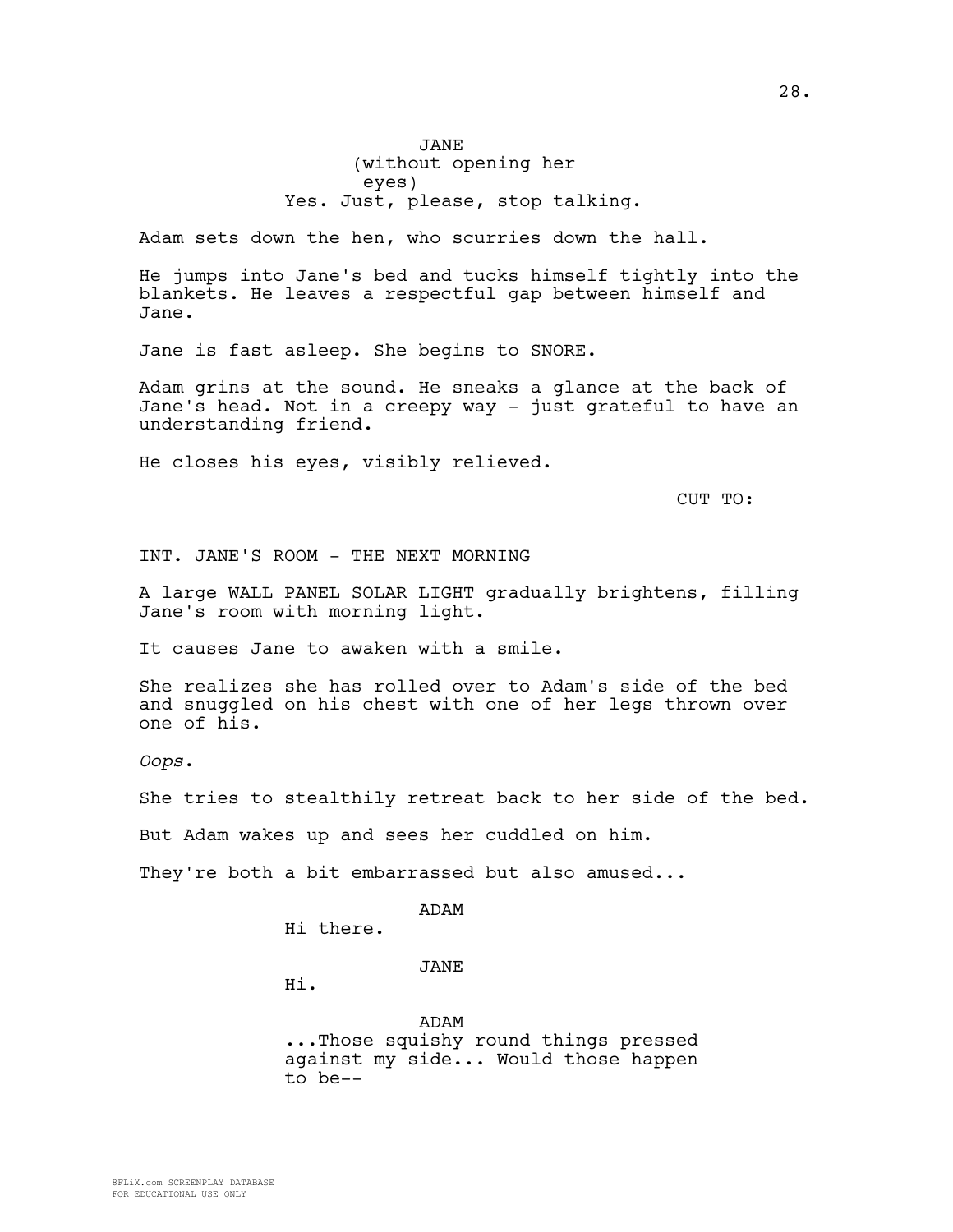# JANE My boobs. Yep. Sorry, dude.

They exchange an amused grin as Jane retreats to her side of the bed, making sure to keep herself decent.

> JANE (cont'd) When you came in, I may have forgotten about my... general lack of clothing.

### ADAM

No worries.

A quiet, awkward moment.

JANE Feeling better? After...

She MIMES the alien popping out of the chest moment. Even that scares Adam...

> ADAM Nope. Nope. Please. Nope.

She grins.

A quiet moment.

#### JANE

Scram.

## ADAM

Right!

Adam pops out of bed and leaves the room. Jane watches him go with a grin.

INT. TV ROOM

Jane and Adam are back in the TV room in their dancing clothes, clearing the floor for another routine...

Adam pauses.

### ADAM

Wait.

He walks over to Jane and bends down at her feet.

ADAM (cont'd) Before we do anything else...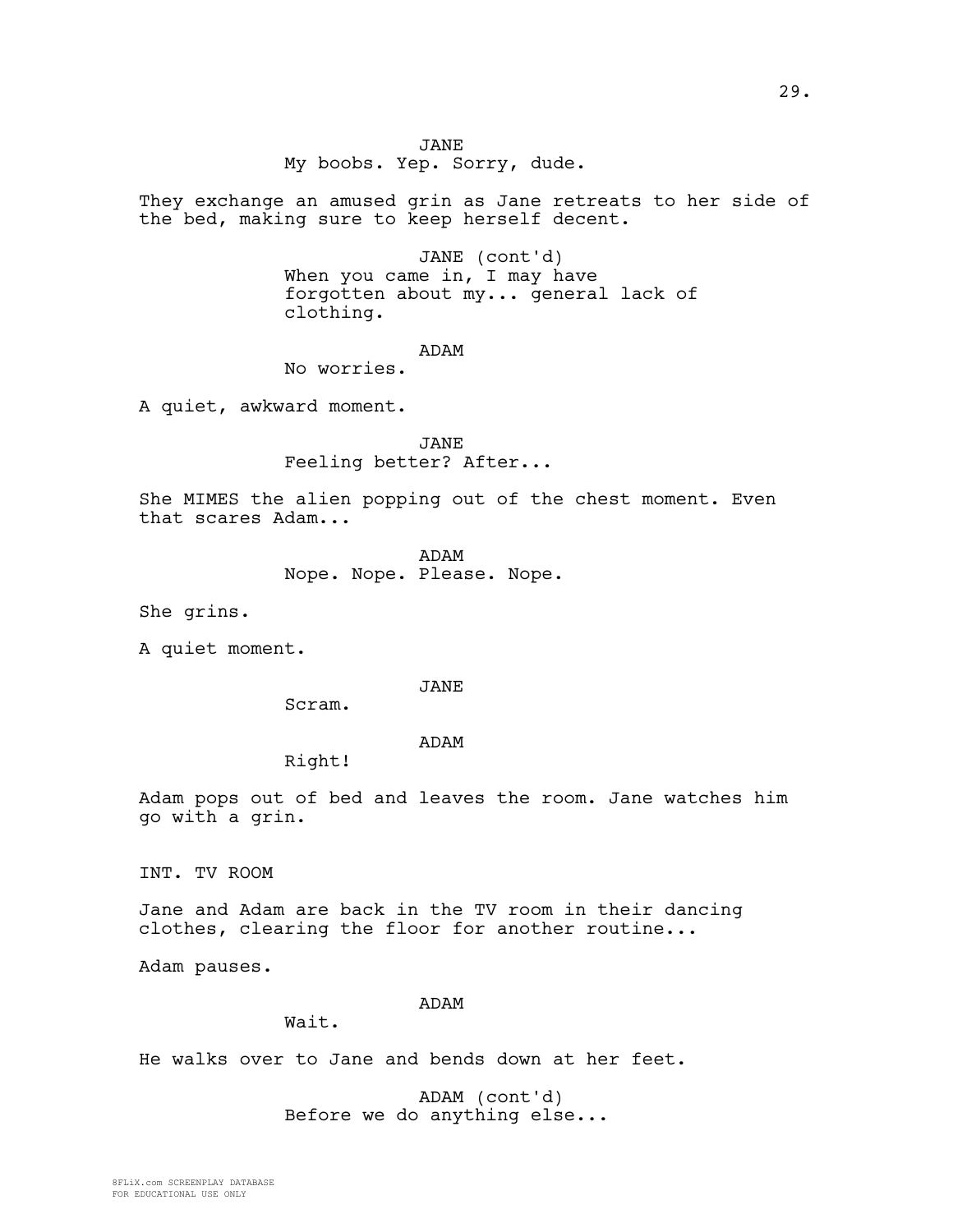Adam peels back Jane's BANDAGE and checks her cut - it looks a little better than it did before.

> ADAM (cont'd) Hey, look at that...

> > JANE

I told you.

ADAM Yeah, well, only cuz I got mad hydrogen peroxide skills.

Jane grins.

They go back to pushing the furniture. Jane sneaks a glance over at Adam...

JANE

...So I've been thinking about this morning.

ADAM ...You mean the part where you squished your boobs on me?

JANE

Yep, that. (beat) It was kind of great, right?

Before Adam can respond, Jane qualifies...

JANE (cont'd) I mean, from a mental health perspective, skin-to-skin contact is, like, super healthy. So it was probably psychologically beneficial for both of us.

ADAM

Is that your excessively clinical way of saying "let's naked cuddle more"?

JANE Well, I mean... What are your thoughts?

Adam considers. He likes this idea, but he also feels the need to tease Jane...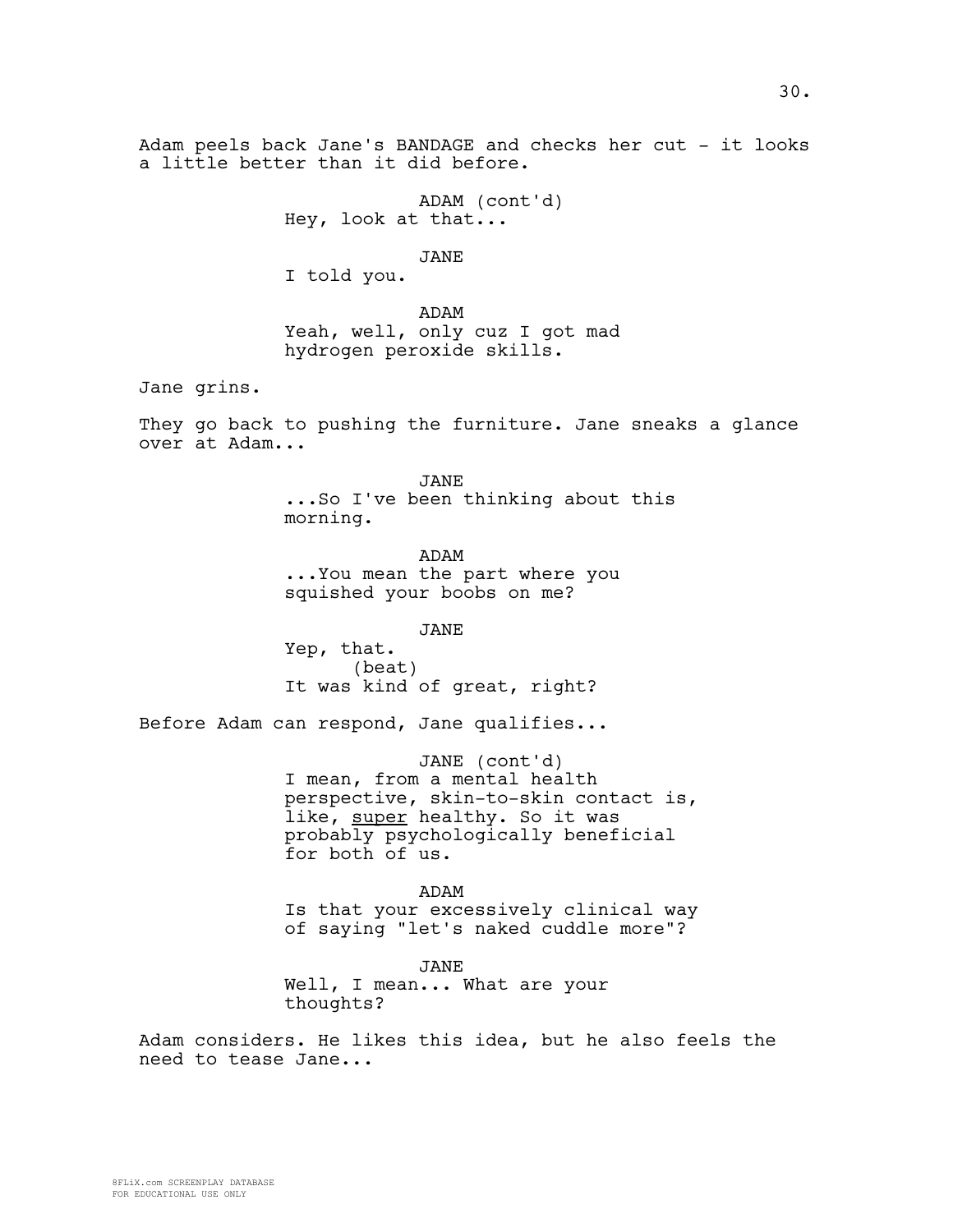ADAM Honestly, I'm surprised you're suddenly so willing to cede the moral high ground. JANE How do you figure? ADAM Now you're asking me to cheat. JANE Whoa! I am not asking anything, and even if I was, it's a mental health thing. ADAM And mine is a stress relief thing. So if we're going to naked cuddle... Long pause. It's awkward. ADAM (cont'd) ...why not bang? Jane rolls her eyes. They both grin their way through this playful fight... JANE Oh my god... ADAM (*Am I wrong?*) What? JANE This is starting to verge on sexual harassment... ADAM Haras--?? You were the one all up on me this morning. Honestly, I'm feeling a bit used. JANE Used!? ADAM I'm just a skin blanket to you. Jane laughs.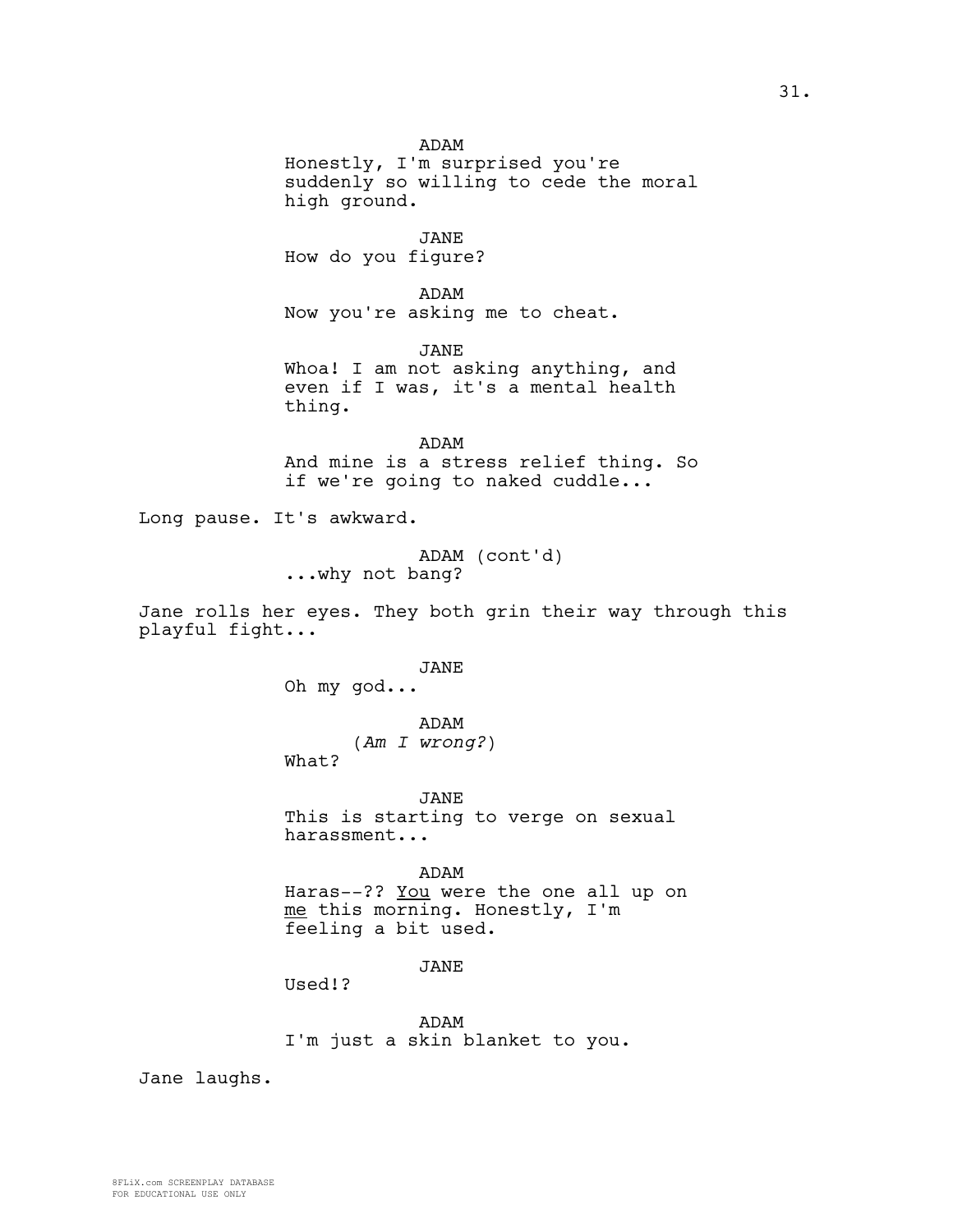ADAM (cont'd)

Seriously, though. You see how naked cuddling is on the same sliding scale as banging. They go hand in hand...

Jane stops and considers.

JANE Yeah. Ok. You're right.

ADAM

Thank you.

Adam takes a meaningful step closer to Jane.

JANE So, we shouldn't do either.

Adam stops in his tracks.

ADAM ...That is the opposite of what I was hoping for.

Jane pats him a bit too hard on the cheek.

JANE

Sorry, kid.

Jane walks over to the boombox in the wall and turns on some sexy Latin music.

Adam watches her. His mood shifts - he's suddenly serious.

Jane rejoins Adam in the middle of the room. She sees the shift and gives him a questioning look.

> ADAM About your sexual harassment comment...

JANE (reassuring) I didn't--

ADAM No, I know. But I don't want the playful banter to slip into toxic, creepy territory. So I'll just... drop it.

JANE

...Ok. Good.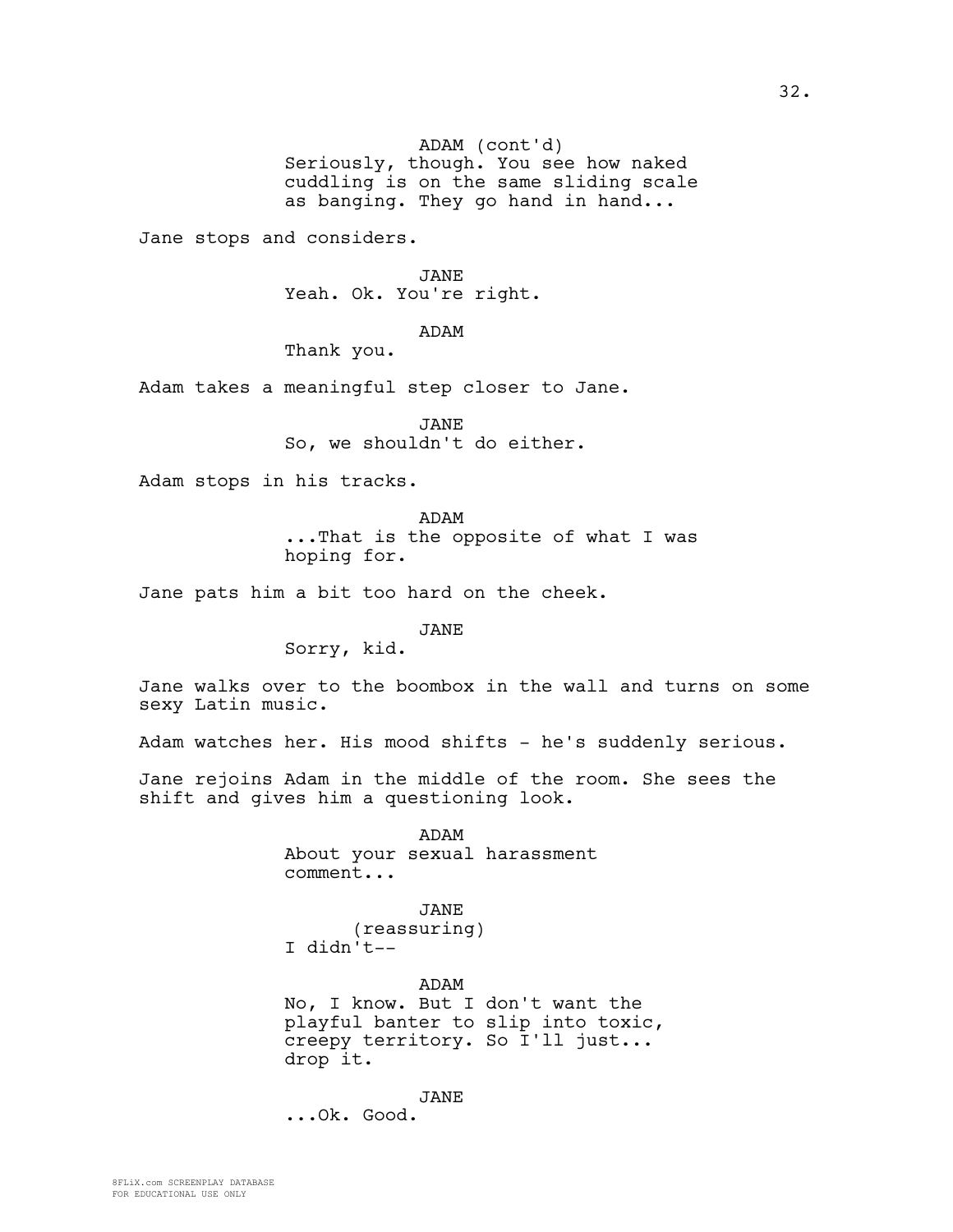Adam extends his hand.

## ADAM

Shall we?

Jane takes his hand, and they begin a tango.

It begins innocently enough. Their moves are precise and practiced.

But as the music intensifies, so do their movements.

Adam's hand runs up Jane's thigh.

Jane's leg slips between Adam's legs.

Their lips and bodies are so close...

Seriously, this is getting HOT.

The dance comes to a dramatic finish with Jane dipped low and Adam bent over her, the golden stars twirling behind them.

They're both sweaty and breathing hard.

Their eyes are LOCKED on each other...

ADAM (cont'd) So... I know I just said I would drop it. But can you remind me one more time why we shouldn't...

JANE ...Well. There's still reason number three.

ADAM

Which is?

JANE You might knock me up.

# INT. OBSERVATION DECK

Adam and Jane have moved to the observation deck  $-$  a small, circular room covered by a glass dome.

There's only enough room for them to sit on the floor above a HATCH that leads down to the rest of the ship.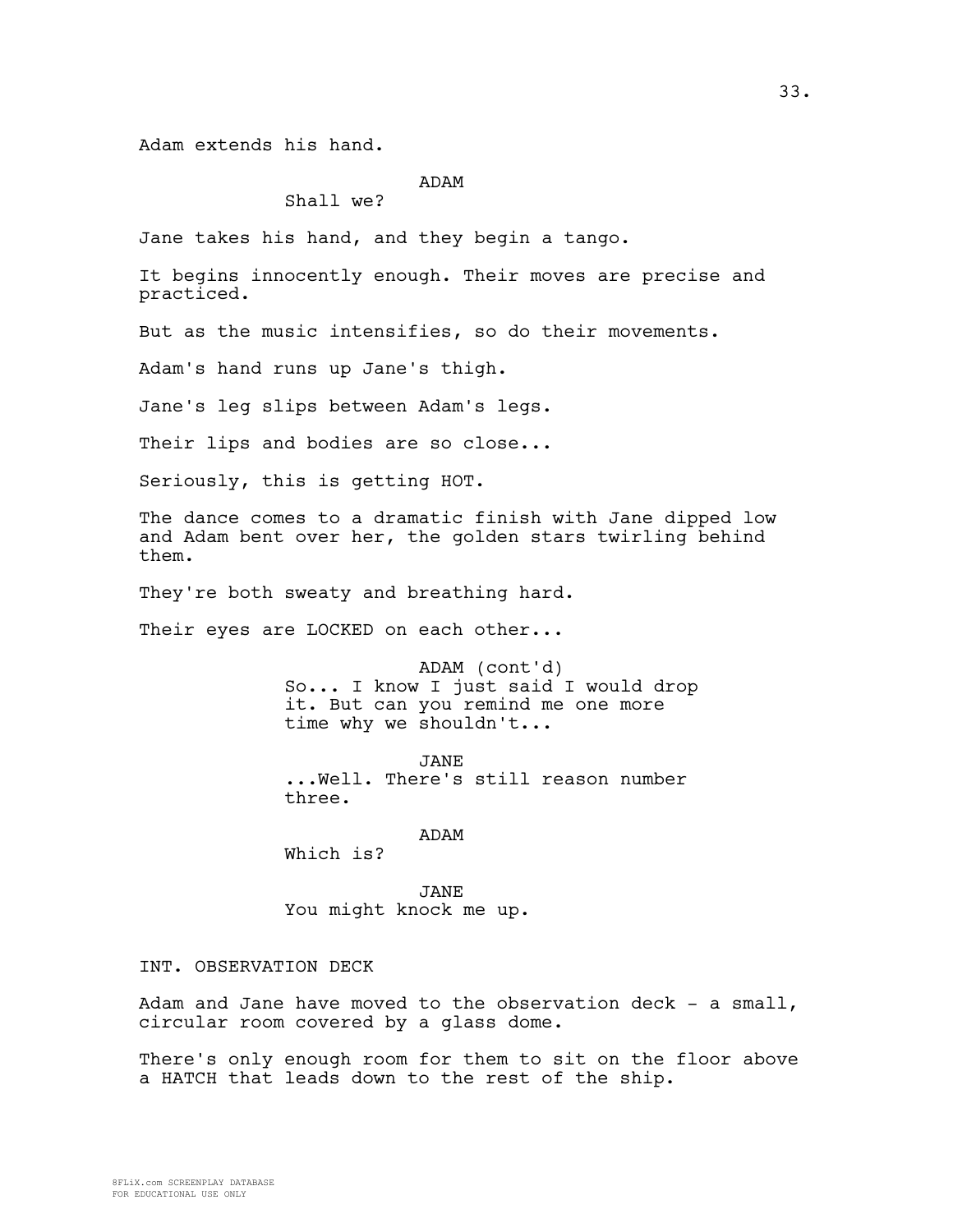It's as though they're SITTING OUTSIDE IN SPACE with Saturn's shimmering rings twirling by.

In this little dome, Jane gives Adam a TATTOO of Saturn on his shoulder blade using a homemade TATTOO GUN.

With his shirt off, we notice Adam has several other blackink tattoos in the same style as the one Jane's giving him.

> ADAM You don't have birth control?

Jane talks as she tattoos...

JANE I had an IUD--

ADAM You have a bomb?

JANE ...Not I-E-D. I-U-D.

ADAM Right. Got it.

# JANE

--But it was giving me weird cramps so Benson took it out. Before, you know, the crazy.

ADAM

...And there aren't, like, condoms or Plan B in medical?

JANE

Amazingly, our government did not send three married astronauts into space with a supply of condoms...

ADAM

Well that's just bad planning.

JANE

(dry) It's basically the gray wires situation all over again.

ADAM

Totally.

A quiet moment as Jane keeps working on the tattoo.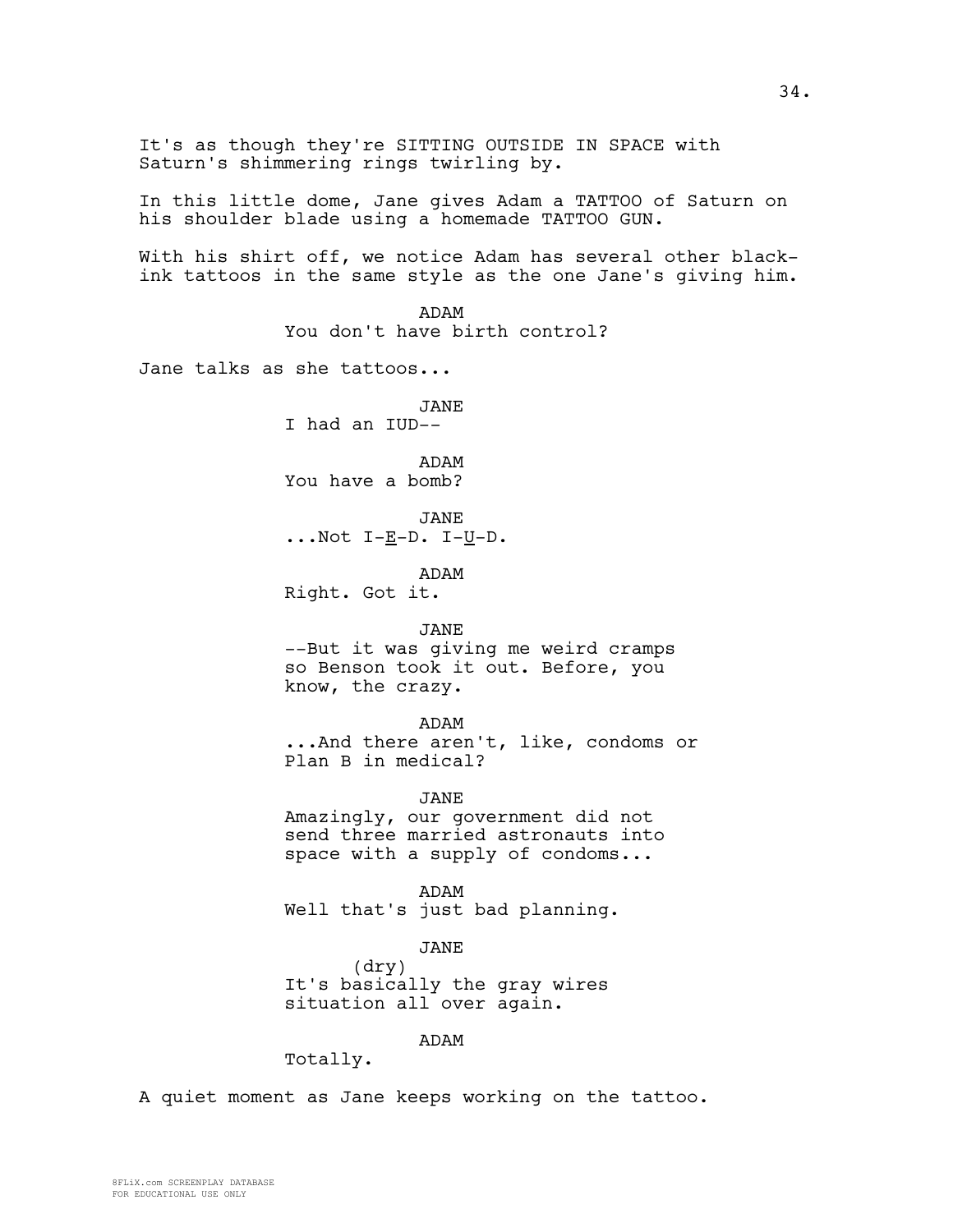Jane sneaks a glance at Adam.

Adam sneaks a glance at Jane.

They both sneak a glance at the same time and are embarrassed when their eyes accidentally meet.

There's a nervousness, an energy between them.

ADAM (cont'd) ...So. For argument's sake. Say you did get knocked up... (beat) Would that be so bad?

Jane stops tattooing.

That nervous energy is officially GONE.

She STARES at Adam.

ADAM (cont'd) I said "for argument's sake."

JANE You wanna raise a baby? Adrift? In space?

Adam shrugs his shoulders.

ADAM I mean... It's pretty. Our food and life support are self-sustaining... We have movies... (beat) What kid doesn't love space?

JANE You're losing your mind.

### ADAM

...Also, I don't want to say this, but I think it's worth mentioning... that all the radiation in space has probably made you sterile.

Jane is blown away. She stares at Adam. He shrugs his shoulders - *it's true*. Jane descends down the hatch in the floor. Adam drops his head through the hatch...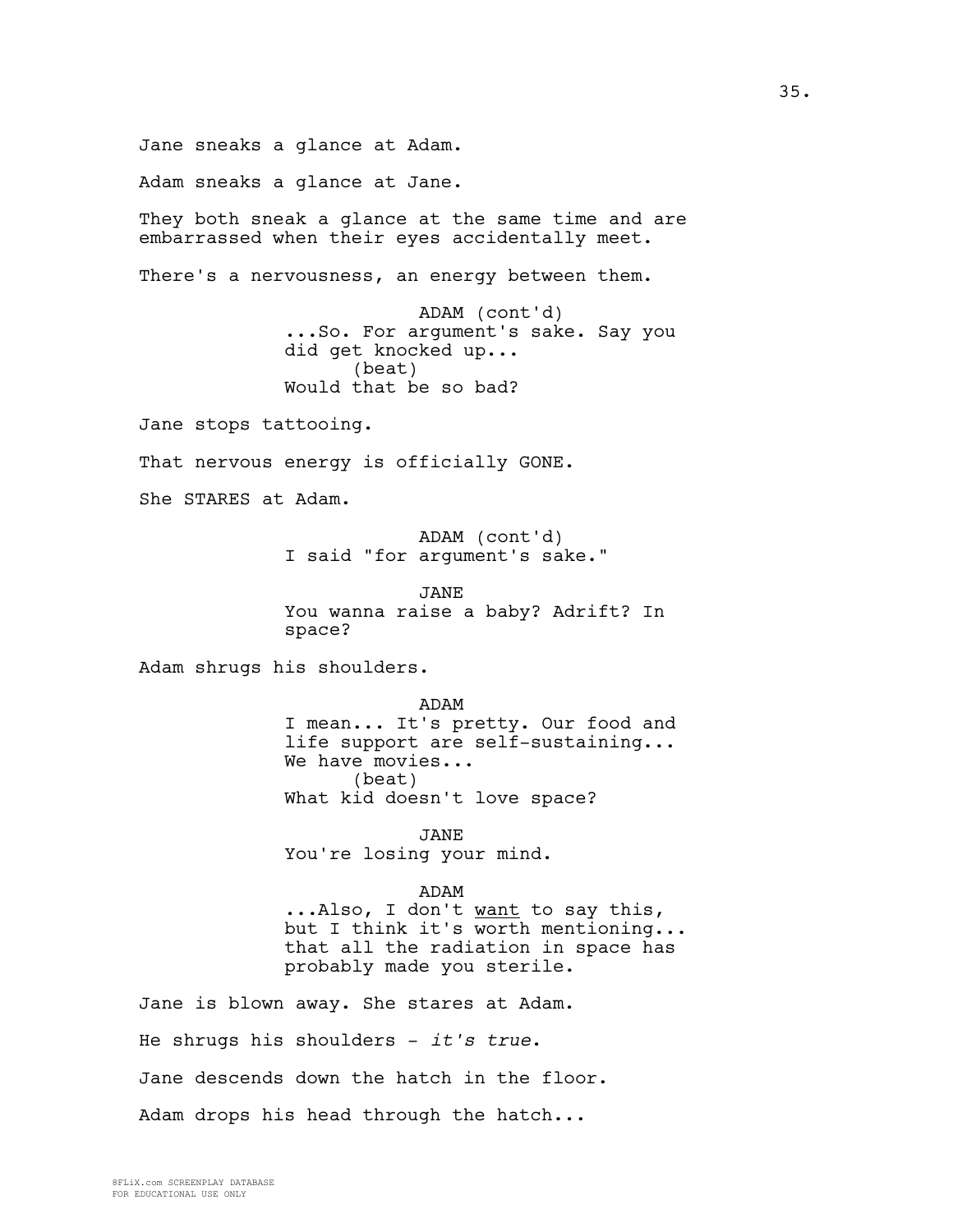The hatch is above the hallway that Adam has painted.

Jane stomps down the hallway away from Adam, whose head dangles down through the ceiling...

> ADAM I said I didn't want to say it! (beat) I also want it on the record that I'm really good at pulling out.

> > CUT TO:

INT. TV ROOM

Jane vents at Benson's skeleton, who is set up on the couch with her as though he's listening attentively.

JANE

Can you believe him? All the man can think about is sex! And before you say anything, yes, obviously I'm thinking about it, too. I've turned four different electric drills into vibrators...

Benson doesn't respond.

JANE (cont'd) But someone's gotta be rational, right? I mean, do we really want to mess with the very delicate balance we've managed to create? He's like my big brother! And my little sister. And sort of my dog...

Off of Benson.

JANE (cont'd) You were obviously the parent. Until you went nuts and tried to kill us. Not cool, by the way...

Jane's mind drifts back to the topic at hand...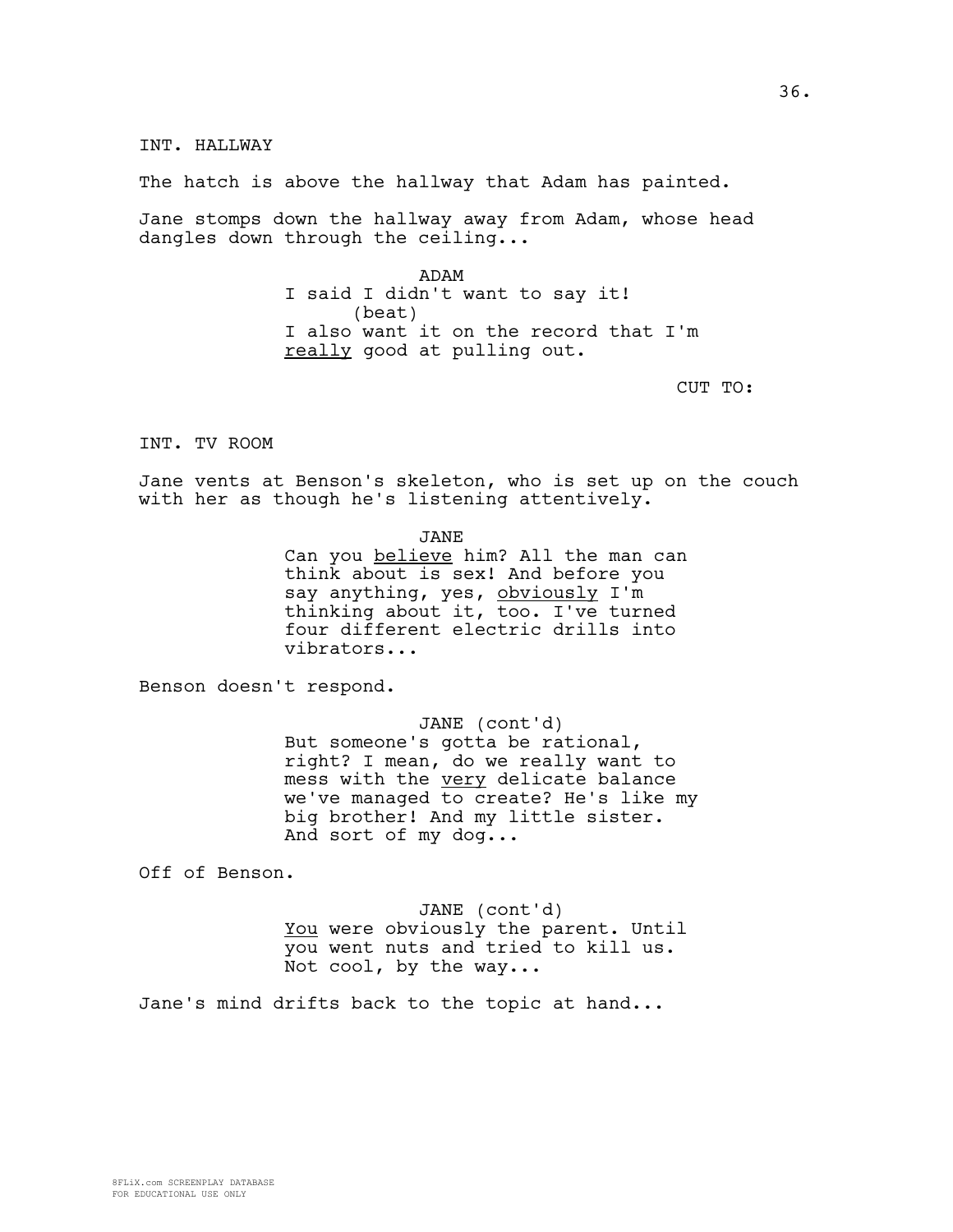JANE (cont'd) (gesturing to her body) And does he really expect me to believe that he's not attracted to this? Really?? Come on...

INT. KITCHEN

Benson's skeleton is now set up attentively at the counter in the kitchen as Adam makes himself a POP-TART.

> ADAM These quote-unquote reasons she's throwing out are all bull, ya know. No contraception?? We're fricken astronauts. I think we can figure something out.

Benson doesn't respond.

ADAM (cont'd) And even if we did make it home which we  $won't$ , by the way - there's</u> just no way Savannah wouldn't understand.

Benson stares at Adam.

ADAM (cont'd) ...Yeah, of course I miss her. I miss her every day. I wonder what she's doing... If she's found someone new... (beat) Honestly, I'd be devastated if she was waiting for me. She deserves more than that.

INT. TV ROOM

Jane has moved onto the floor, drawing lines on the corduroy couch with her finger. Benson's skeleton is stretched out on the couch, watching her.

> JANE ...I'm starting to forget what Tom looks like. He didn't want me to come.

(MORE)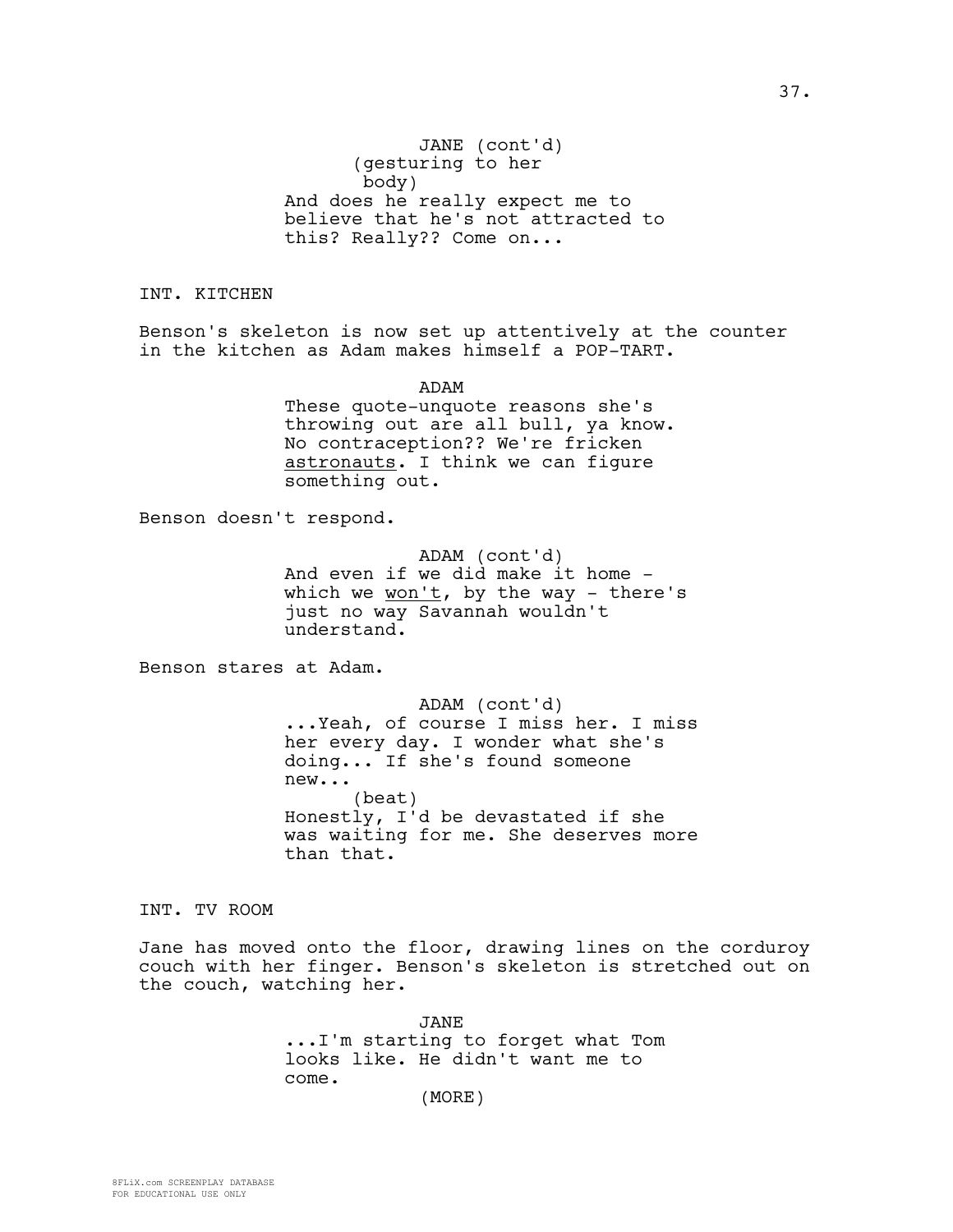(beat) JANE (cont'd) He's such a good guy. You've never met a better man. And we have so much history...

INT. KITCHEN

Adam stares at his Pop-Tart.

### ADAM

This is my very last one.

Adam looks at the Pop-Tart with a broken heart.

He picks it up and takes a careful bite. Benson watches him.

ADAM (cont'd) Add that to the list of things I'll never do again...

INT. TV ROOM

Jane is still doodling with her finger on the couch, but she's stopped talking. She's lost in thought.

She realizes that the shape she's drawn bears a strong resemblance to a PENIS...

Jane looks up at Benson, who stares back at her.

JANE

Shut up.

Jane gets up.

JANE (cont'd) We need some music.

She stomps over to the boombox built into the wall. She searches for a good song to play.

She presses the play button and turns back to the couch.

But no music comes on.

Jane realizes and turns back to the boombox.

A small SCREEN on the boombox reads:

FILE CORRUPTED.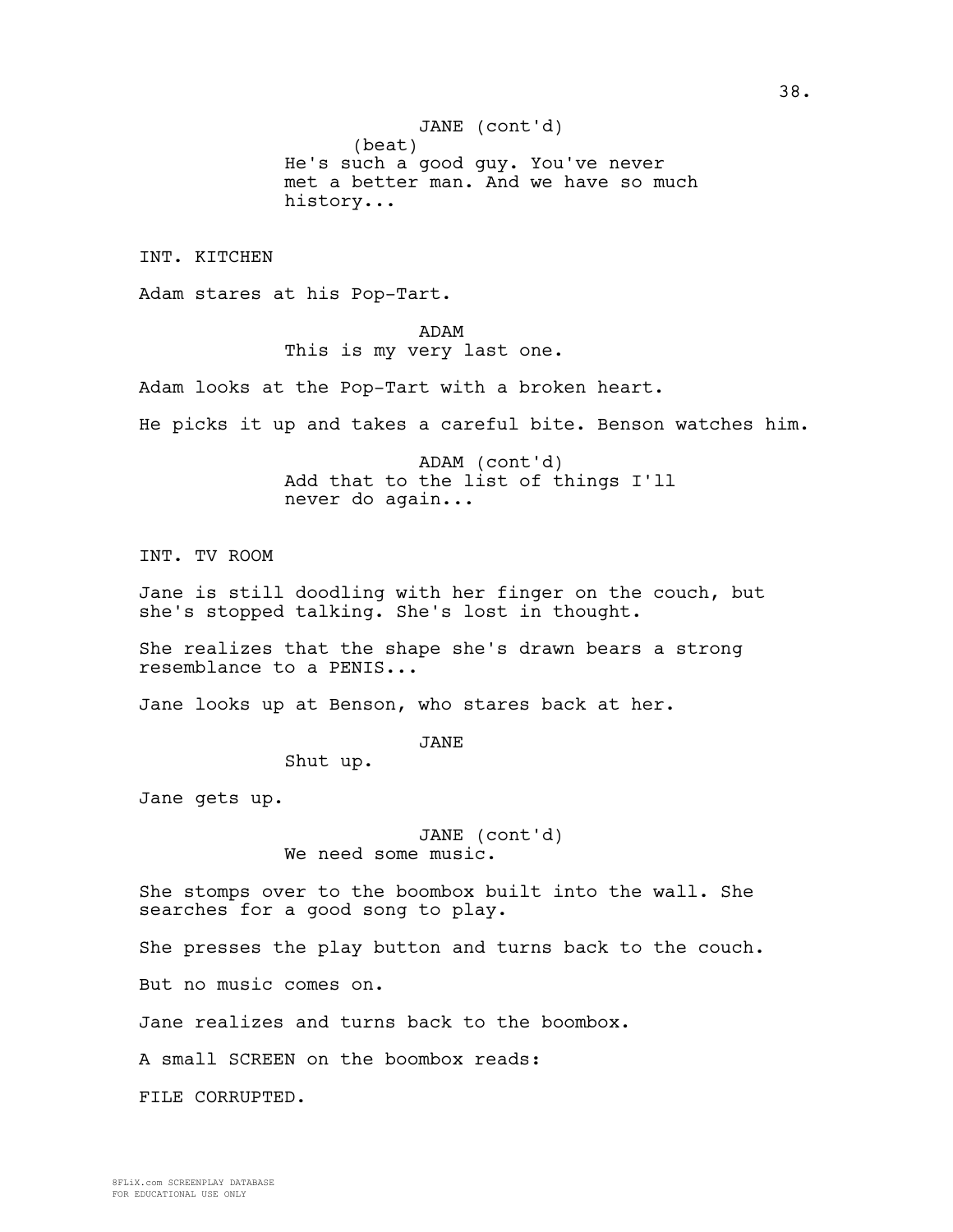Jane's brow furrows. She tries to play another song...

FILE CORRUPTED.

And another...

FILE CORRUPTED.

Her breathing quickens.

JANE (cont'd) Oh my god... Oh my god...

She tries different folders, different types of media... They're all CORRUPTED.

JANE (cont'd)

No! NO!!

She SCREAMS it.

Adam comes dashing into the room looking panicked.

ADAM What?? What's wrong? Are you hurt?

Jane is having a full-on PANIC ATTACK. She does her best to gesture to the boombox...

> JANE My music... My music...

Adam hurries over and sees what's happening. He takes the situation very seriously.

> ADAM Ok. Ok. You sit down. Let me see...

Jane drops onto her knees in the middle of the room, struggling for breath.

Adam grabs the TABLET that they used to start the movie before and hustles to join Jane on the floor.

He swipes and types.

ADAM (cont'd) (reading the device) Oh, god...

JANE

What?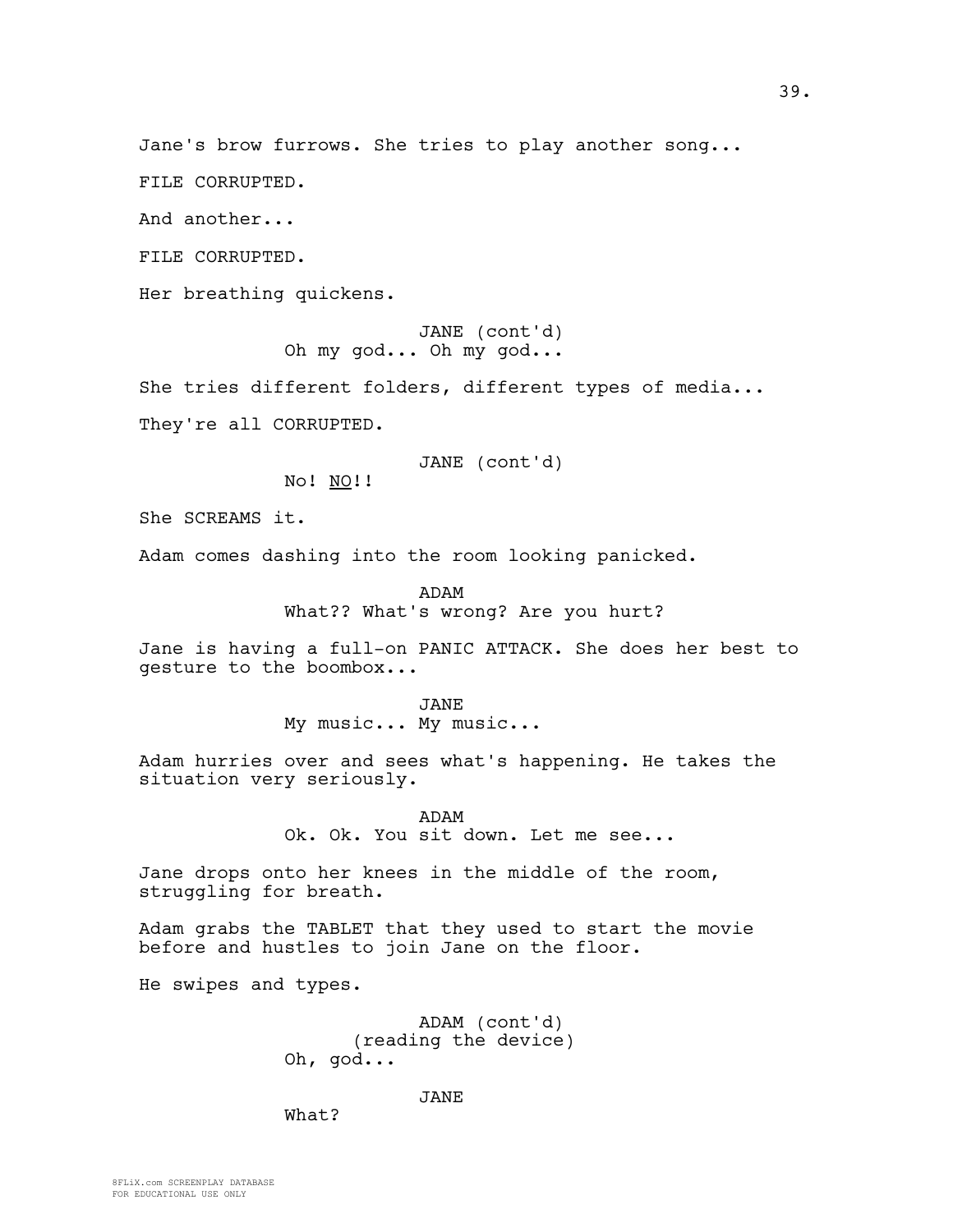ADAM It looks like the root file for all of your media got corrupted somehow...

Jane BURSTS INTO TEARS - this is absolutely devastating news. She collapses onto the floor.

Adam rubs her back and tries his best to comfort her.

ADAM (cont'd) I'm so sorry. This is--

He doesn't even know what to say. He lays down next to her.

ADAM (cont'd) But hey! The good news is all my files still work! You can listen to my music!

JANE (through her sobs) Country music!?

ADAM And some Eminem...?

Jane sobs even harder.

ADAM (cont'd) No, no, no! I swear I've got some good stuff. Remember that Willie Nelson song? I've got, uh... You like Sinatra?

Jane is crying too hard to respond. She's a wreck. Adam is desperate to help her feel better - seeing her like this is destroying him.

> ADAM (cont'd) Who's your favorite singer?

Jane is barely able to get it out...

JANE W-W-Whitney Houston...

Adam nestles himself a bit closer to Jane and HOLDS HER HAND in his. He starts SINGING...

ADAM

*Oh, I wanna dance with somebody I wanna feel the heat with somebody*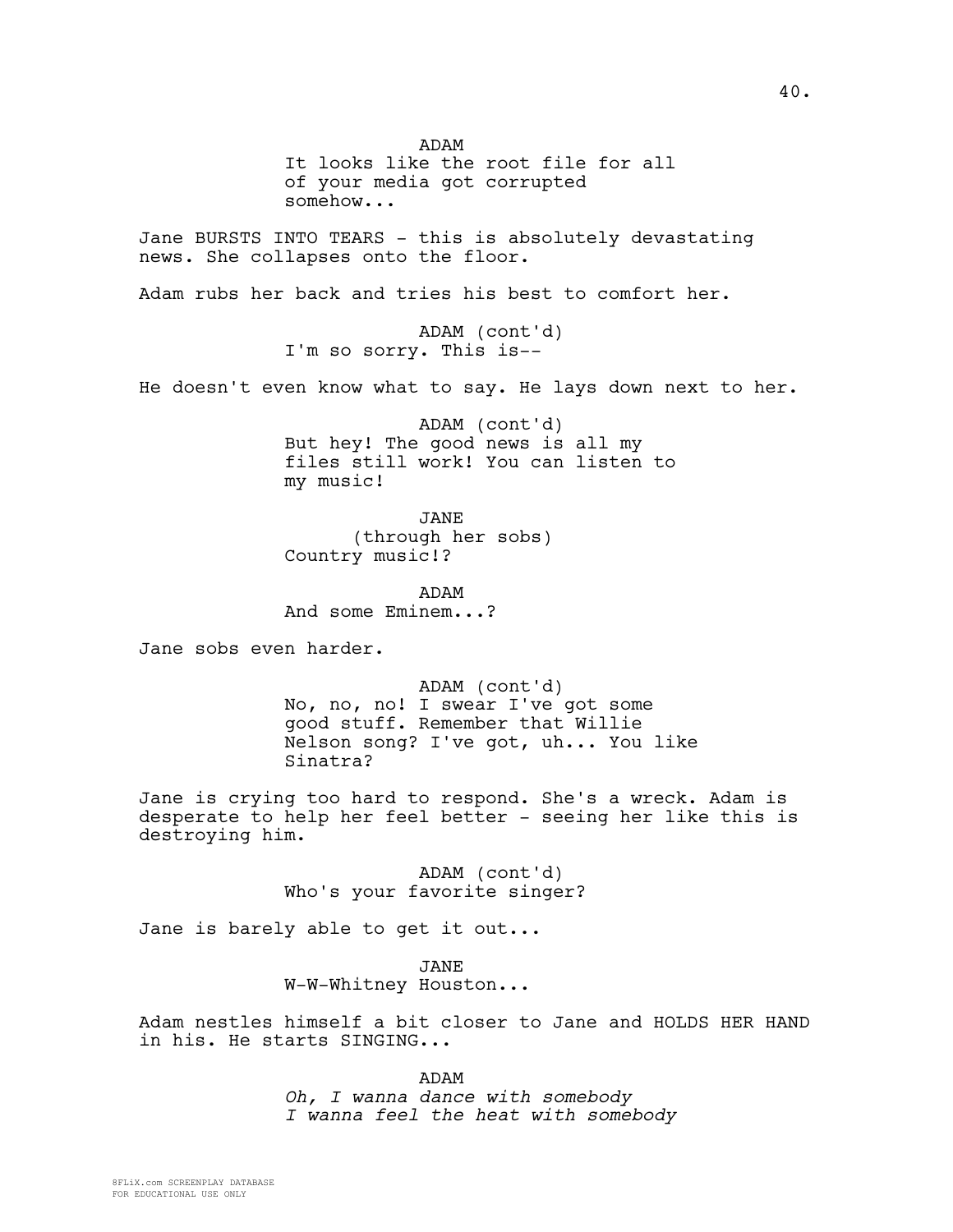Adam's voice is BEAUTIFUL.

Jane stares at him - she's never heard him sing before. Her sobs begin to soften.

Adam sees that his song is working, and he smiles.

ADAM (cont'd) *Yeah, I wanna dance with somebody With somebody who loves me Oh, I wanna dance with somebody I wanna feel the heat with somebody Yeah, I wanna dance with somebody With somebody who loves me*

Jane stops crying. She's still devastated, but for this moment, she feels relief.

Adam wipes her tear-stained cheeks and brushes her hair off of her face as he continues to sing...

> ADAM (cont'd) *I've been in love and lost my senses Spinning through the town Sooner or later, the fever ends And I wind up feeling down I need a man who'll take a chance On a love that burns hot enough to last So when the night falls My lonely heart calls*

Jane joins in. Her voice is raspy and nasally thanks to her tears.

But Adam doesn't mind.

ADAM & JANE *Oh, I wanna dance with somebody I wanna feel the heat with somebody Yeah, I wanna dance with somebody With somebody who loves me*

They lie there in comfortable silence for a moment.

Benson's skeleton watches them from the couch - it's almost as if he's smiling.

Whitney Houston's classic (or a similar sort of song) plays over the next few scenes...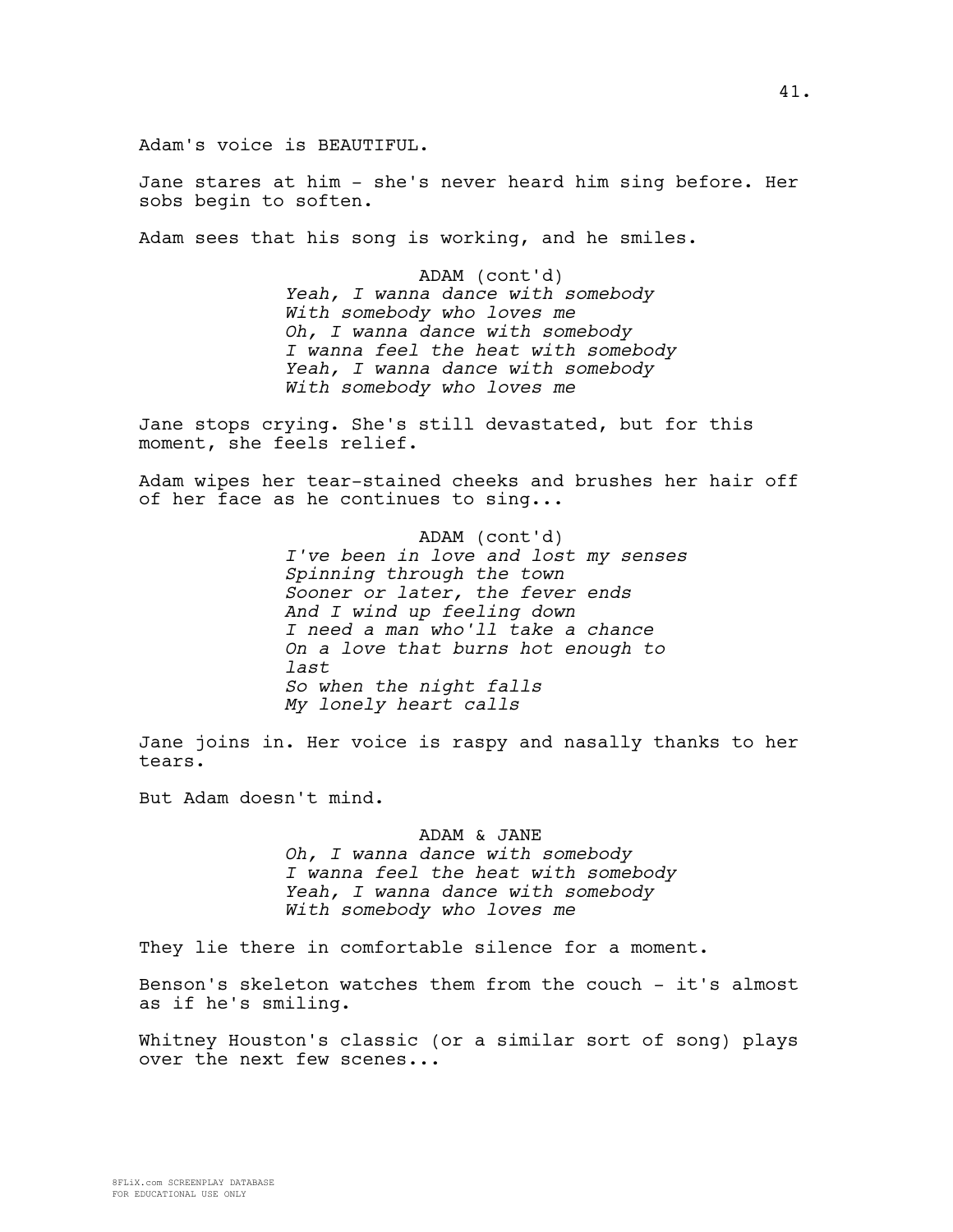Her cheeks dusted with FLOUR, Jane stands in front of the oven with Adam next to her. He has his arms crossed, waiting.

Jane cracks the oven open and peeks in while yelling at Adam...

> JANE Don't look, don't look, don't look!

Adam averts his eyes.

ADAM What did you do??

JANE Dude. I think it's gonna work.

ADAM

What?

JANE Are you ready for this?

ADAM

Yes.

Jane opens the oven and pulls out a COOKIE SHEET carrying her home-made version of a POP-TART.

Adam covers his mouth as TEARS instantly come to his eyes.

JANE Now it's a little thicker than the real thing, and probably not quite as dry or crumbly... (beat) What do you think?

Adam can't speak. It's adorable.

He gives Jane a big HUG.

INT. OBSERVATION DECK

Jane cleans the TATTOO GUN as Adam looks at his now finished tattoo with a HAND MIRROR.

> ADAM This might be your best yet.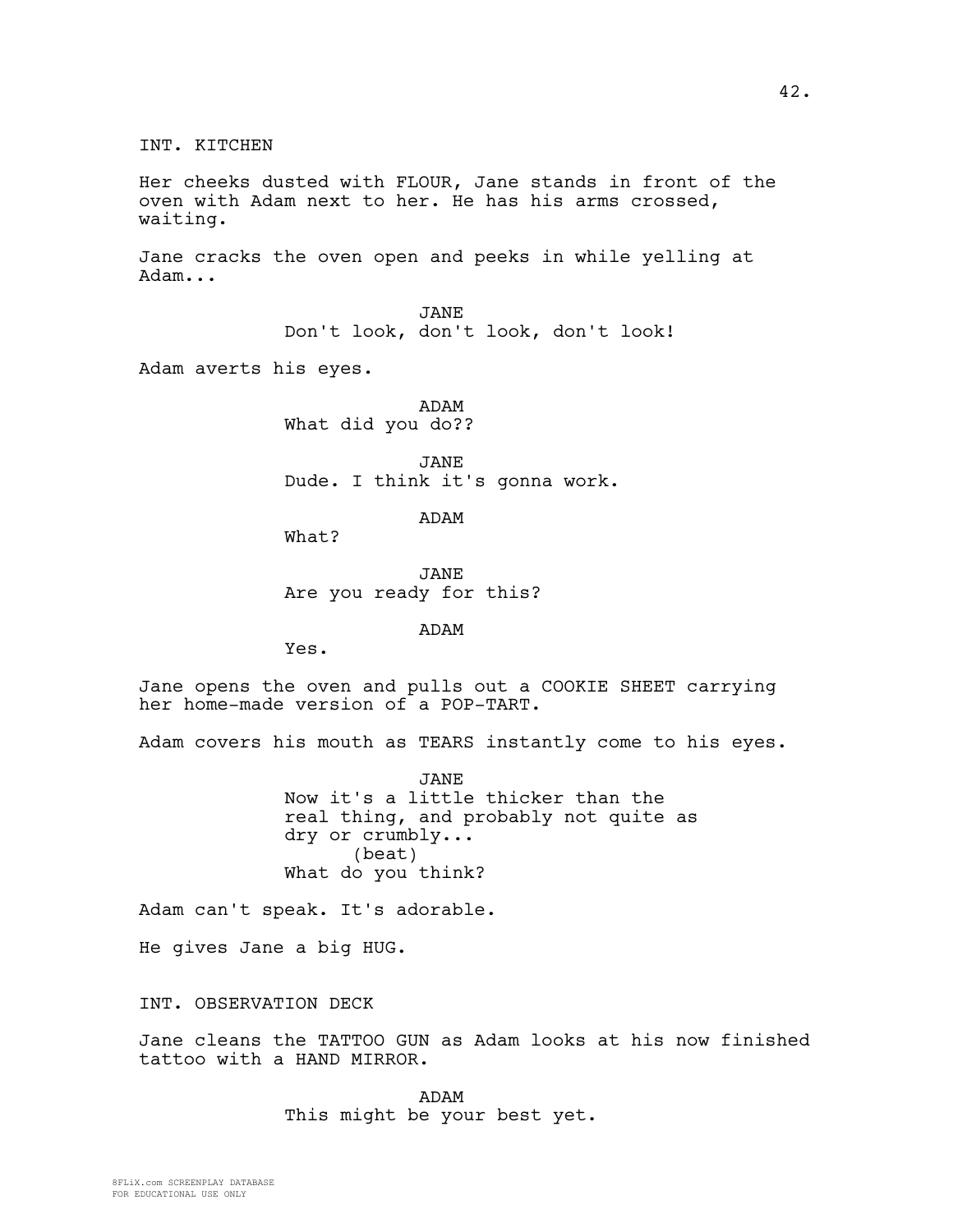## JANE

Thank you.

All clean, Jane hands him the TATTOO GUN.

ADAM Know what you want?

JANE I dunno... Just something nice right here.

She points to the side of her thigh.

ADAM So... hearts and dolphins?

JANE ...Yup. Lisa Frank the crap out of me.

ADAM Thought you'd never ask.

INT. COCKPIT

Jane sits in her usual spot in the cockpit, working on those damn gray wires again.

Adam saunters in and watches her work. He just wants to be near her.

ADAM

...Need a hand?

Genuinely touched, Jane nods for him to come join her.

INT. GREENHOUSE

Jane and Adam both sit at a table covered in PLANTS in the greenhouse. The hens cluck and the goat munches behind them.

They have their heads in their hands, watching Adam's MARIJUANA PLANT.

They watch...

ADAM ...It's going to fruit any day now. I can feel it.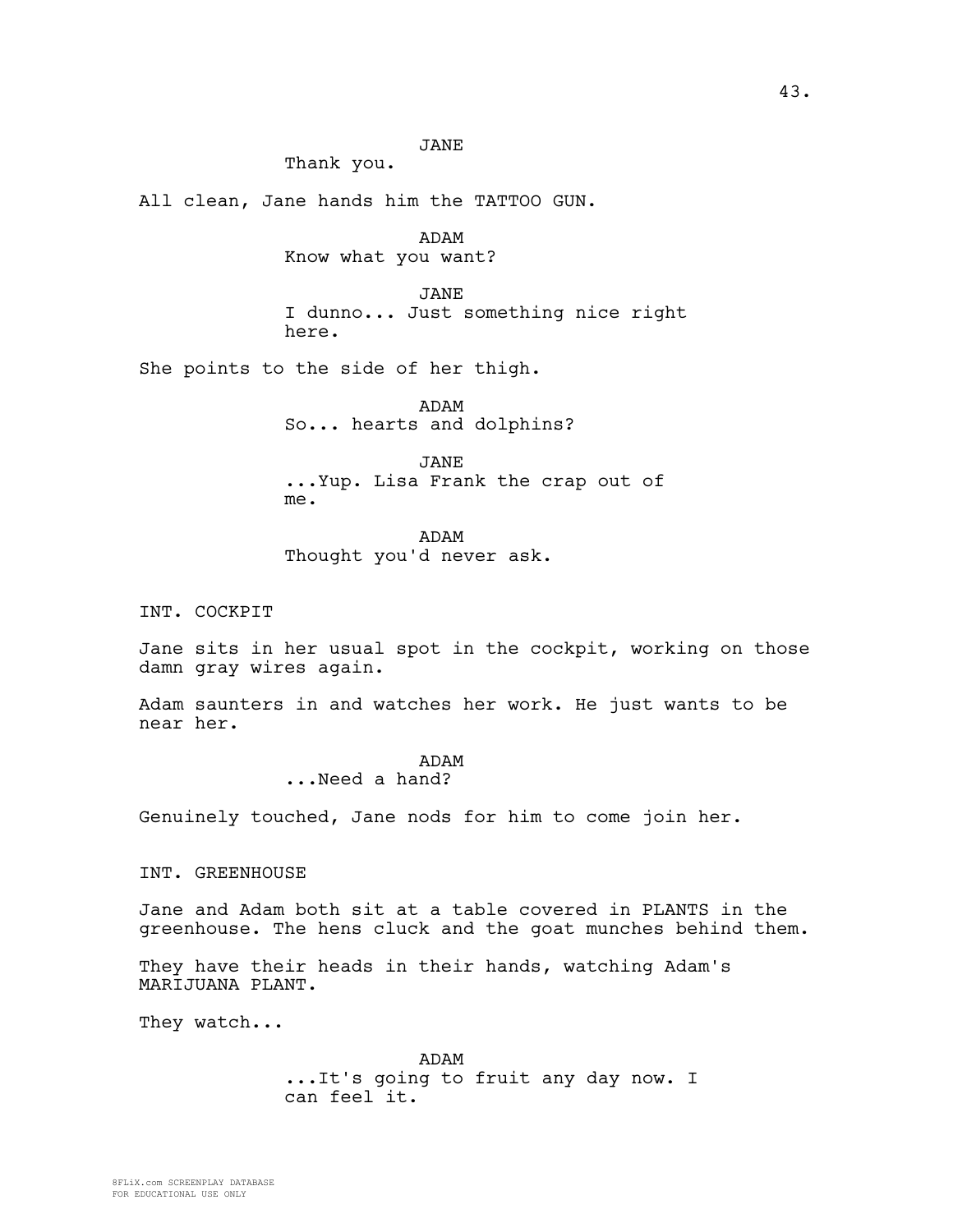JANE ...I believe you.

Quiet.

Jane steals a glance at Adam - it's cute how much he cares about this plant.

> ADAM And then we'll get an amazing high from these sweet, raw berries... And if we make it back to Earth, I'll be a billionaire.

JANE ...Well. You'll still have to cook them.

### ADAM

Why?

### JANE

...The THC or whatever in weed only activates when it's heated. You have to, ya know, smoke it or bake it. I mean, you can't just eat one of these leaves right now and get stoned.

As she speaks, Adam's heart breaks. She sees it.

JANE (cont'd) But maybe I'm wrong! Maybe you'll make the very first raw plant that can get you high...

There's no recovering. Adam BANGS HIS HEAD on the table.

JANE (cont'd) They'll still be great! ...We'll make weed berry Pop-Tarts!

Adam stops banging his head. He slowly resumes his plantwatching position with Jane.

> ADAM ...That would be amazing.

Jane smiles.

JANE

Totally.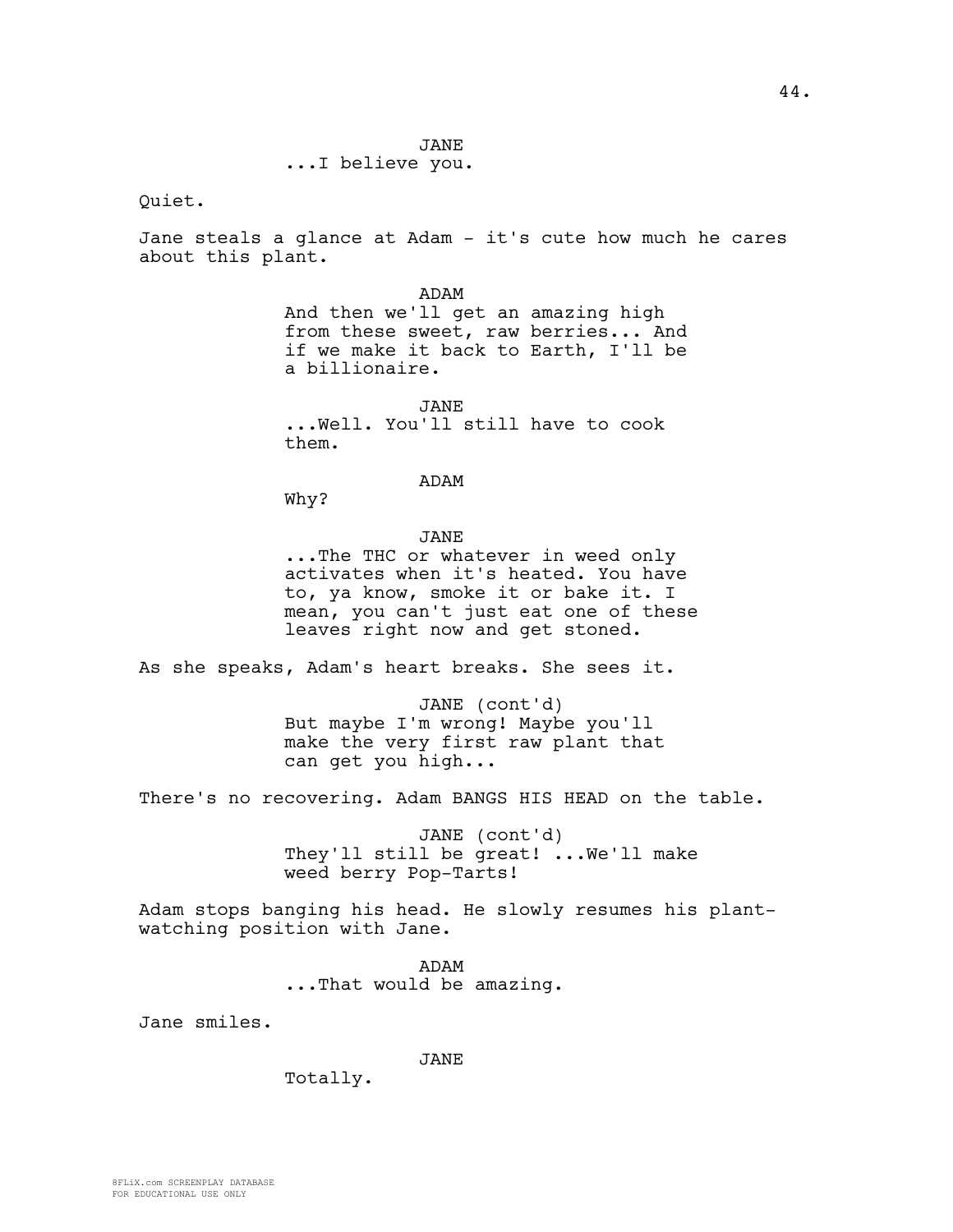Jane sleeps in her darkened room, but she's restless.

She wakes up with a GASP of pain.

The song that's been playing over the last few scenes comes to an abrupt end.

Jane is sweaty. She knows what's wrong, but she doesn't want to look...

After a moment fighting with herself, she tosses aside her blanket and reaches for the BANDAGE on her calf.

She slowly peels it back to reveal that her cut has filled with PUSS.

CUT TO:

INT. MEDICAL

Both in pajamas, Adam finishes putting a fresh bandage on Jane's calf as she sits on the exam table with her arms folded.

She's furious and sad at the same time. Adam knows better than to say anything to her.

Instead he walks over to a supply shelf and grabs a lone PILL BOTTLE labeled PENICILLIN.

He takes a PILL out and holds it out to Jane.

Jane doesn't move. A tear rolls down her cheek.

JANE So no more tattoos. The risk...

ADAM

...Yeah. (beat) Add that to the list.

JANE

What?

ADAM

...Nothing.

JANE

```
I'm sorry--
```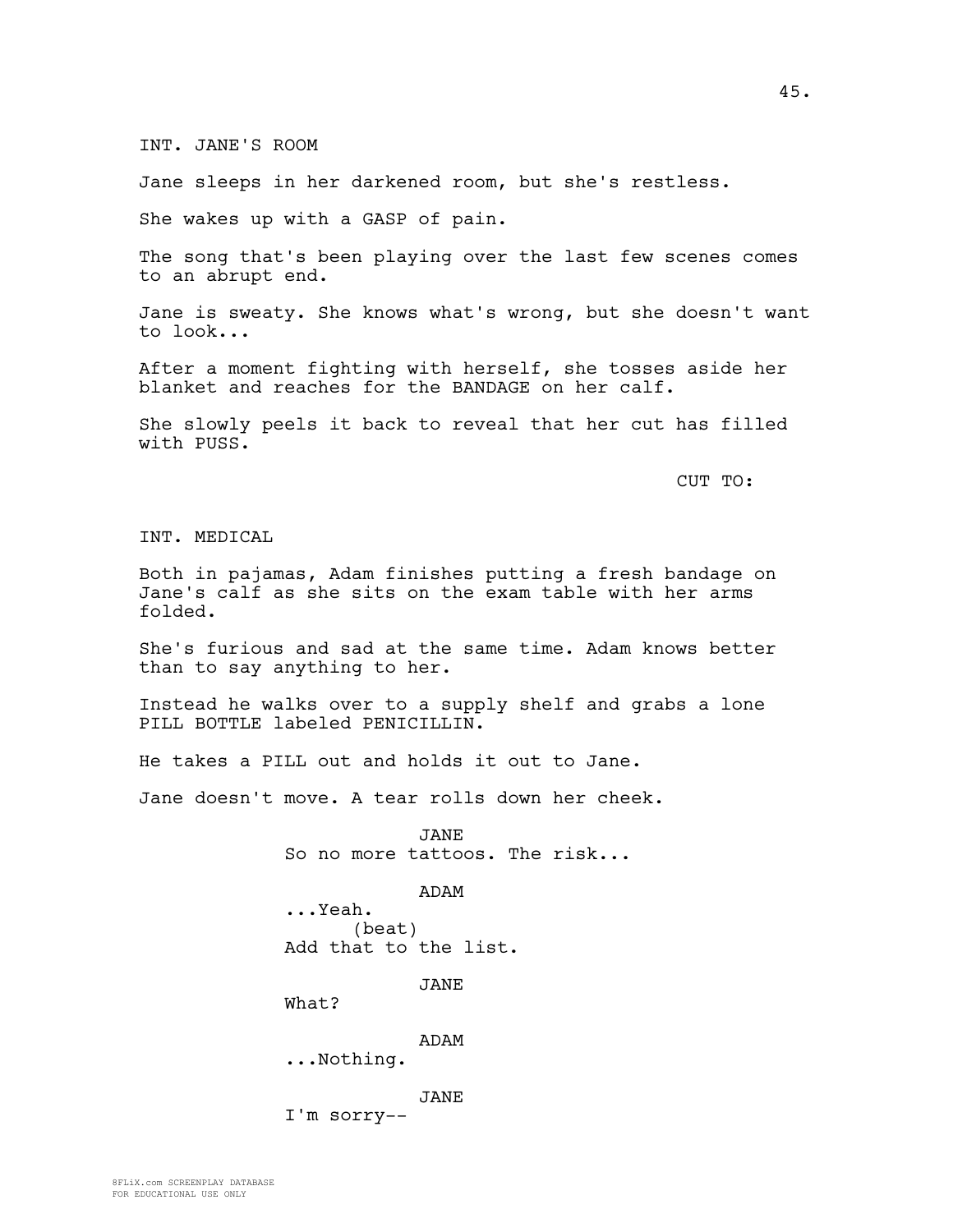ADAM Don't. It was an accident.

JANE ...What happens when you have an accident?

ADAM

I won't. You're the klutz.

Jane smirks. She reluctantly takes the pill from Adam and swallows it.

Their eyes meet.

### JANE

Thanks.

ADAM

Any time.

INT. TV ROOM

The lights dimmed, Jane and Adam sit on opposite ends of the couch watching The Princess Bride on the drop-down screen.

INT. TV ROOM

The room cleared and the lights up, Jane and Adam dance a HIP-HOP DANCE together.

It isn't a particularly sexy routine, but they have so much fun with it.

Their bodies and rhythms are perfectly in sync. They LAUGH and have a wonderful time.

INTERCUT this dance with their viewing of The Princess Bride.

As the movie goes on, their bodies shift closer and closer to each other on the couch until they're CUDDLING.

It happens without words. It's just... natural.

CUT TO: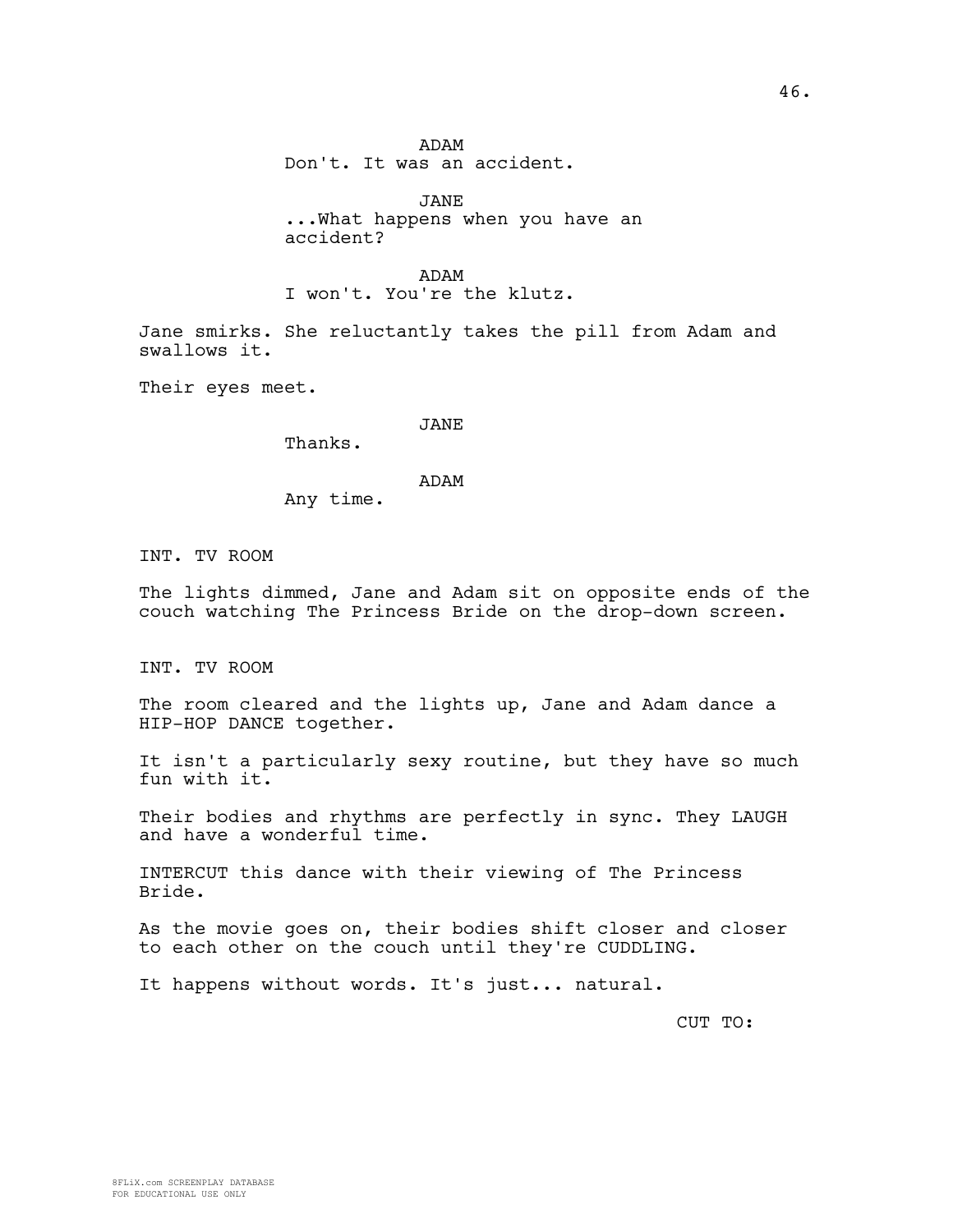INT. JANE'S ROOM

Jane sits on her bed reading a TABLET and listening to a country album.

Adam appears in her open door. Jane doesn't look up...

JANE Hey, I don't know if you know this, but Garth Brooks is actually really good...

She looks up and sees the SOMBER look on Adam's face.

JANE (cont'd)

What?

INT. GREENHOUSE

Jane and Adam both look devastated.

They're standing over the goat, lying DEAD in his pen.

After a quiet moment...

JANE We gotta move him out of here.

Adam gives her a questioning look.

JANE (cont'd) (nodding toward the hens) ...I don't want the girls to see.

Adam offers up a sad, understanding smile.

He picks up the goat in both arms, like a sleeping child.

Jane strokes the goat's back. She embraces the goat and Adam.

They share a tender, mournful moment.

CUT TO:

INT. KITCHEN

We're confronted by a PLATE of steamy, mouth-watering MEAT.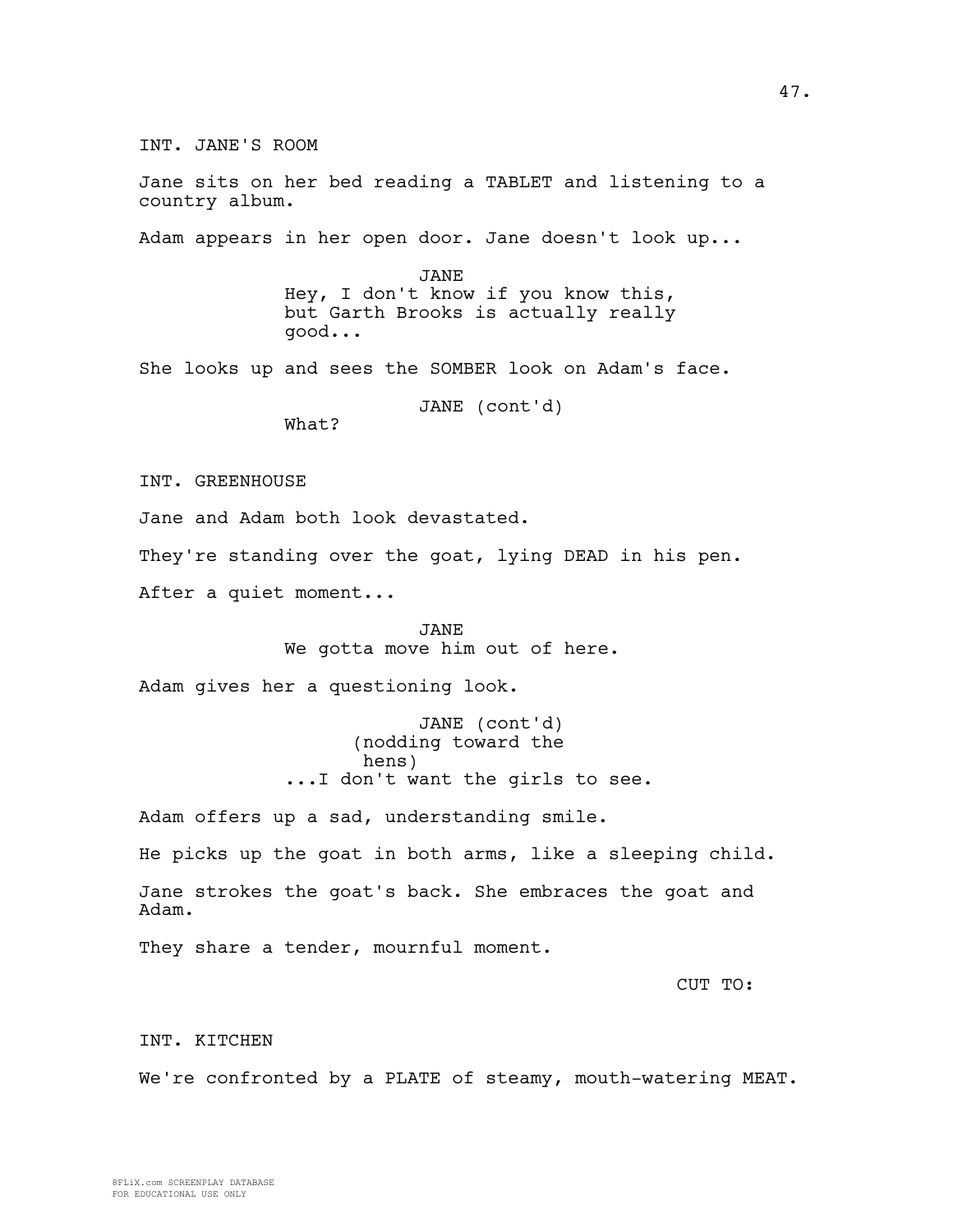dinners as they sit at the kitchen table. Neither one can find the will to pick up their UTENSILS... ADAM ...Do we have to. JANE ...It would be crazy not to. Right? ADAM We didn't eat Benson... JANE Sure. But Benson was a person. This was a goat that was on the ship for food purposes. ADAM For milk purposes. (beat) How much do we have left? JANE I think there's like 12 pints in the freezer... (silver lining) But now there's also like 50 mealsworth of meat... A quiet moment. Jane and Adam's eyes meet. JANE (cont'd) Together?

Jane and Adam, still looking stricken, stare down at their

Adam nods. They both pick up their utensils and cut small pieces of meat.

Their eyes meet again.

ADAM

One.

JANE

Two.

ADAM

Three.

They both stuff their respective bites in their mouths and slowly chew.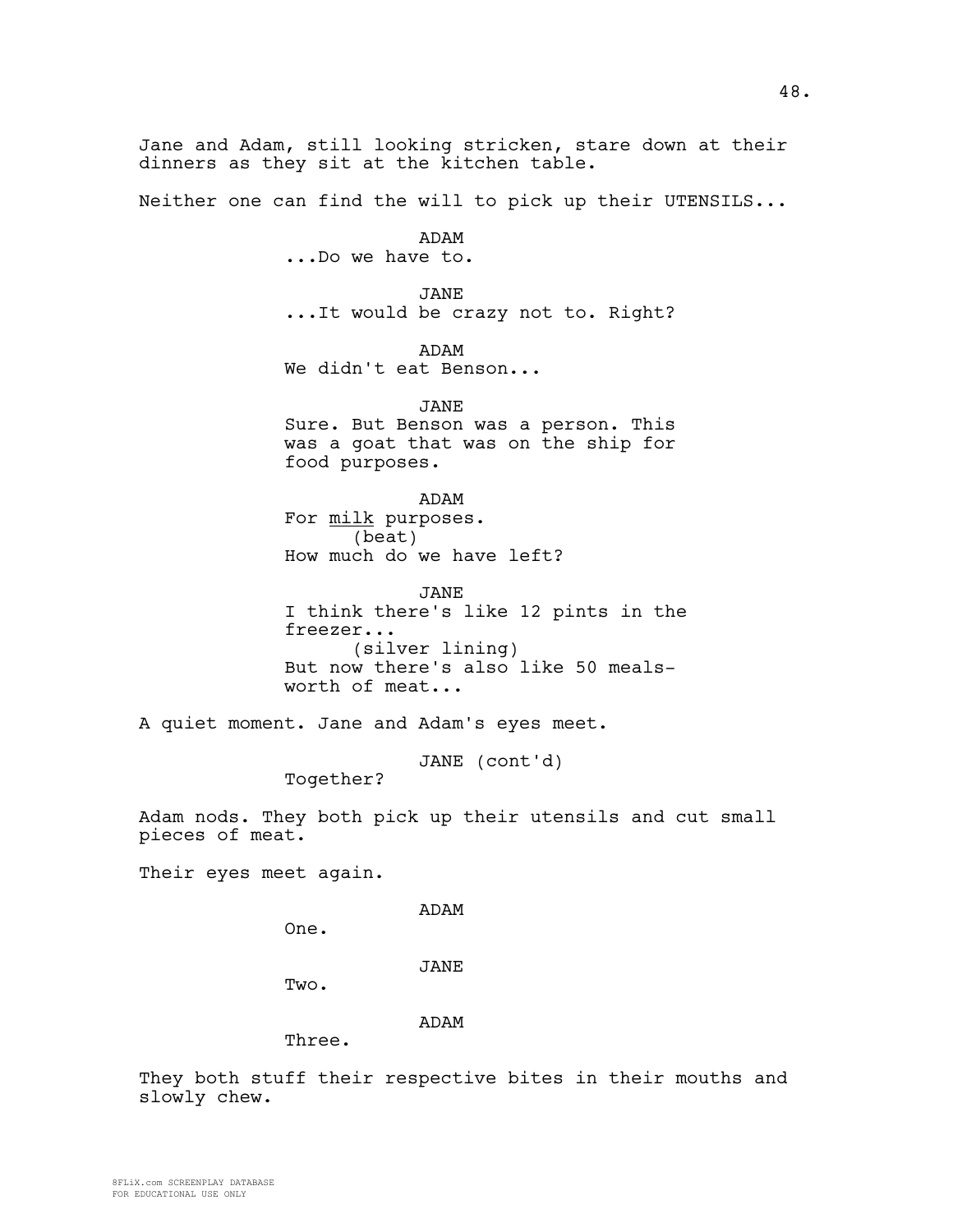The tension in their shoulders melts away.

ADAM (cont'd) Holy Christ that's good.

> JANE (nodding)

Mm...

Their eyes meet again, and they both LAUGH softly.

Through their soft, sad laughter...

JANE (cont'd)

Shit...

ADAM

I know.

A quiet moment as they both chew. Jane and Adam both steal glances at one another.

But the glances aren't flirty. Rather, they're the glances of two people who have been through war together and managed to keep their smiles.

CUT TO:

INT. TV ROOM

The lights dimmed, wearing their pajamas, Jane and Adam lie face up on the couch in opposite directions so that their heads meet in the middle.

Ear to ear, they gaze up at the ceiling.

The room is quiet.

Jane's cheeks redden slightly as she steels her nerves...

JANE You haven't asked to bang in a while.

ADAM ...Technically I never asked. It was a debate.

JANE

Yeah, ok.

Back to silence. Adam puzzles - *why did she bring that up?*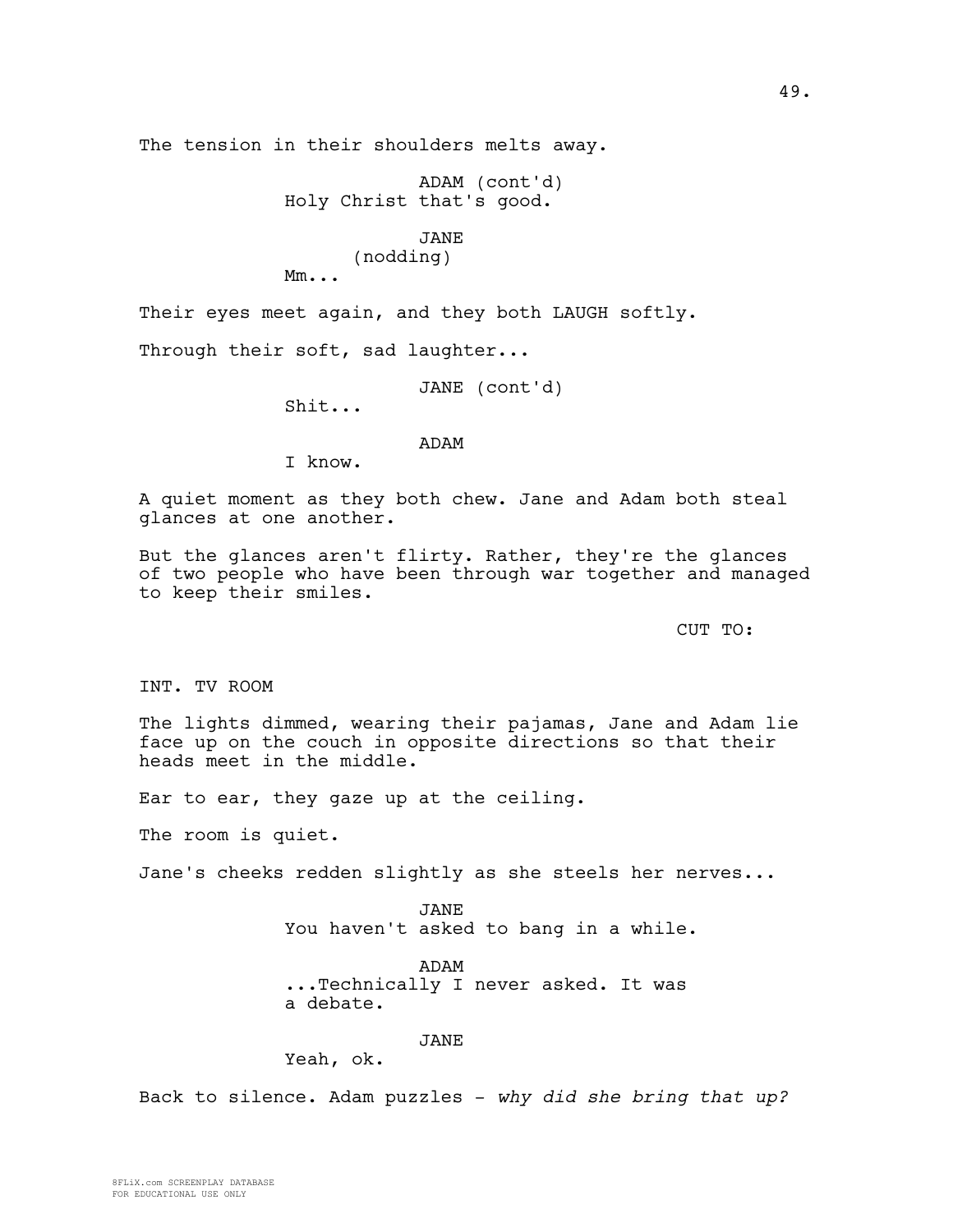He opens his mouth to ask, but she beats him to the punch...

JANE (cont'd) So for the sake of debate... What would your theoretical stance be on... everything but?

Adam's eyes go wide, but he tries to play it cool. They're still both looking at the ceiling.

> ADAM ...So, like, hand stuff?

> > JANE

Yeah.

ADAM And... mouth stuff?

JANE

Everything but... that you can hypothetically imagine.

Now Adam's cheeks are red.

ADAM ...Well. Hypothetically. I'd want to make sure you were sure.

Jane hesitates.

JANE I'm... pretty sure.

That's not the answer Adam was hoping for, but he covers.

ADAM ...So like, 97 percent?

JANE

I still have a husband. But he's still a billion miles away. And it's just a matter of time before something vital on this ship breaks that we can't fix...

Adam's brow furrows. He knows she's right.

JANE (cont'd) Plus, you are hot. (MORE)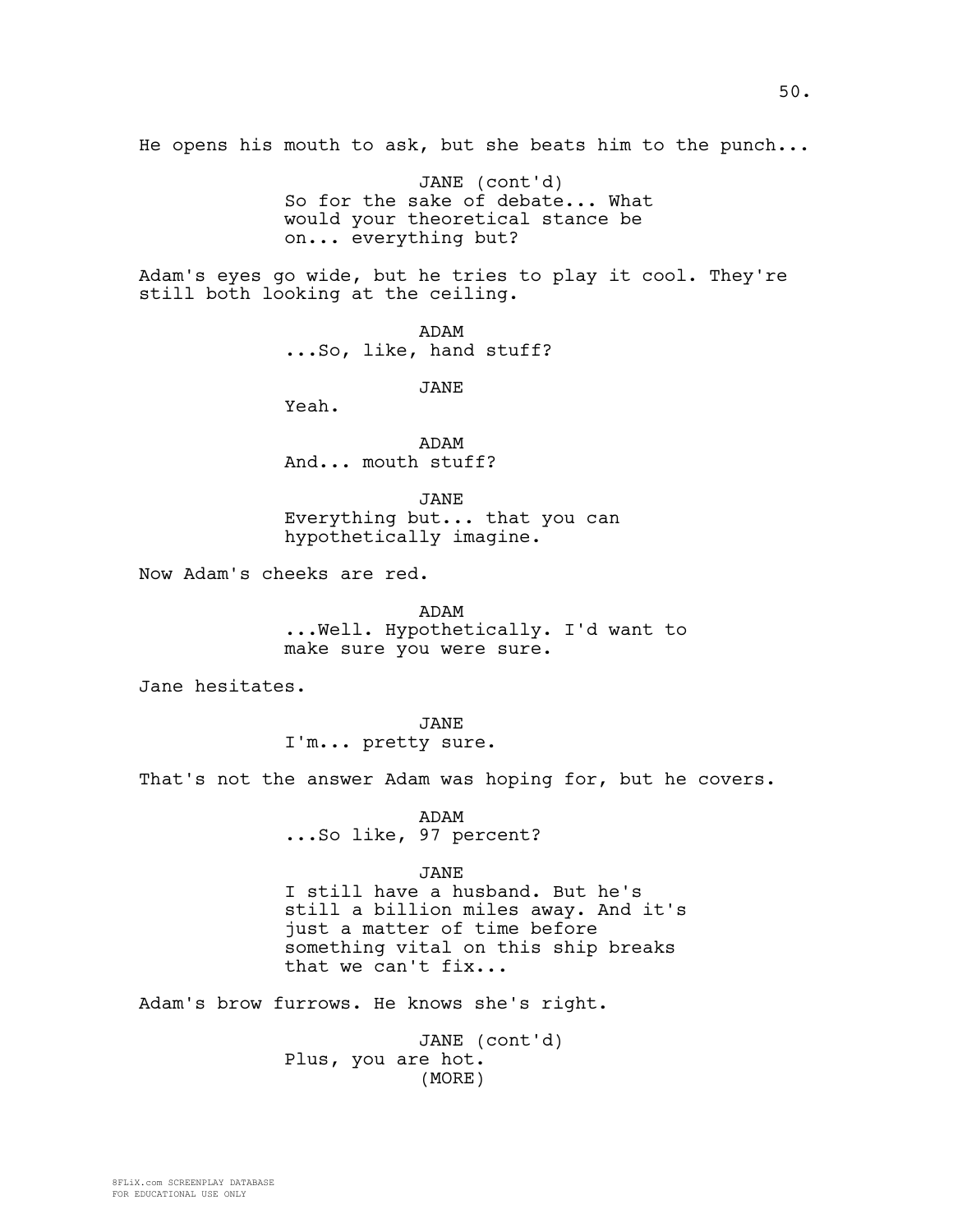(beat) JANE (cont'd) And I've seen the outline of your penis when you wear gym shorts, and it seems like it wouldn't disappoint.

ADAM Wow. Full-on honesty time...

JANE It's not just me, right? You're attracted to me, too.

ADAM Theoretically--

JANE No. Are you attracted to me.

Eyes still on the ceiling.

Adam hesitates, but he answers sincerely...

ADAM Yes. Very.

JANE

...Ok.

ADAM

Ok?

# JANE

Yeah. Ok.

ADAM Wait. Did you just go from "pretty sure" to "sure"?

JANE ...There is one other thing.

# ADAM

What?

JANE ...Ok, I'm not saying this romantically, so don't get the wrong idea... but you are literally my entire world.

ADAM

Ahhh--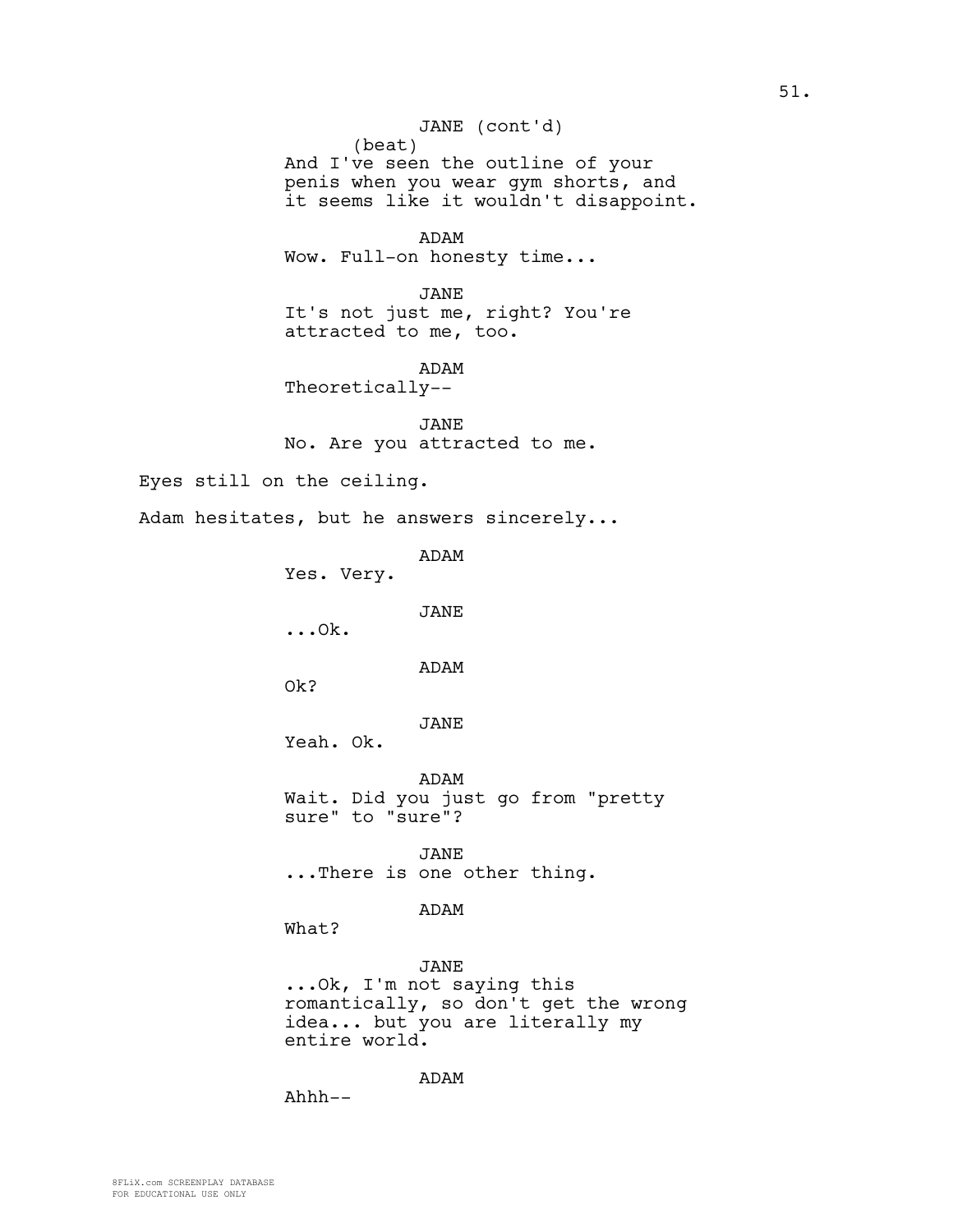JANE Shut up. You're my only friend. You're my only co-worker. You're the only person who can check that weird mole for me. (beat) What if... you're bad at sex?

Adam chuckles.

JANE (cont'd)

I'm serious! What if we do it, and you can't find my clit or you're one of those sweat-dripping has-to-be-ontop guys and I have to call it off and things get weird and this awesome thing we have going right now gets... ruined?

ADAM ...Ok. First of all. I love the clit. Big fan. It's always my first and last stop. (beat) Second. We're still in agreement that this would just be banging, right?

Jane hesitates for half a second, then hurries to concur.

JANE

Right.

ADAM

...So if one of us wants to stop, we just stop. No hard feelings. No explanation needed, or even asked for.

JANE

...Yeah?

ADAM

Totally.

JANE

You promise?

ADAM

I swear on our dead, delicious goat.

JANE

...Ok.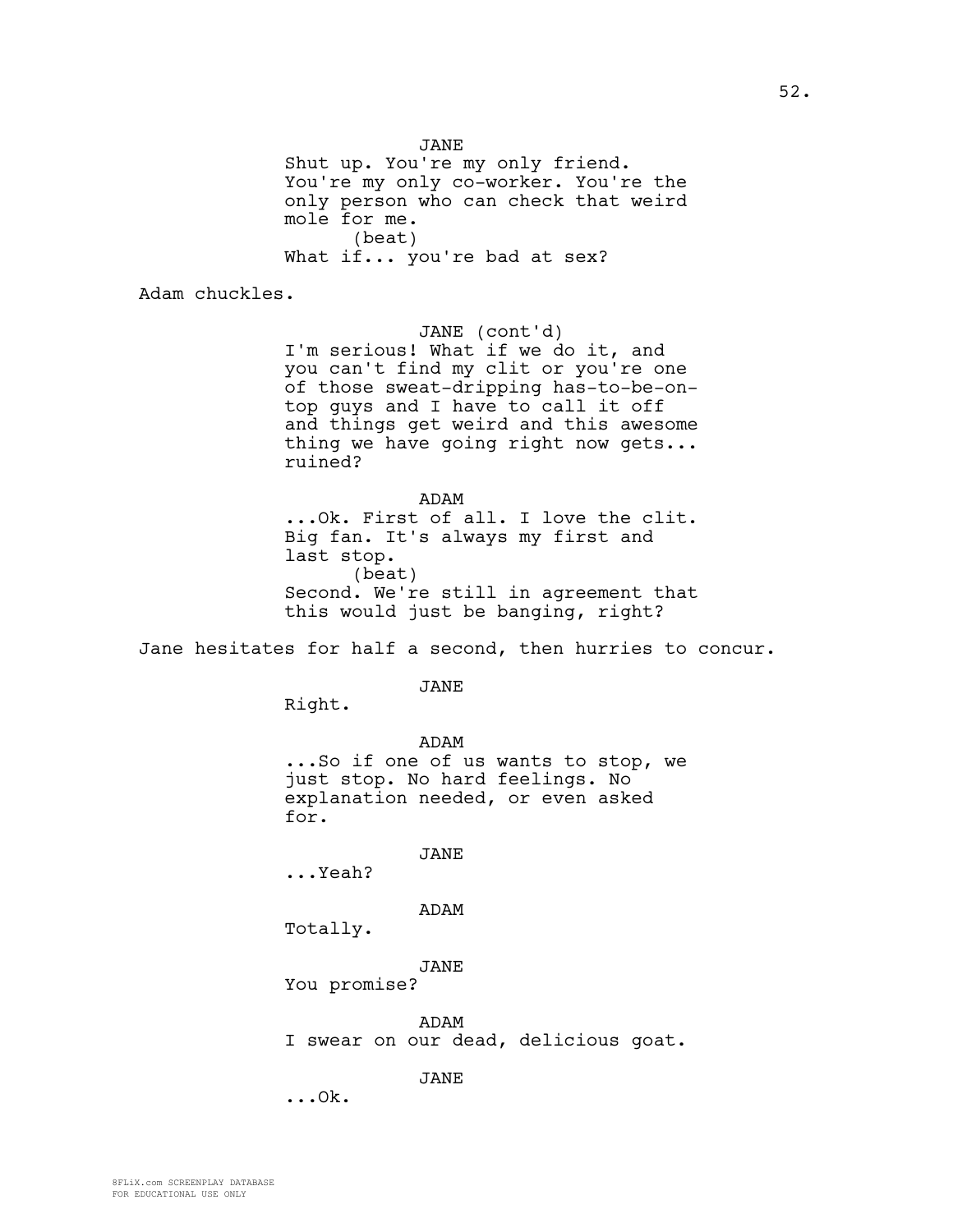Silence.

teenagers.

ADAM ...What'd we just decide? JANE I think we decided to try everything but. ADAM Wow. Ok. (beat) Right now? JANE ...I guess? They both hesitate, so awkward and unsure. They're like JANE (cont'd) Actually. I, um, haven't done any personal maintenance in, like, a long time... ADAM Oh, me either. JANE So, maybe... tomorrow night? ADAM Sure. Tomorrow. JANE Ok, then. ADAM

Ok.

They both try to contain their nervous, excited energy as they keep their eyes firmly locked on the ceiling.

CUT TO:

SERIES OF SHOTS: THE NEXT DAY

In SPLIT-SCREEN, we see...

- Jane and Adam waking up in their respective rooms with big smiles on their faces. They both slip a hand under their covers...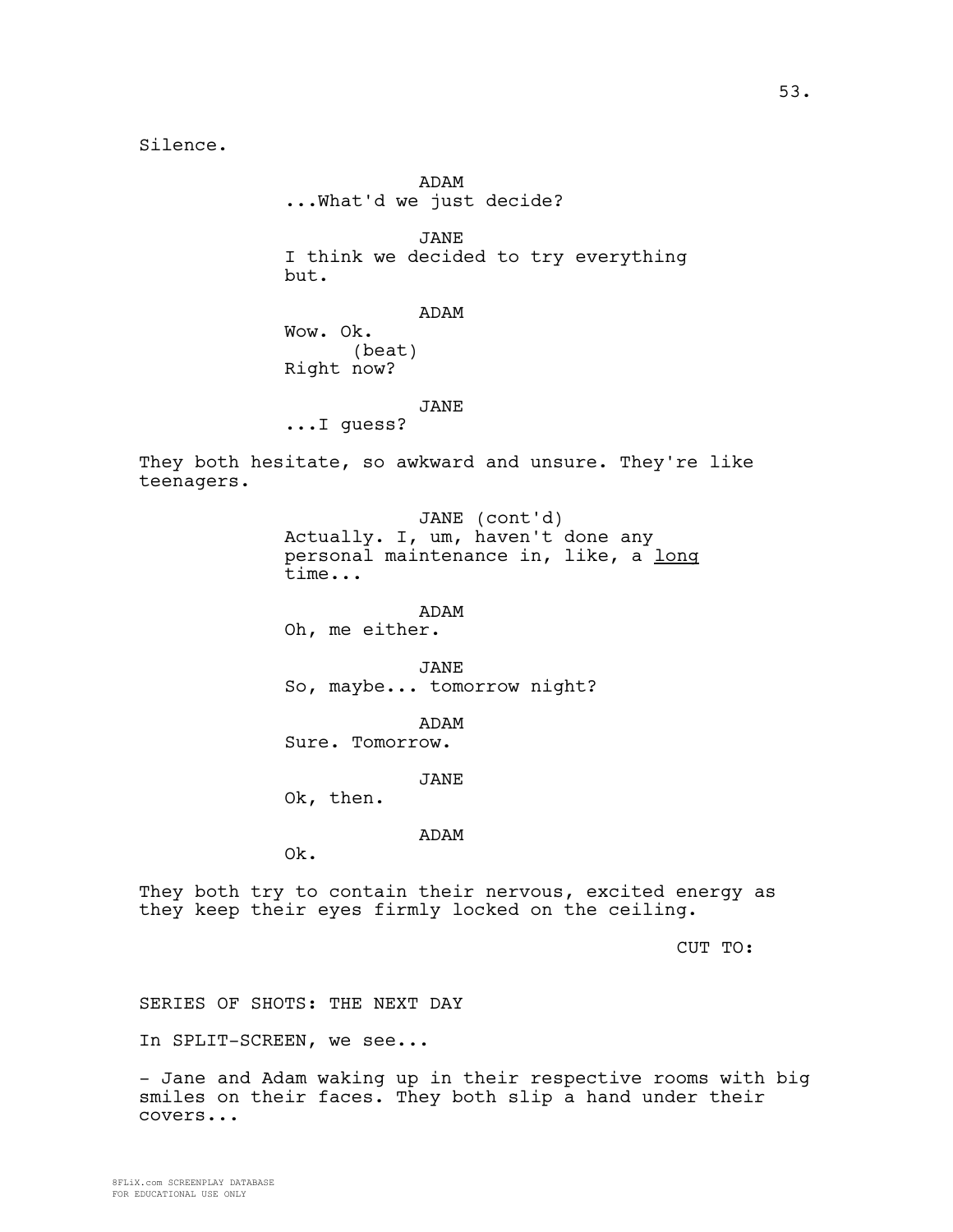- Jane and Adam each stand in front of a BATHROOM MIRROR shaving, plucking, trimming - managing all the hair situations.

- In the kitchen, the split screens line up for a minute as Jane and Adam sit down to breakfast with each other, each with coy grins.

#### JANE

Lieutenant...

### ADAM

# Captain...

Benson's skeleton sits at the counter with his head on his hand in a position that seems to say, *oh brother*...

- Back to split screen. Jane runs on the treadmill in the gym, singing along to some country song. Adam dances as he tends to the crops in the greenhouse.

- Adam adds a portrait of Jane to his hallway painting. Jane works on the gray wires in the cockpit.

She finishes attaching the last pair of wires and strides over to the big switches.

She flips the first - nothing. She jokes into the mic...

#### JANE

Yo, Earth. We miss you, bro.

She flips the second switch and **A MONITOR TURNS ON.**

The split screen ENDS as we focus on this monitor.

It's a screen that had been black this whole time. And now, it's ILLUMINATED with a MAP OF SPACE.

Jane is caught completely off guard. Her jaw drops.

JANE (cont'd)

Oh, fuck...

INT. COCKPIT

Jane has brought Adam into the cockpit. They both stare, utterly shocked, at the illuminated screen.

> ADAM We have navigation...?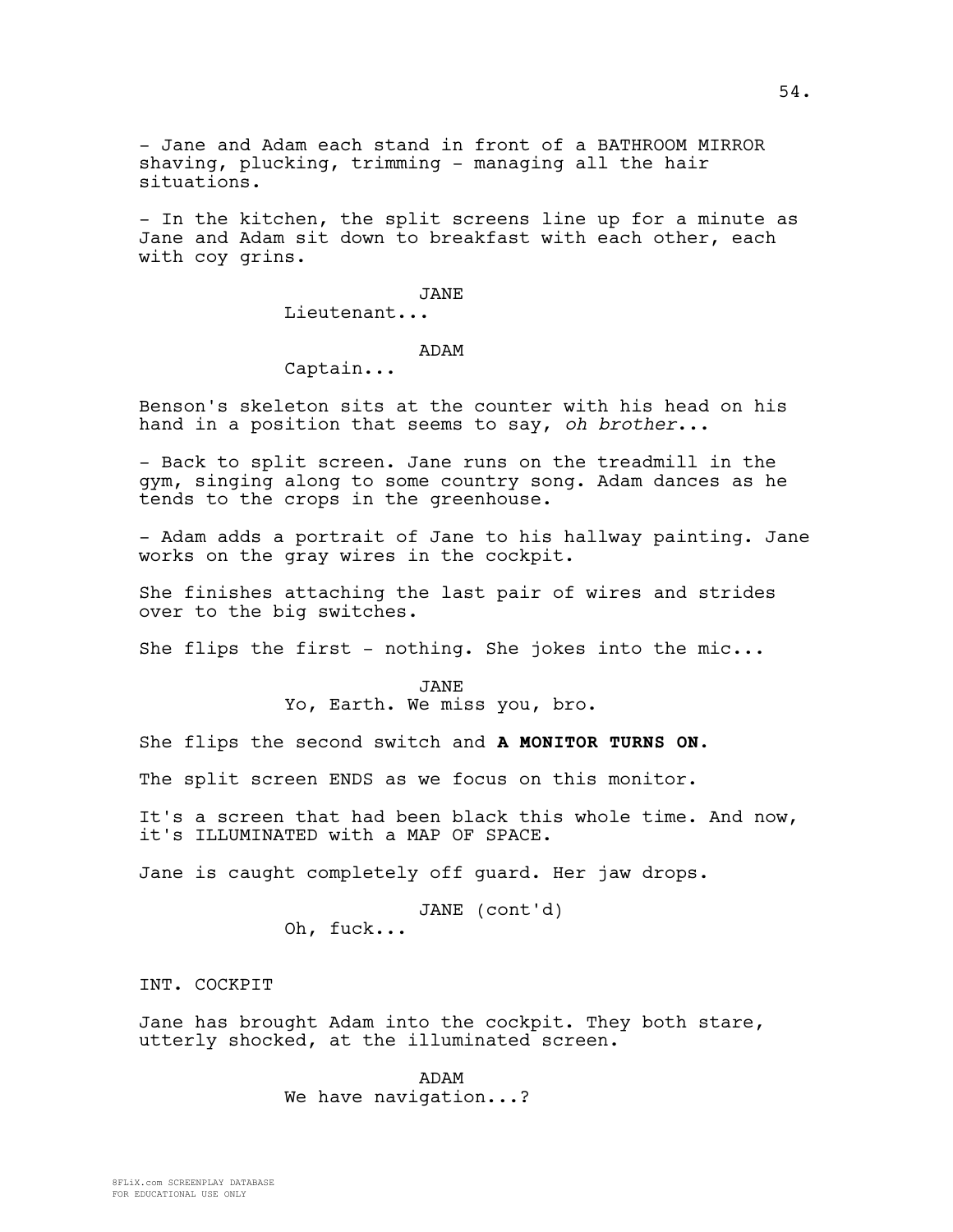JANE Yep. ADAM No comms, though. JANE No. But we don't need comms to get home. ADAM So this is it. You can fly us home. JANE Yep.

ADAM ...How long will it take?

JANE

Three weeks.

An

awkwardly

long

silence.

Eventually, Adam turns to Jane with a weak shoulder shrug...

ADAM

So I guess...

Their eyes connect.

Jane JUMPS on Adam and **THEY START MAKING OUT.**

All of their pent up sexual tension goes into this kiss.

INT. JANE'S ROOM

Jane and Adam DO IT in her bed.

Their sex is passionate and fun - not somber and slow. These guys are getting it on, and they're having a great time.

Adam notices something on Jane's NIGHT STAND...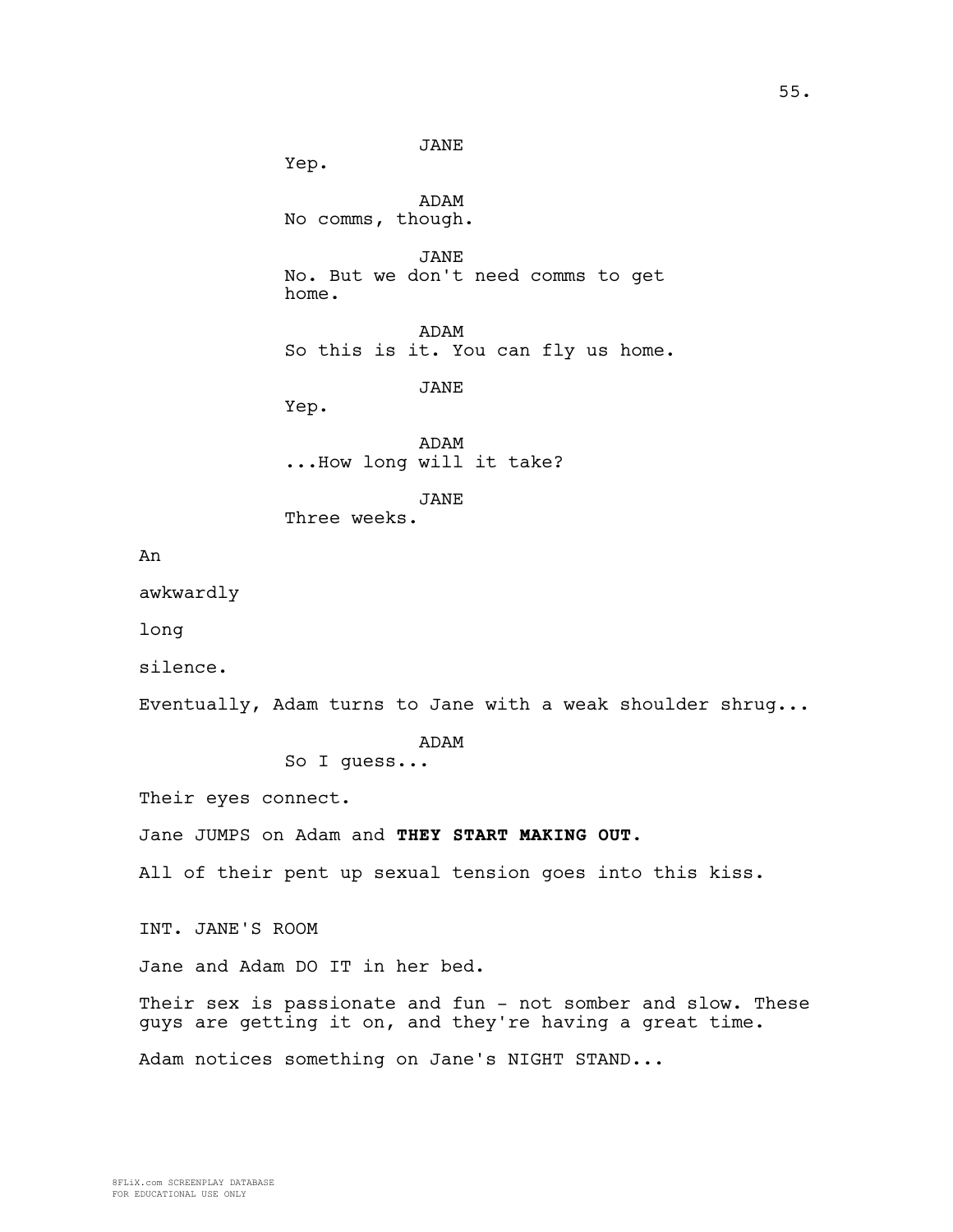Why do you have so many drills in your room?

He's discovered Jane's modified-drill VIBRATORS.

### JANE Oo! Let me show you...

She reaches over to grab the BIGGEST ONE.

INT. KITCHEN

Jane and Adam do it on the kitchen table.

### INT. OBSERVATION DECK

Jane and Adam try to do it in the little glass dome observation deck, but they keep bumping into the dome.

## INT. COCKPIT

Jane sits in the captain's chair, checking their flight path.

The MONITOR indicates they have 14 DAYS, 6 HOURS TO ARRIVAL.

Jane's expression is an indecipherable mix of emotions.

INT. BATHROOM

Jane and Adam do it in the shower.

INT. TV ROOM

Jane and Adam do it on the couch.

Benson's skeleton is set up in the armchair across from them, covering his eyes.

INT. GREENHOUSE

Jane and Adam do it on the floor of the greenhouse.

They fend off curious hens.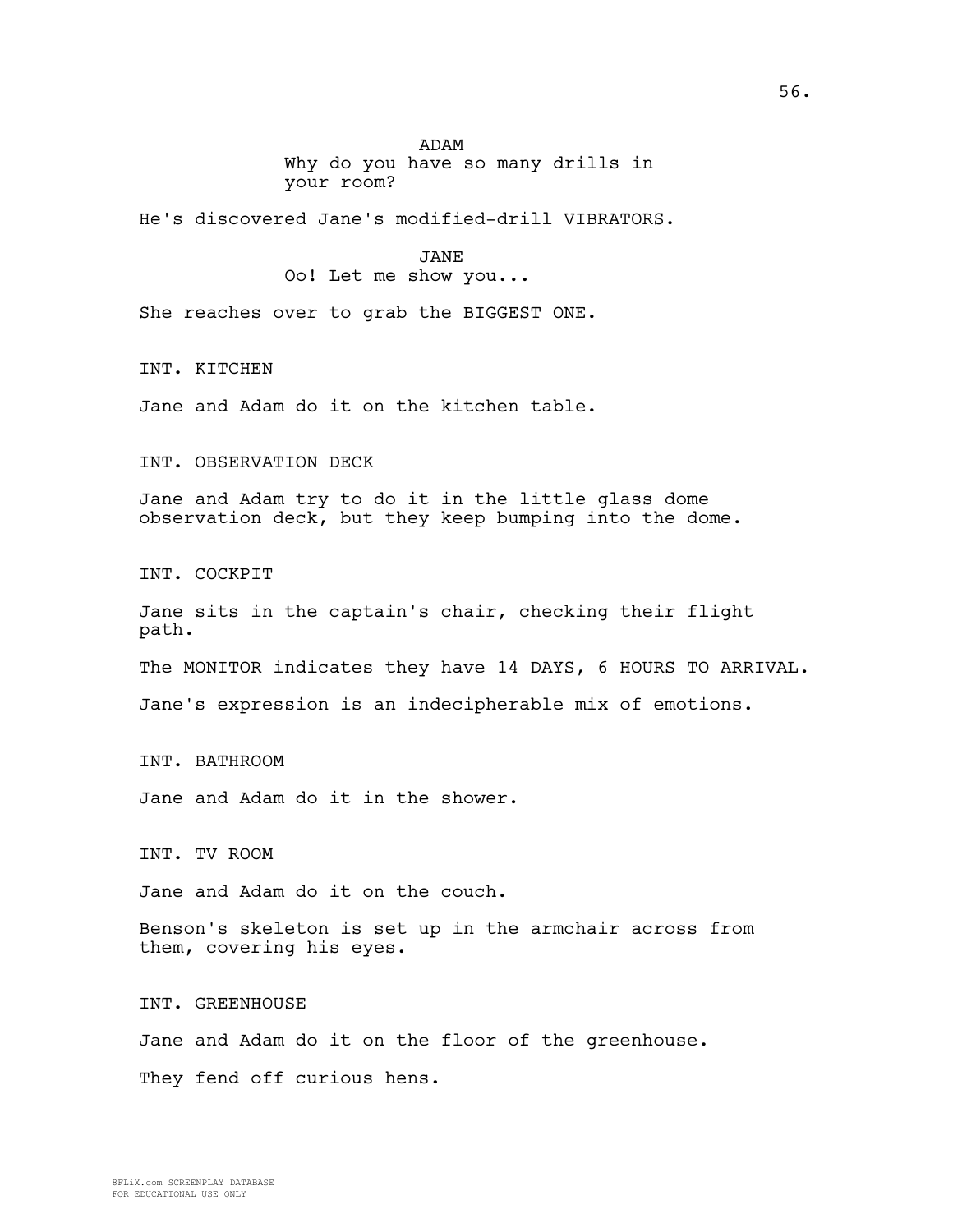INT. COCKPIT

Adam tiptoes into the cockpit to check on their arrival time. The screen indicates 6 DAYS, 8 HOURS TO ARRIVAL.

Adam's emotions are just as mixed up as Jane's.

INT. ADAM'S ROOM

Jane and Adam climax in Adam's bed (his room is a mirror version of Jane's). They both lay back, exhausted.

Adam instinctively raises his arm for Jane to nestle into his nook.

Jane pauses and notices the intimacy of the gesture before cuddling with Adam.

They both close their eyes.

JANE I'm gonna need to get up and pee in like thirty seconds.

ADAM

Shhh...

INT. OBSERVATION DECK

Adam gives Jane a tattoo on her BUTT of two stars.

JANE If this gets infected and I die before we get home, I'm gonna haunt you so hard.

#### ADAM

Understood.

He jokes...

ADAM (cont'd) This is gonna be a tricky one to explain to the husband...

As soon as he says the words, he regrets them.

Jane avoids his eye. She tries to keep the tone light.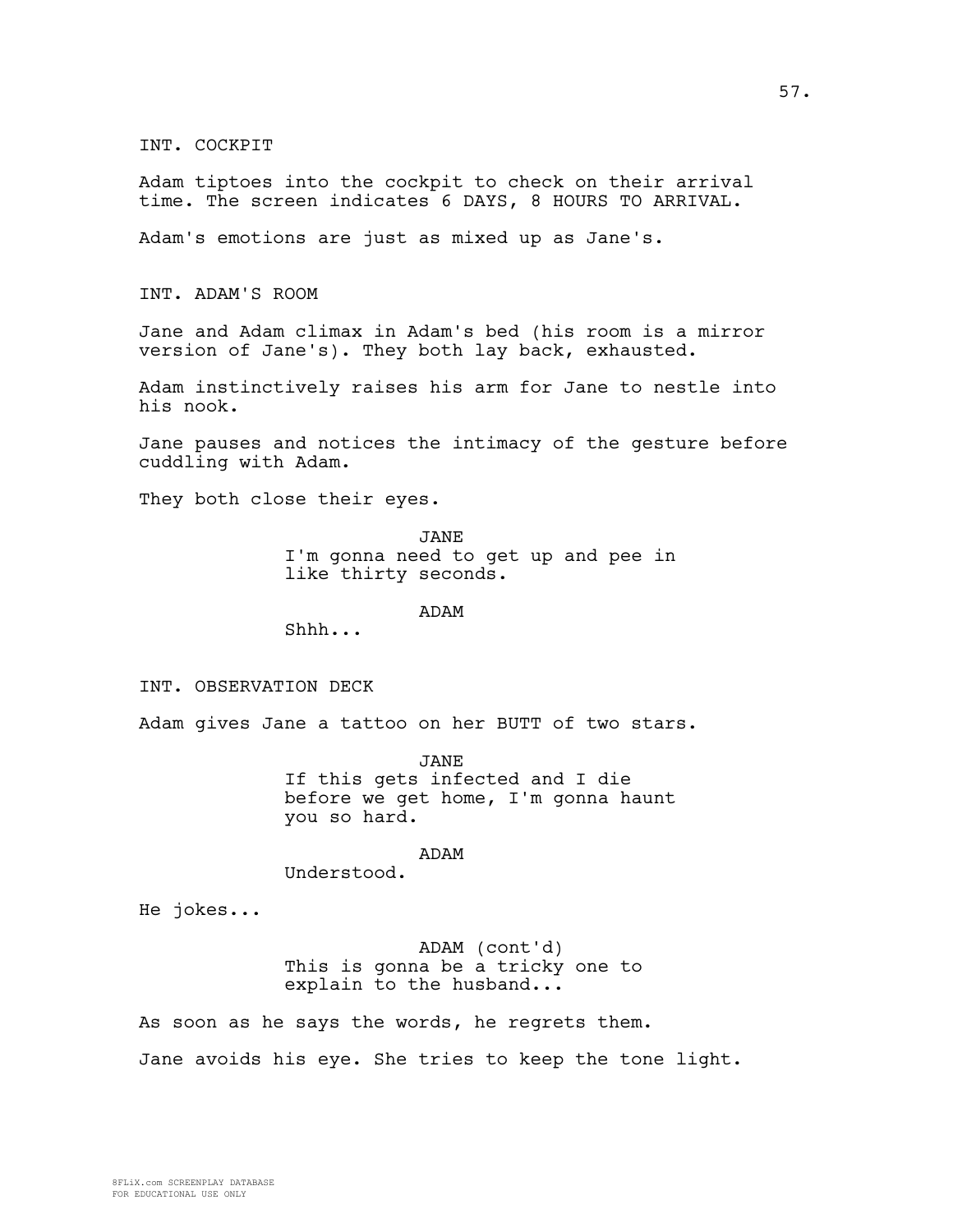Well, we'll cross that bridge when we get to it.

Adam doesn't know what else to say, and Jane clearly doesn't want to talk about it. So he goes back to tattooing.

INT. COCKPIT

Jane and Adam both sit in the captain's chairs looking out the front window. The golden stars glitter and twirl.

They both watch the stars, slumped in their chairs.

The screen reads 2 DAYS, 11 HOURS TO ARRIVAL.

JANE It's weird, right?

He responds even before she finishes the question.

ADAM

Totally.

A quiet moment.

ADAM (cont'd) You think there'll be, like, flying cars and stuff?

JANE ...We've been gone three years.

ADAM

Still.

Jane grins, but her smile quickly fades.

JANE

I think it'll be exactly the same. And completely different.

Adam mulls that over...

ADAM What are you most looking forward to?

JANE

...Swimming in the ocean. Having my music back. Never eating another egg for the rest of my goddamn life...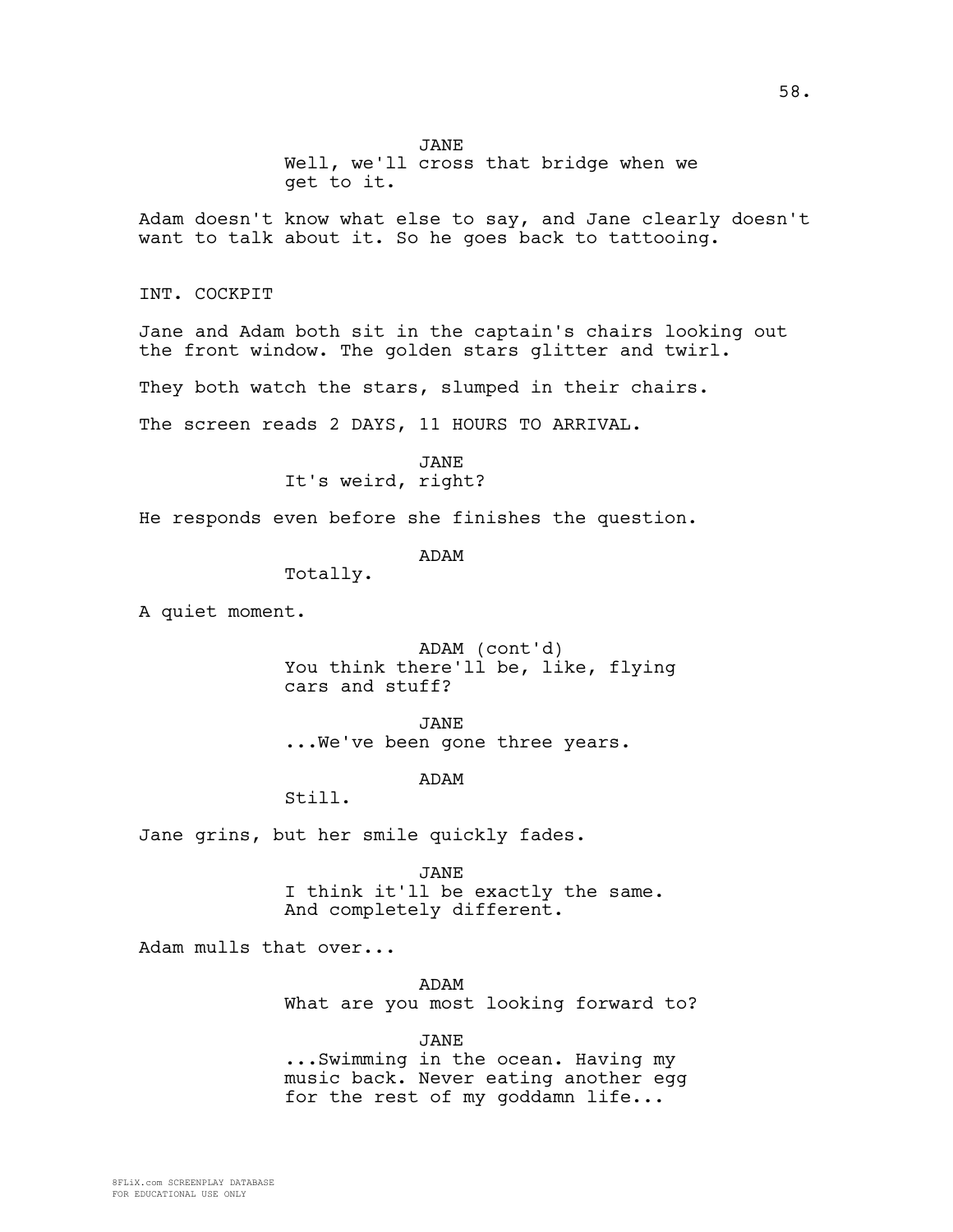ADAM

Preach.

# JANE

...You?

Adam thinks it over, then decides to answer honestly.

ADAM I'm looking forward to hugging Savannah. (beat) Is that ok to say?

Jane holds all of her emotions inside as tightly as she can.

JANE Yeah. Of course. She's your wife for goodness sake.

### ADAM

Yeah, but--

JANE I can't wait to see Tom. (beat) I mean, he probably waited a dignified three months before marrying some nice mid-Western girl and filling her full of babies...

ADAM

You think?

JANE ...I don't know.

Quiet.

JANE (cont'd) It'll just be nice to get off this piece-of-crap rocket and get back to reality.

Adam's brow furrows. *Does she really mean that?*

Another quiet moment.

ADAM Can we, uh... Can we still be best friends when we get back? (beat) Please?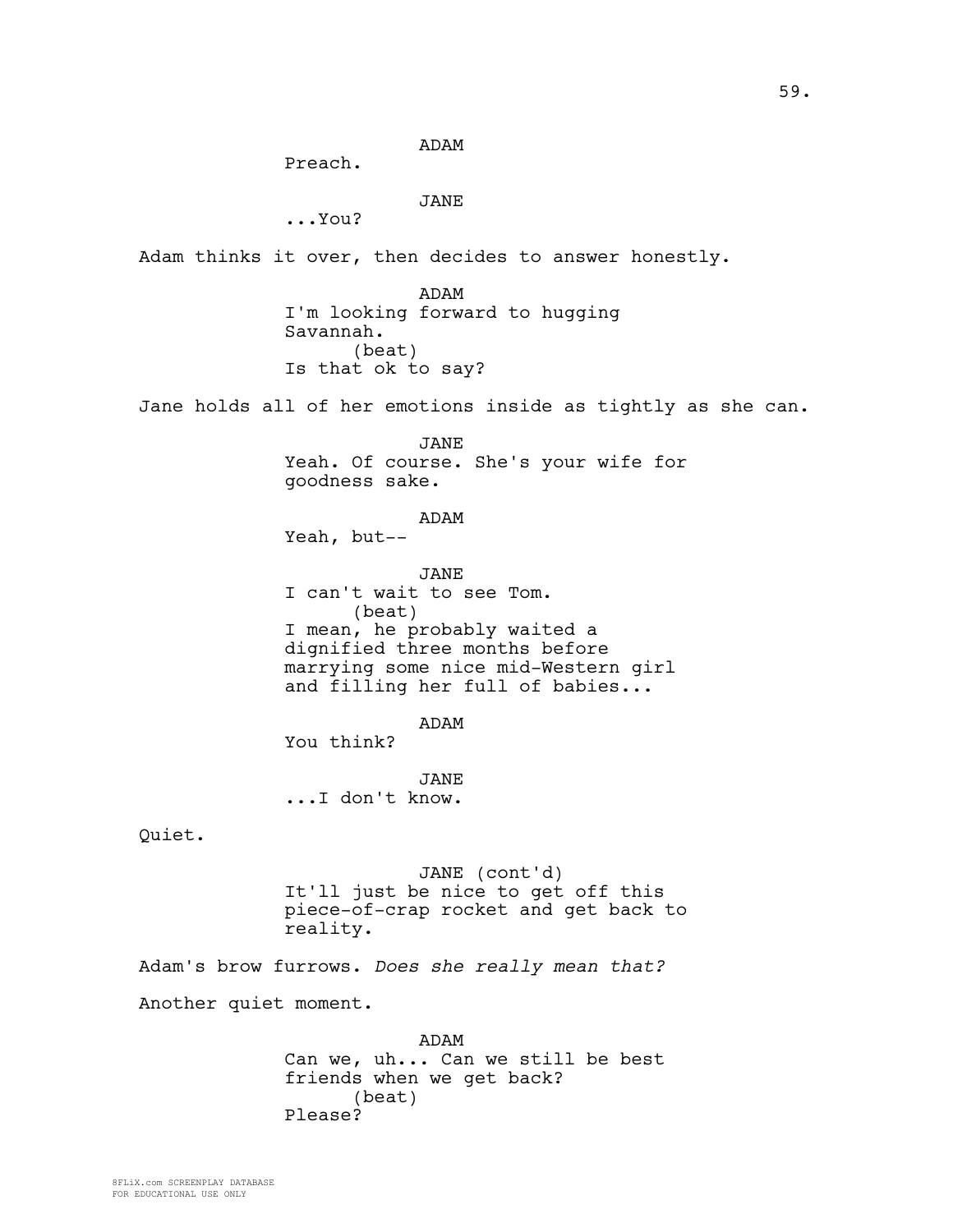Jane looks over at Adam.

ADAM (cont'd) You've been literally my entire world, after all.

Jane fights to keep her emotions tucked inside. She offers Adam a small smile.

> JANE Your world's about to get a lot bigger.

She gets up and walks out of the cockpit, leaving Adam looking lost and alone.

He gazes out the front window with a furrowed brow as a tiny, distant PLANET EARTH rises into view.

CUT TO:

INT. TV ROOM

The furniture is pushed back, and Jane and Adam are dressed for one last dance.

They meet in the center of the floor.

A soft, romantic song like James Arthur's "Falling from the Stars" begins.

Jane and Adam fall into a slow dance, a mix of ballet and modern.

Neither one tries to hide their emotions - their eyes are locked on one another. There's no looking away.

INTERCUT this dance with...

INT. COCKPIT

Wearing SPACE SUITS and HELMETS for the first time, Jane and Adam clip into their seats in the cockpit.

The screen reads 26 MINUTES TO ARRIVAL.

A beautiful paper model of Earth looms large in the window. They're almost home.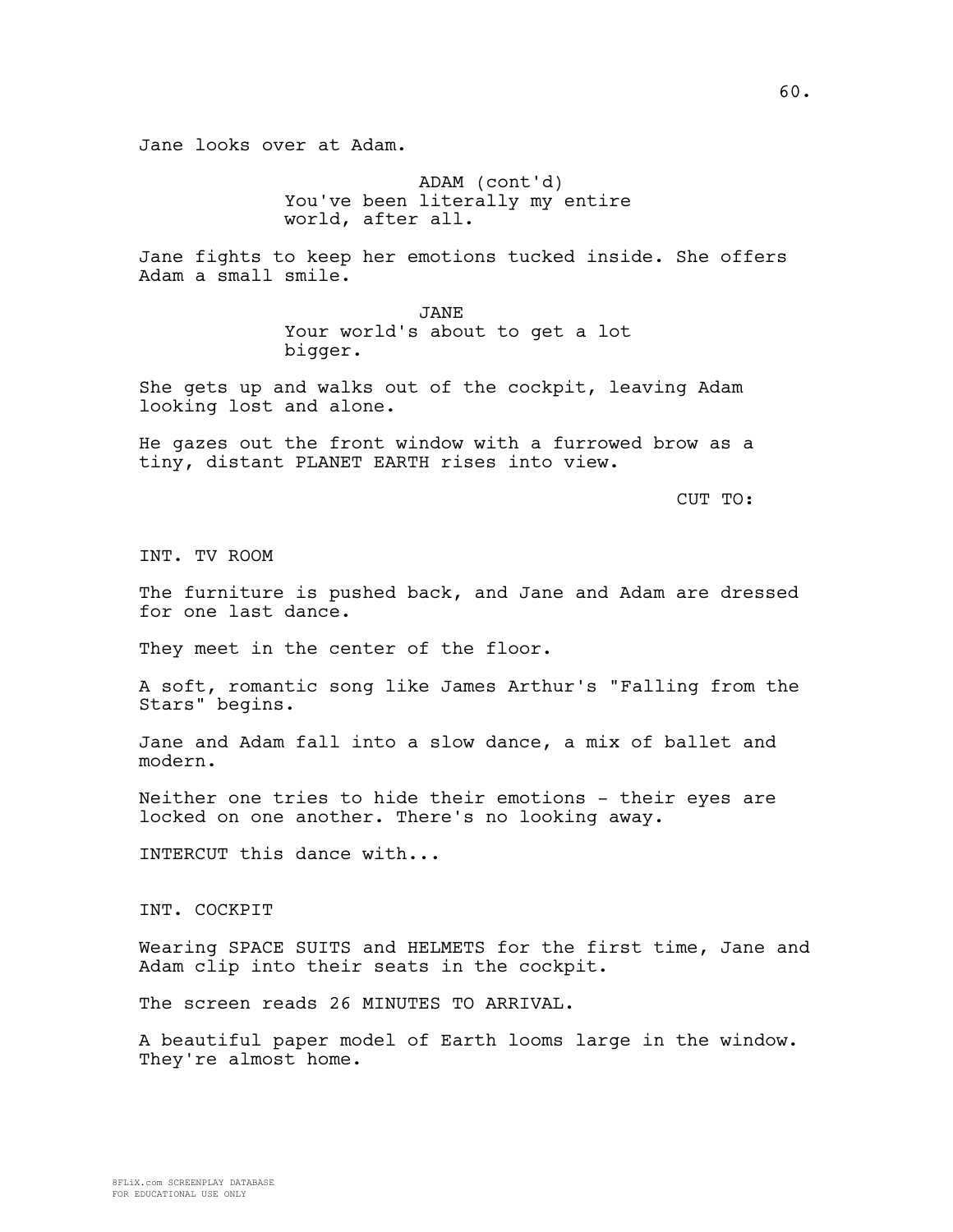Jane and Adam spin around the room as the golden stars twirl around them.

IN THE COCKPIT...

Adam grips the arms of his chair and steals a glance over at Jane as she flies them into the atmosphere.

THE DANCE...

Adam lifts Jane high above his head as...

IN THE COCKPIT...

The rocket shakes violently as they hurtle toward the ground.

A TEAR rolls down Jane's stern, focused face...

THE DANCE...

Adam slowly lowers Jane down into his arms.

They breath hard, staring into each other's eyes, as the song comes to a quiet end.

CUT TO:

EXT. CAPE CANAVERAL - DAY

**The colors and overall feel down here on Earth are noticeably DULLER than they were up in space. Everything is a bit gray and painfully real - no more magic.**

The front wheel of Jane and Adam's rocket rolls to a delicate STOP on a TARMAC outside of a large HANGAR with the NASA emblem painted on its closed doors.

INSIDE THE COCKPIT...

Jane and Adam both stare out the window, eyes straight ahead.

They're frozen in place.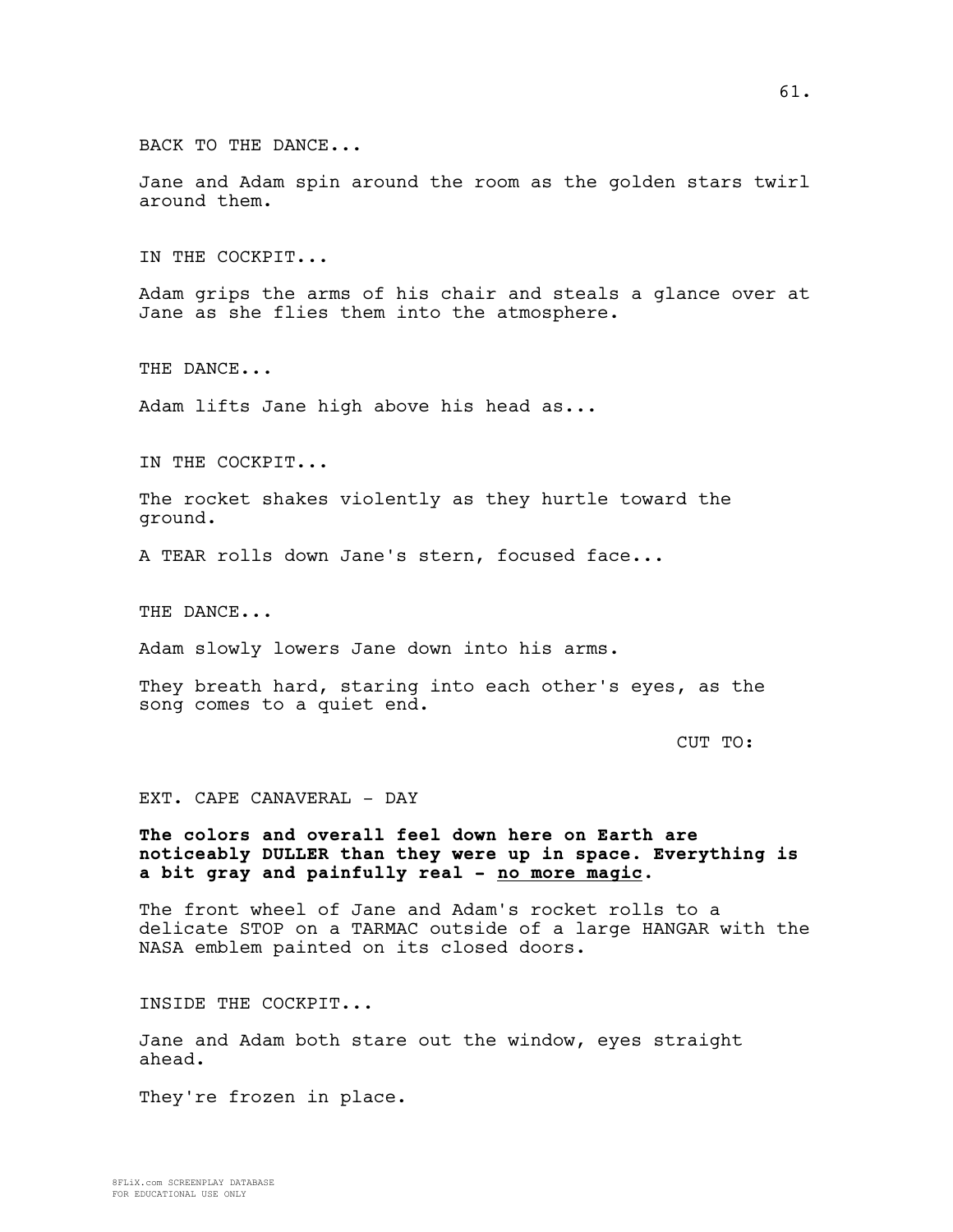A NASA EMPLOYEE carrying a cup of COFFEE, a CLIPBOARD, and putting on his AVIATORS emerges from the hangar door, whistling a care-free tune.

He's confronted by the rocket, and instantly DROPS everything.

> NASA EMPLOYEE Son of a what the holy! (beat) What!?

> > CUT TO:

INT. MEETING ROOM - DAY

A CACOPHONY of questions and camera snaps rise from 100 REPORTERS crammed into a gray conference room built to hold 40 people.

At the front of the room, Jane and Adam - dressed in flight uniforms - sit at a long, narrow TABLE on an elevated stage with a nervous NASA SPOKESPERSON between them. All three have MICS in front of them.

The spokesperson - dressed in a suit - tries desperately to control the unruly crowd.

> SPOKESPERSON People! Please! If everyone could-- Please!

The reporters won't stop yelling, so the spokesperson starts yelling a WRITTEN STATEMENT over them, which quickly quiets them down.

> SPOKESPERSON (cont'd) When we lost contact with Jupiter 6 three years, one month, and seven days ago, we had every reason to suspect the worst. Today, we are thrilled to discover that - in true NASA form - we were gloriously wrong.

The reporters offer up a good-natured chuckle.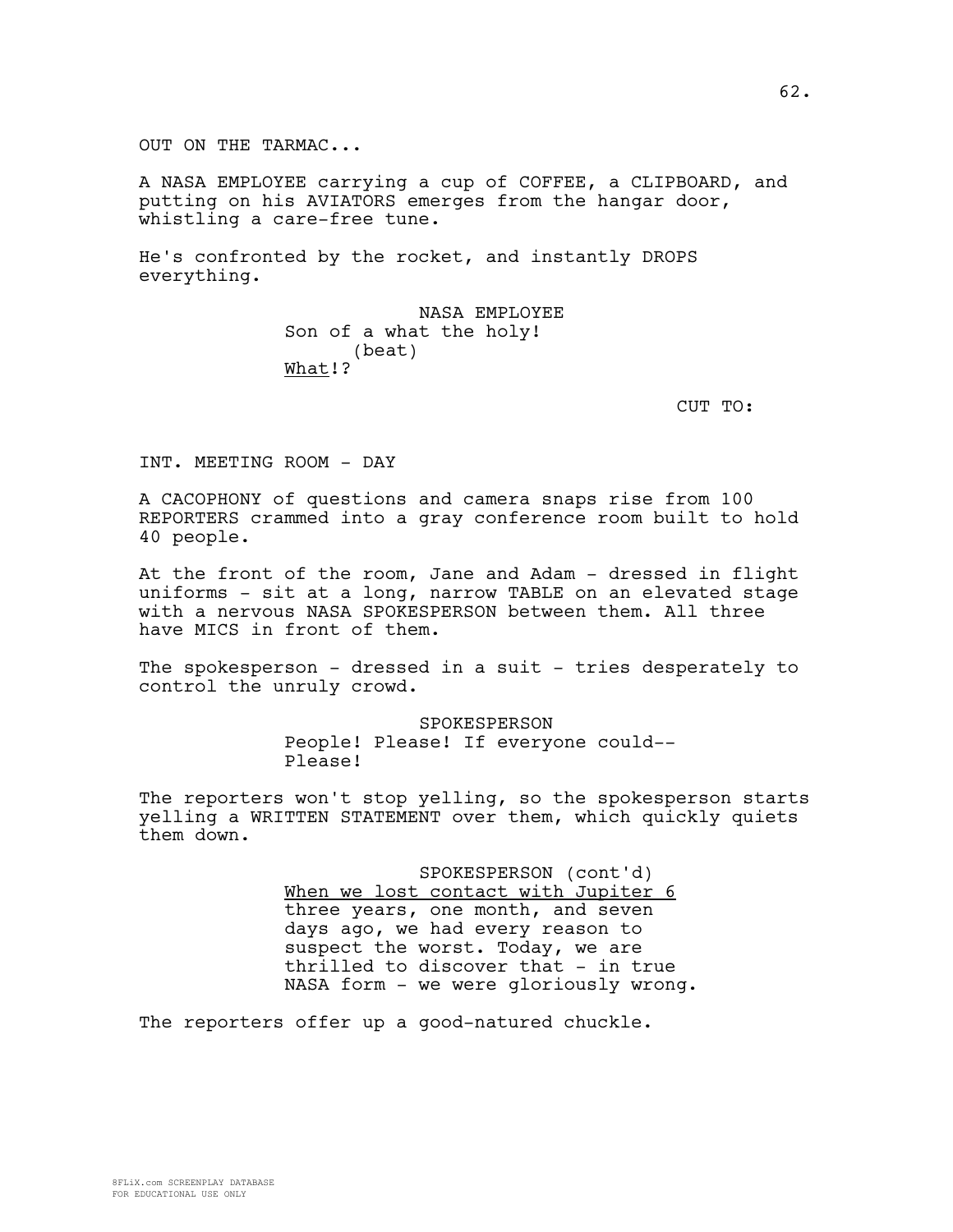### SPOKESPERSON (cont'd)

The successful return of Captain Jane Williams and Lead Science Officer Adam Gherrity is cause for celebration the world over, and perhaps none will be more elated than their spouses, Tom Wright and Governor Savannah Gherrity, who are en route as we speak.

Both Adam and Jane raise their eyebrows at the word "governor." Jane leans ever so slightly forward and mouths...

#### JANE

"Governor"?

Adam responds with a tiny baffled shrug.

SPOKESPERSON At the same time, we are deeply saddened to learn of the passing of Lead Medical Officer Megan Benson...

An official NASA portrait of Benson - who turns out to be some amazing woman like MERYL STREEP - projects on the white wall behind the conference table.

> SPOKESPERSON (cont'd) ...who passed away early in the mission from as-yet unknown causes.

A brazen reporter jumps in with a shouted question...

REPORTER What do you think happened?

Jane and Adam exchange a look...

FLASH TO:

### INT. COCKPIT

In a three-second flurry, we see the cockpit filled with SMOKE and blaring ALARMS. The panel of gray wires GLOWS with molten heat, having just been BLASTED apart.

And in the middle of that, a crazed Megan Benson stands in her space suit - helmet on - SCREAMING at Adam with a SHOT GUN pointed at his head.

Adam is holding up his hands...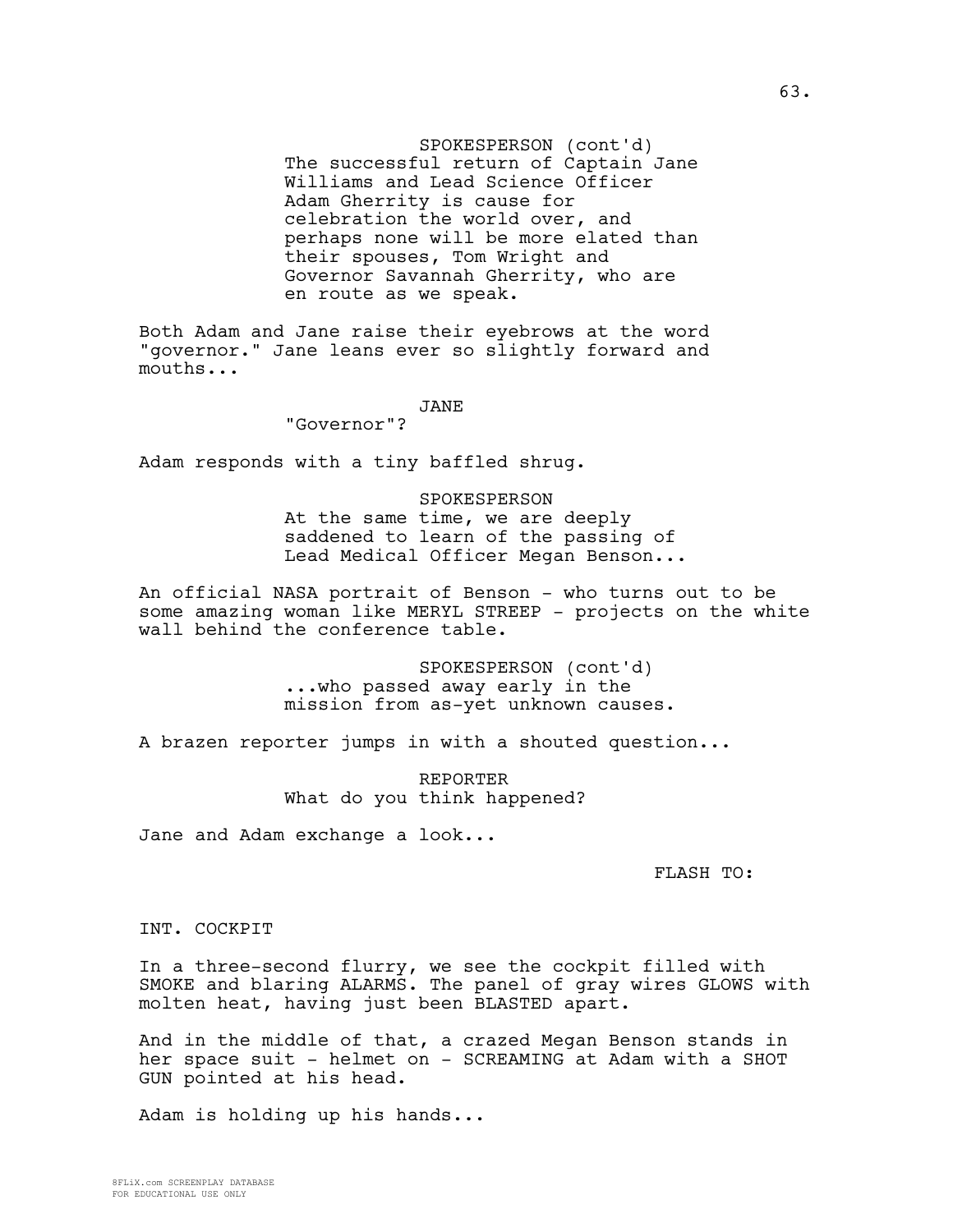## Benson. Listen to me...

That's when Jane sneaks up behind Benson and SWINGS AN AX at her back.

As the ax is about to connect we cut...

BACK TO THE CONFERENCE...

Jane steps up to field the question.

JANE She passed in her sleep. As far as we can tell, it was either cardiac arrest or an aneurysm.

The reporters jot down notes.

Another bold reporter jumps in.

REPORTER<sub>2</sub> How does it feel to be back home?

They both hesitate again. This time Adam steps up.

ADAM

It'll be better once we can get out of small rooms like this one.

The reporters laugh.

### **SPOKESPERSON**

I'm sure you all have endless questions, but Ms. Williams and Mr. Gherrity need to get to medical for full evaluations, so--

## SAVANNAH

Darling!

A beautiful woman (35) in a modern, elegant pant suit (think AOC), rushes into the meeting room followed by a stream of PHOTOGRAPHERS. This is SAVANNAH.

### ADAM

Savvy?

The reporters split like the sea as Savannah runs to Adam, who hurries down from the stage to meet her.

Jane watches it all with a tight lump in her throat.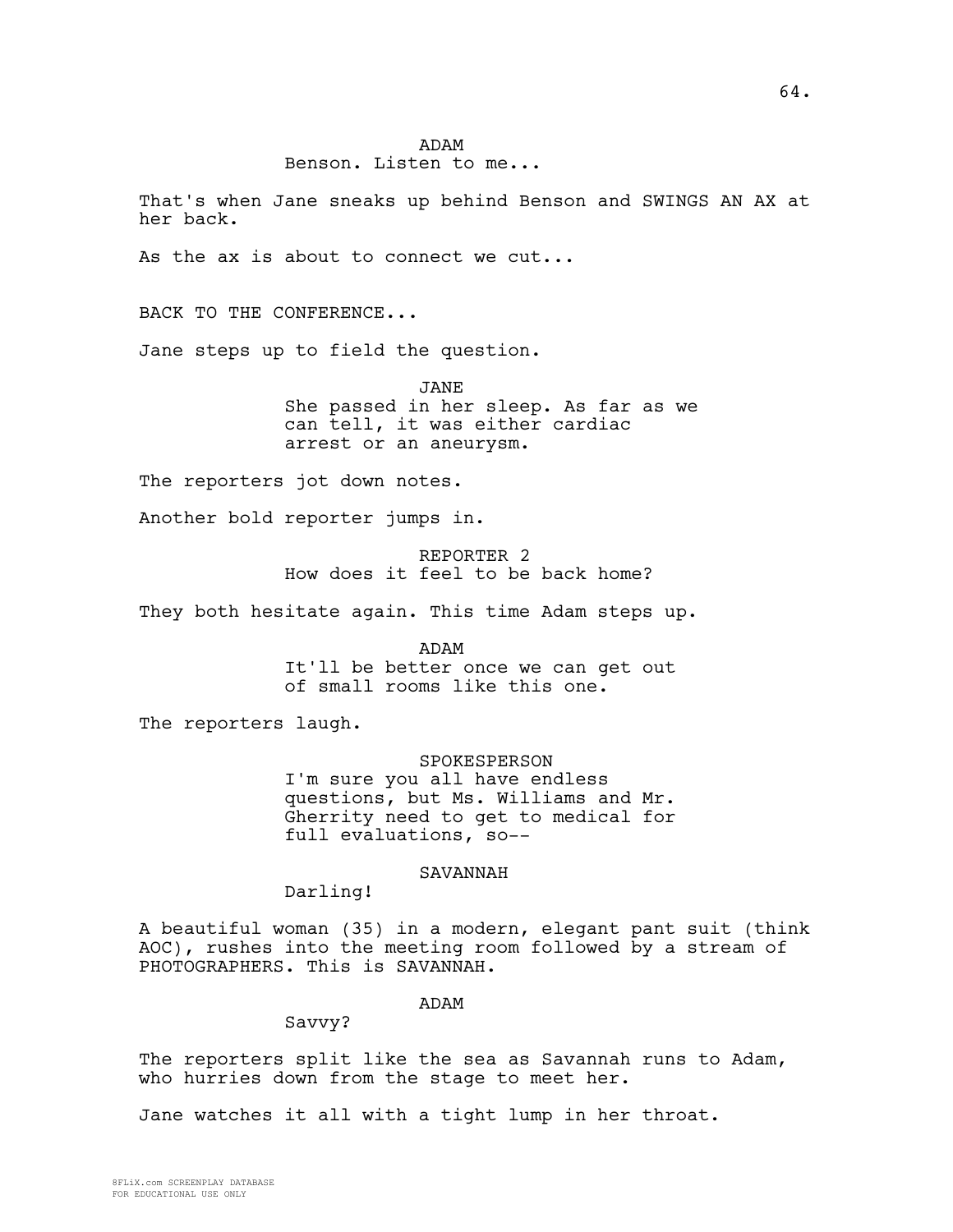Adam goes to HUG his wife, but she THROWS HERSELF into a ROMANTIC DIP and pulls his face in for an awkward KISS.

Adam is caught off guard. But boy does it look good for those cameras.

Everyone in the room APPLAUDS. Including Jane.

After the kiss, Savannah gives a small wave off to the cameras - *you guys, give us some space* - and she pulls Adam out of the meeting room.

He tries to get a look back at Jane, but she makes her way out another door.

CUT TO:

INT. JANE'S HOSPITAL ROOM - DAY

This room, like the rest of Earth so far, is gray and dull.

It's a small, private room with a hospital BED, a COUCH, and a TV. Nothing fancy.

Jane sits on the couch in sweats, listening to soft ELEVATOR MUSIC funneling into the room through a SPEAKER above the door.

Jane glares at that speaker.

A cheery NURSE pops into the room...

**NURSE** 

How we doin'?

JANE ...Is there any way to change the music?

NURSE Ooo, I'm sorry. That's building wide. We can't change it for individual rooms.

JANE Ok. I don't want to play this card for something that, I'm sure, will seem trivial. But I'm kind of an international space hero. (MORE)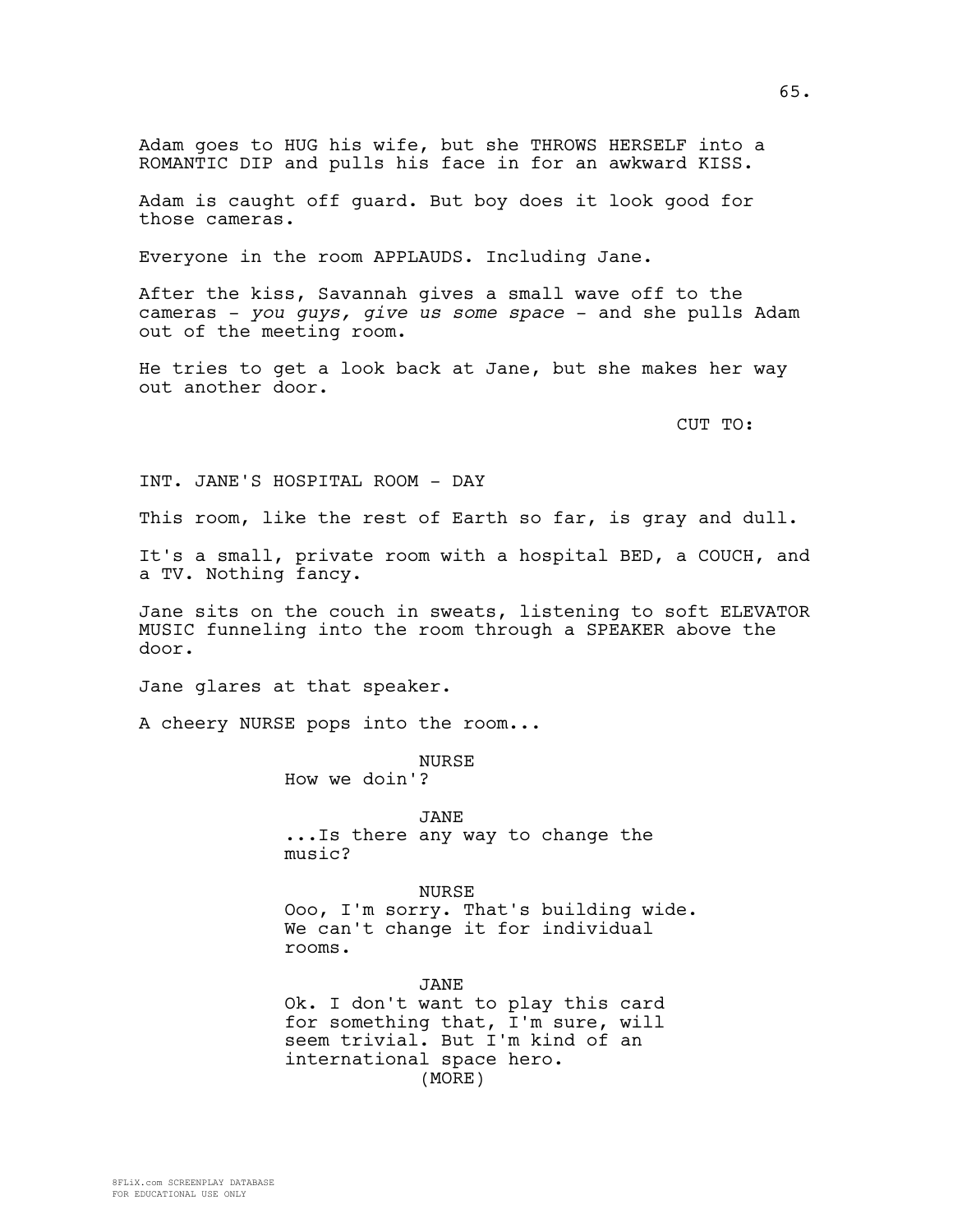#### JANE (cont'd)

At least for the next month or so until I'm forgotten and then probably for another month when the Lifetime movie inevitably comes out. And I would really appreciate it if you could find a way to turn this shit off and get me some Queen or classic Madonna. Hell, I'd even take some goddamn Britney Spears. Ok?

The nurse hesitates.

NURSE ...I'll see what I can do.

The nurse backs out of the room.

Jane drops her head into her hands.

The door opens again.

With an exasperated sigh, Jane looks up.

But it isn't the nurse this time. It's a tall, mid-western guy with a twinkle in his eye.

JANE

...Tom?

TOM (30s) is breathing heavily. He's clearly gotten here as fast as he possibly could.

> TOM There's my girl...

Jane BURSTS INTO TEARS.

Tom rushes over and holds her tightly as Jane sobs into his chest.

Tears come to Tom's eyes, too, as he smells her hair and kisses the top of her head.

> TOM (cont'd) God, I've missed you.

Jane pulls herself out of Tom's arms and wipes her eyes.

JANE

Wait. Wait. If you're gonna pull a Castaway on me and tell me you've married someone else then please do it now because I don't think--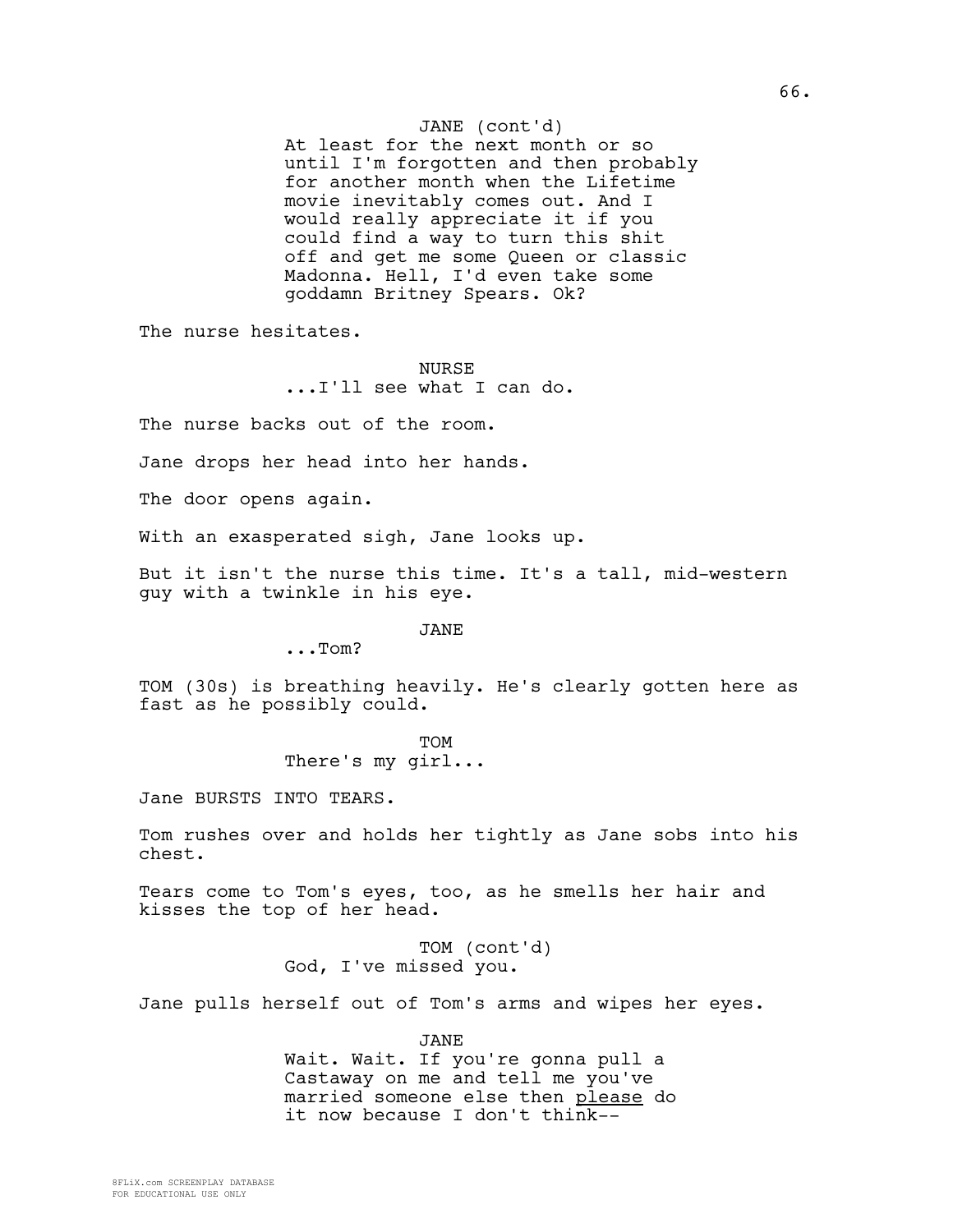**TOM** 

No!

JANE

...No?

TOM No. Sweetie. I'm all yours.

JANE But-- Didn't you think I was dead?

He brushes her hair out of her face...

TOM

Everyone kept saying that. My parents, your parents, my therapist, our friends, multiple psychics... But I knew in my heart that you'd find your way back to me. I could feel it. (beat) Our love crossed the stars.

Jane is simultaneously touched and a little nauseated by that comment. But she keeps her cynical side locked up.

She leans back into Tom's chest, and they hold each other tightly.

INT. ADAM'S HOSPITAL ROOM - MEANWHILE

Adam's hospital room is just like Jane's but flipped. That same elevator music plays in the background.

He sits on his little couch with Savannah. They're both turned sideways, facing each other.

There's an awkwardness between them. They both seem conflicted about whether they should touch.

> SAVANNAH ...I'm sorry about the whole dip thing.

Adam smirks.

SAVANNAH (cont'd) I had my team in my head telling me what an important moment this was and how we had to get it just right and, inside... God, I was terrified. (MORE)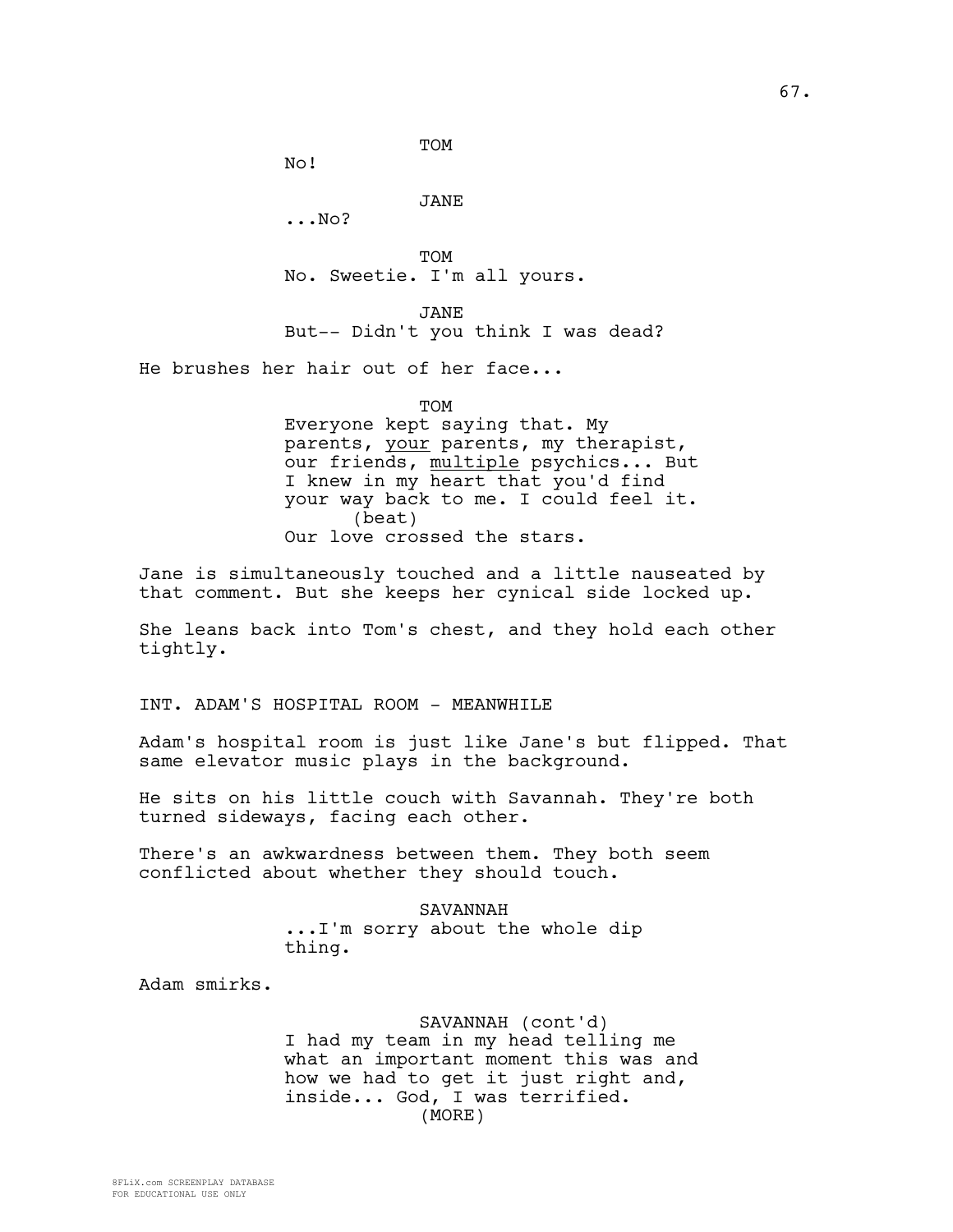(beat) SAVANNAH (cont'd) Honestly, still kind of am.

ADAM

Of what?

SAVANNAH ...Three years is a long time. (beat) I really didn't think I'd see you again.

ADAM ...I know. Me, too.

#### SAVANNAH

And God knows what you must be thinking with the whole governor thing...

#### ADAM

That you used the untimely death of your astronaut husband to propel yourself from mayor of our small town to the highest office in the great state of Colorado?

### SAVANNAH

Yeah. That.

Adam offers Savannah a kind smile.

#### ADAM

Savvy, it's ok.

#### SAVANNAH

No, but-- I feel like I need to explain. Because when you disappeared, there was suddenly this spotlight on me, and I couldn't go out and have death-rebound sex like a normal person, and I was just... stuck, playing this part to meet expectations. So all I had was my work, and suddenly I had this weird, twisted opportunity to run, and it all just...

#### ADAM

Savannah. I'm really proud of you.

Savannah is touched. These two really get each other. They share a warm HUG.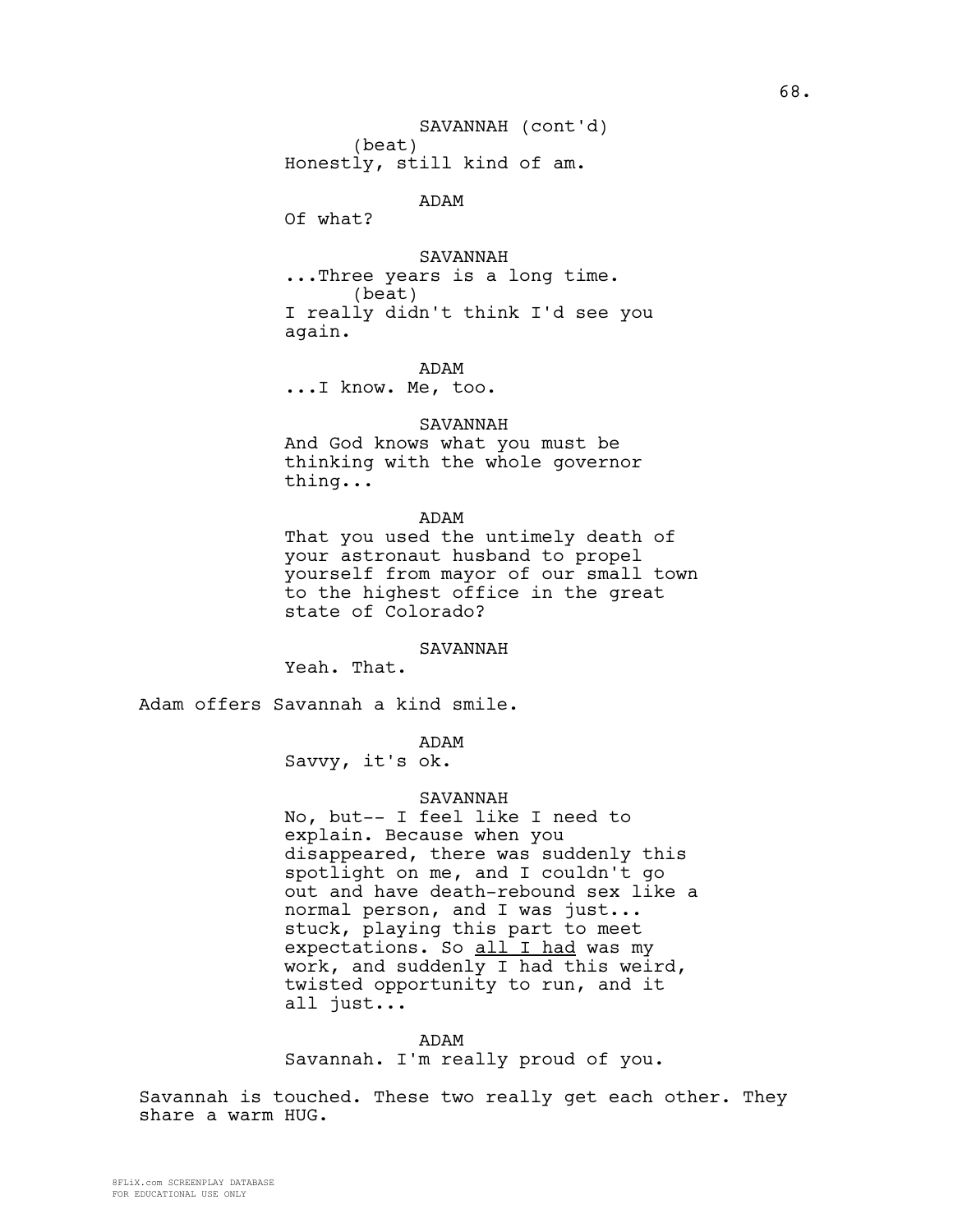As they hug, the elevator music in the background CUTS OFF. It's quickly replaced by a Queen song.

Adam notices. His brow furrows.

CUT TO:

INT. HOSPITAL LOBBY - DAY

Jane and Tom stand in the middle of a large, gray hospital lobby with over-sized glass doors that look out over the parking lot.

Said parking lot is TEEMING WITH REPORTERS, all trying to get a shot of Jane and Adam on their way out.

A frazzled ADMINISTRATOR hurries over to Jane and Tom.

ADMINISTRATOR I'm so sorry. We just need a few more security guards out there to help keep the wolves at bay.

Jane and Tom smile politely.

JANE

No worries.

TOM Not a problem.

The grateful administrator hurries back to work.

Tom and Jane sigh together as they wait.

TOM (cont'd) Excited to get home?

JANE Excited to get out of here.

Adam and Savannah emerge from a hallway. Adam and Jane lock eyes on each other. Savannah and Tom are all smiles.

> SAVANNAH Oh! I'm so glad we didn't miss you. Jane, it's so good to meet you.

Without asking, Savannah HUGS Jane. Jane awkwardly hugs her back.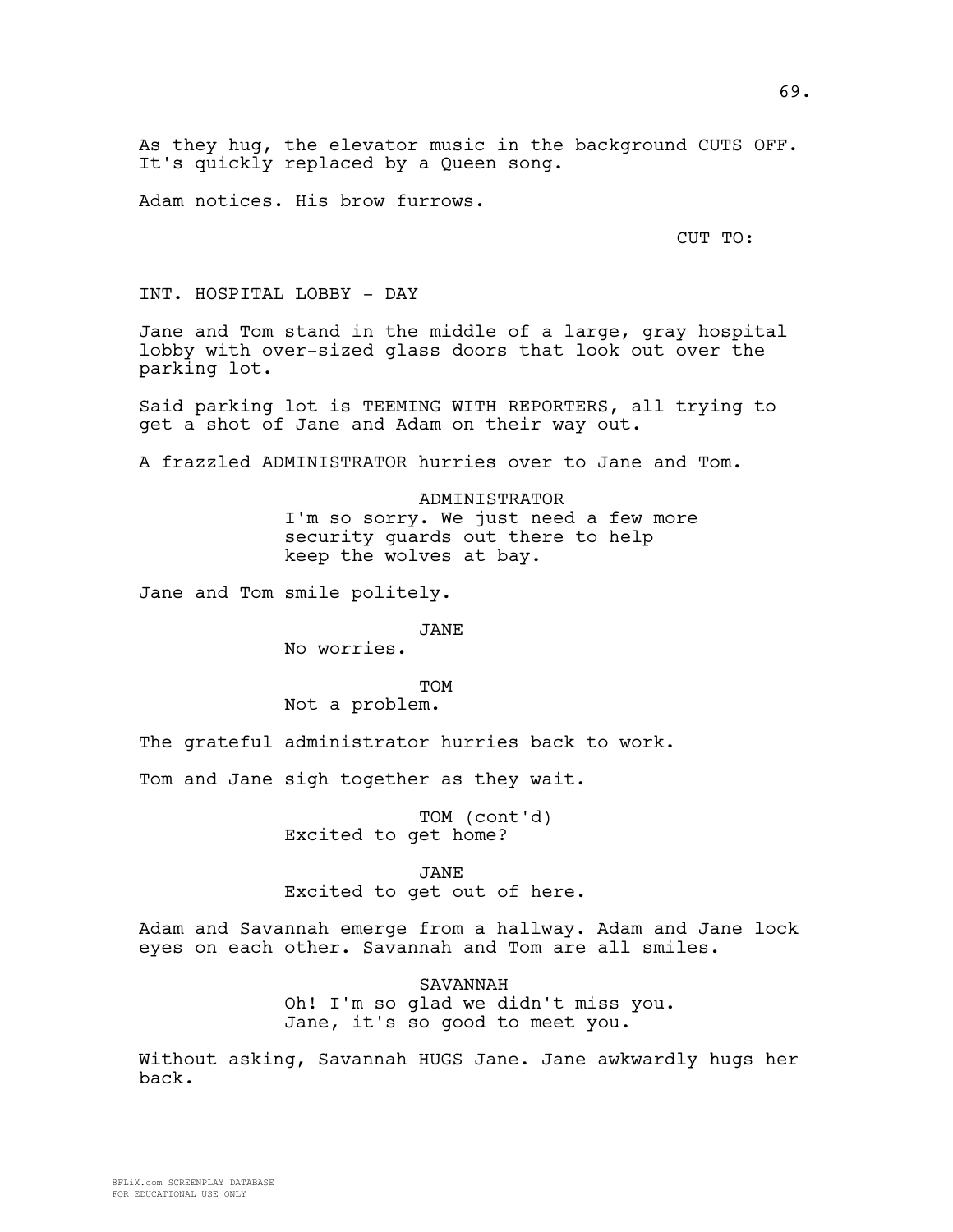JANE You, too. Adam talked about you constantly.

Savannah shakes Tom's hand.

# SAVANNAH

Savannah.

**TOM** 

Tom. (turning to Adam) Good to meet you.

Tom and Adam shake.

TOM (cont'd) Thanks for looking after my girl.

ADAM

Oh, believe me, it was the other way around.

With introductions out of the way, the two couples have no idea what to talk about.

Outside, photographers snap endless PHOTOS of them through the glass.

Jane steps up to end the awkward silence.

JANE So. Any good movies come out lately?

Tom and Savannah can't tell if it's a serious question.

SAVANNAH Um, there was one really good one with Matt Damon...

ADAM & JANE Screw Matt Damon.

Jane and Adam both smirk. Savannah and Tom are lost.

ADAM Sorry. Inside joke.

SAVANNAH Oh gosh. I'll bet you two have a lot of those.

Awkward silence.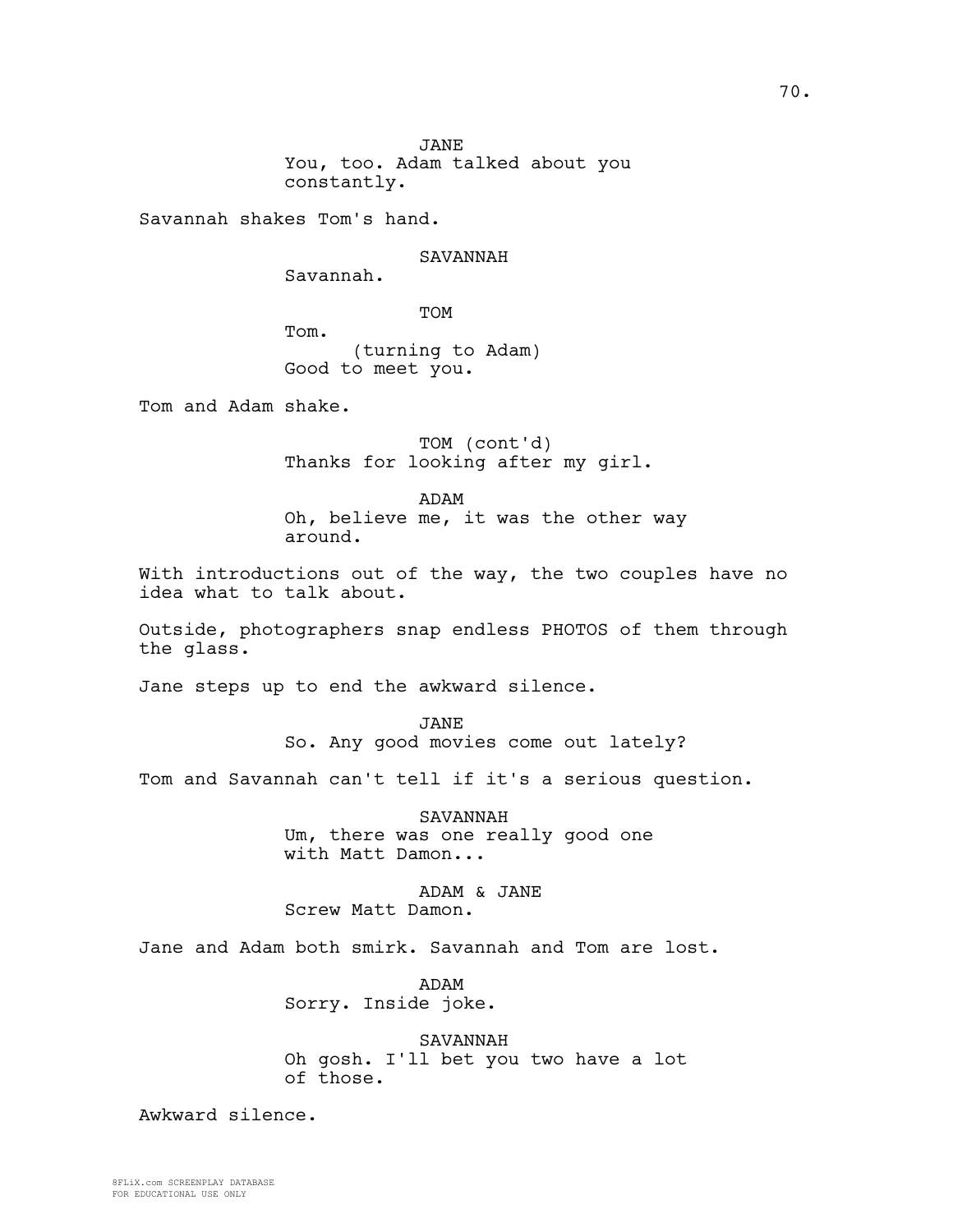Adam turns to Jane.

ADAM I, uh, asked to keep the girls.

JANE

Oh.

TOM ...The girls?

JANE That's what we call the hens.

**TOM** Oh! You're keeping all six?

ADAM Uh, yeah, they said we could.

The "we" is Adam and Savannah. Savannah gives Adam a supportive side hug - she doesn't seem like a person to have pet chickens, but she's doing this nice thing for her man.

> ADAM (cont'd) But if you want to take a few, you can.

> > JANE

Oh... um...

**TOM** You should, sweetie. We've got space.

JANE I don't know. They make such a mess...

SAVANNAH

...How much of a mess?

JANE

(reassuring) No, they're great. And I'm so glad you're taking them. (beat) I asked to take home Benson, and they said no.

Adam grins. Savannah and Tom don't know what to make of that comment.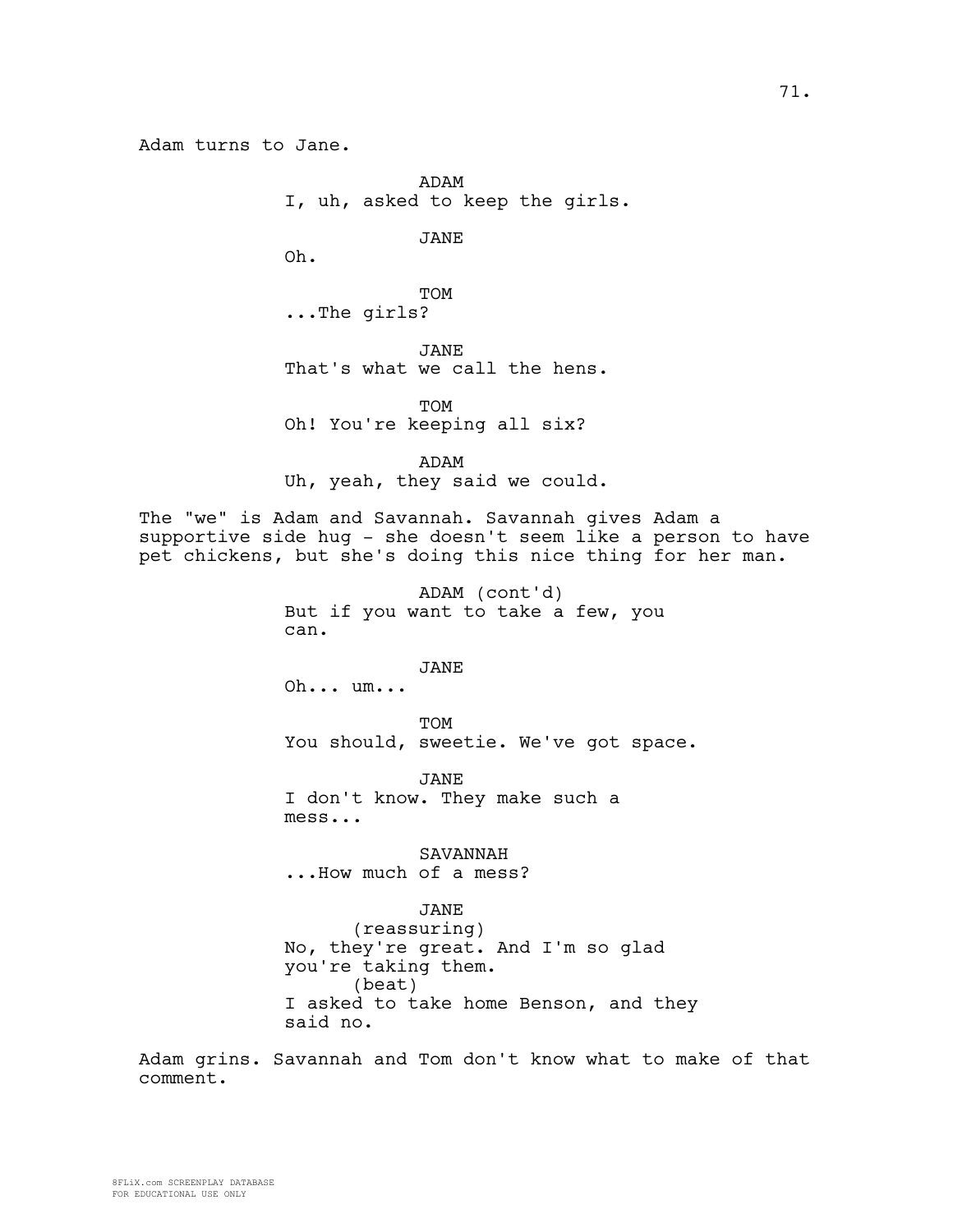You're sure? (beat) I mean, I know I never expected to care about a chicken, but over enough time, damned if biology didn't make me... emotionally attach.

He looks into Jane's eyes as he says it.

But Jane quickly looks away.

JANE Yeah, biology's a bitch.

Savannah and Tom laugh.

JANE (cont'd) Anyway, I'm just happy they'll be with someone who loves them.

Tom tilts his head - *how sweet*.

But Savannah furrows her brow. She can sense a weird energy between Adam and Jane.

The administrator hurries back over.

ADMINISTRATOR Ok, we're just about ready. We just need you two to sign a few discharge papers.

Savannah steps up.

# SAVANNAH

Tom and I can handle that. You two take a minute to say goodbye.

Savannah and Tom walk across the lobby to the administrator's DESK, leaving Adam and Jane alone.

They don't know what to say.

ADAM I had my first Pop-Tart this morning.

JANE

...How was it?

ADAM

Honestly, your home-made version kind of ruined them for me.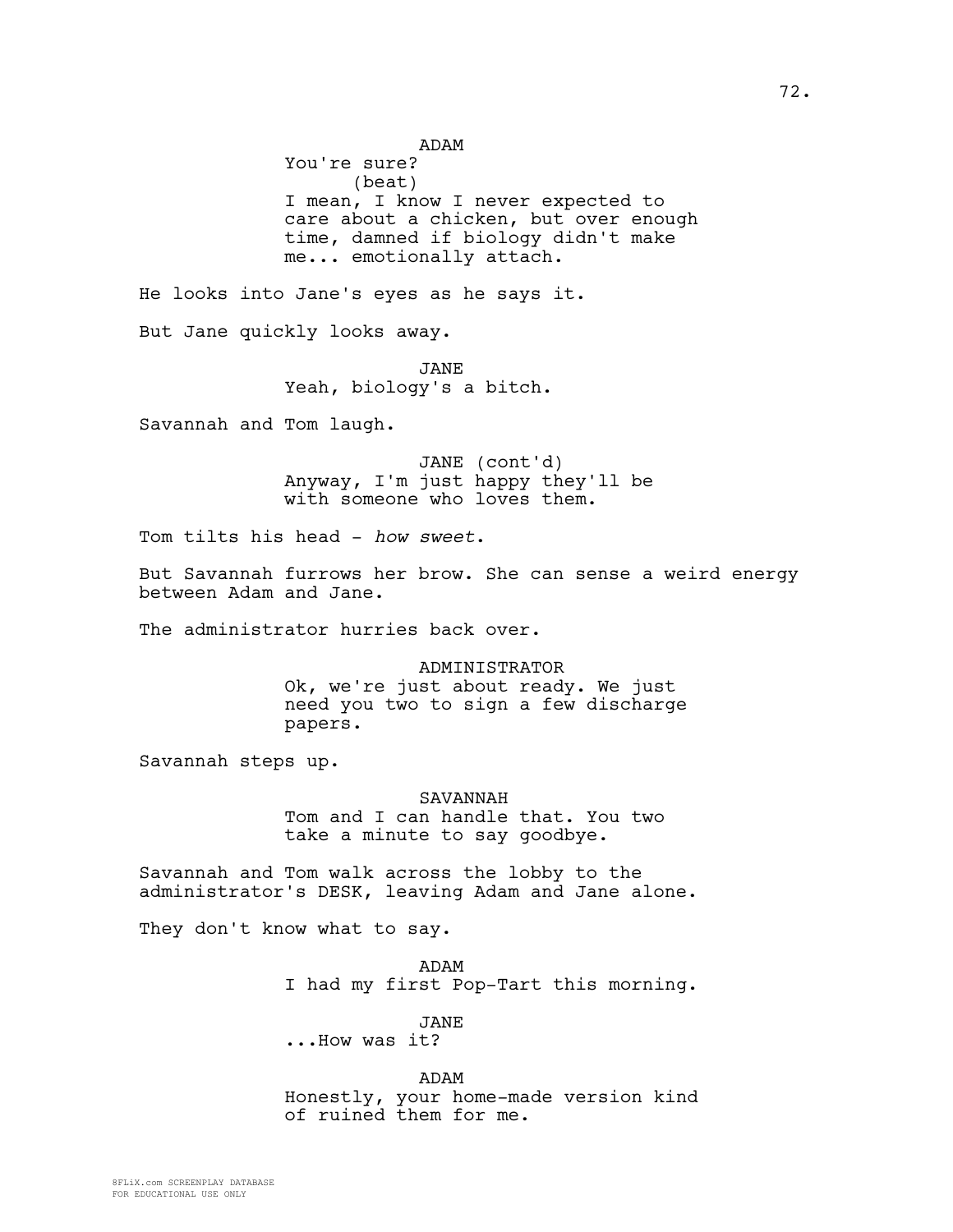Jane smirks.

JANE

I'll send you the recipe. You'll just need a steady supply of fresh, unpasteurized goat's milk.

ADAM

...So I'll hear from you?

Jane hesitates.

JANE I mean, I'm sure we'll see each other. We've got interviews--

ADAM But after all that. Are you still going to be in my life?

Jane tenses up. She glances over to Tom and Savannah, who are both watching her and Adam - not in a suspicious way. Just curious.

JANE

No.

Adam furrows his brow.

ADAM

I don't mean-- A phone call every few weeks. Old friends catching up...

It takes all of Jane's strength to get this out...

JANE We were two people trapped in a box. It messed with our heads. But now we're out of the box. (beat) Up there... that wasn't real. This is real.

Adam is hurt, but he refuses to show it.

Savannah and Tom walk back over, and Jane and Adam plaster on smiles.

SAVANNAH

Ready?

ADAM

Yep.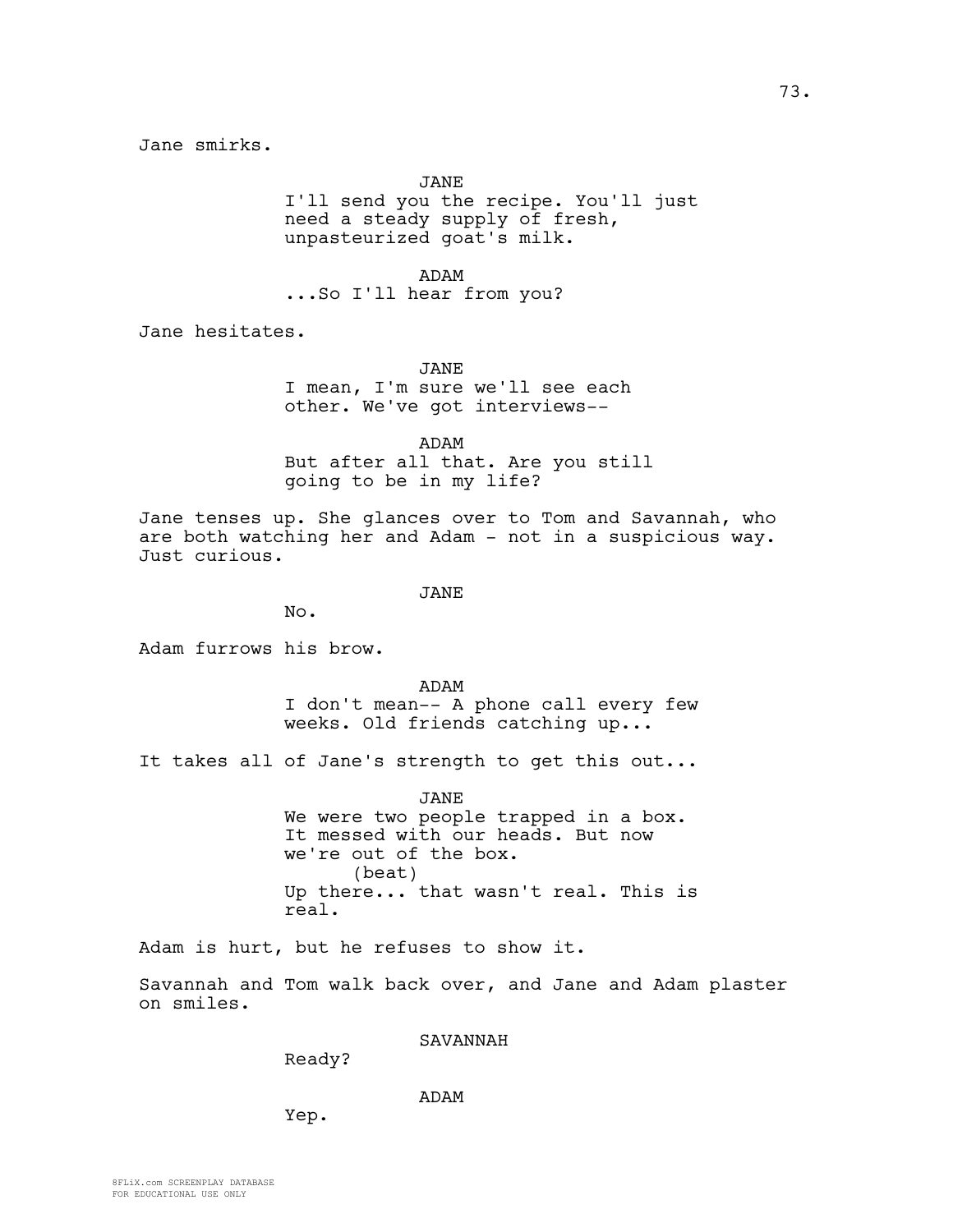Adam turns to Jane.

ADAM (cont'd)

So... Bye.

JANE

Bye.

Adam HUGS Jane. It's awkward.

Adam puts a hand on Savannah's back and leads her toward the door.

Jane takes Tom's hand and follows a few steps behind.

With every emotion buried deep down inside, the two couples make their way out into the frenzy...

CUT TO:

INT. TV STUDIO

Adam and Savannah, both looking handsome, give an exclusive TV interview to some TOP ANCHOR.

INT. MID-WESTERN HOUSE - DAY

With Tom sitting at the counter behind her, playing on his phone, Jane searches the inside of the fridge for something to eat.

It's filled with every kind of delicious food imaginable meats, cheeses, fresh fruits...

But after a hard look, Jane picks the CARTON OF EGGS.

INT. ELEGANT HOUSE - NIGHT

Adam and Savannah attend a loud, crowded party in a large gray house.

Savannah chats effortlessly with everyone in their circle, but Adam has to force his smile.

An OLD WHITE DUDE turns the conversation to Adam.

OLD WHITE DUDE And how are you getting on now that you're home?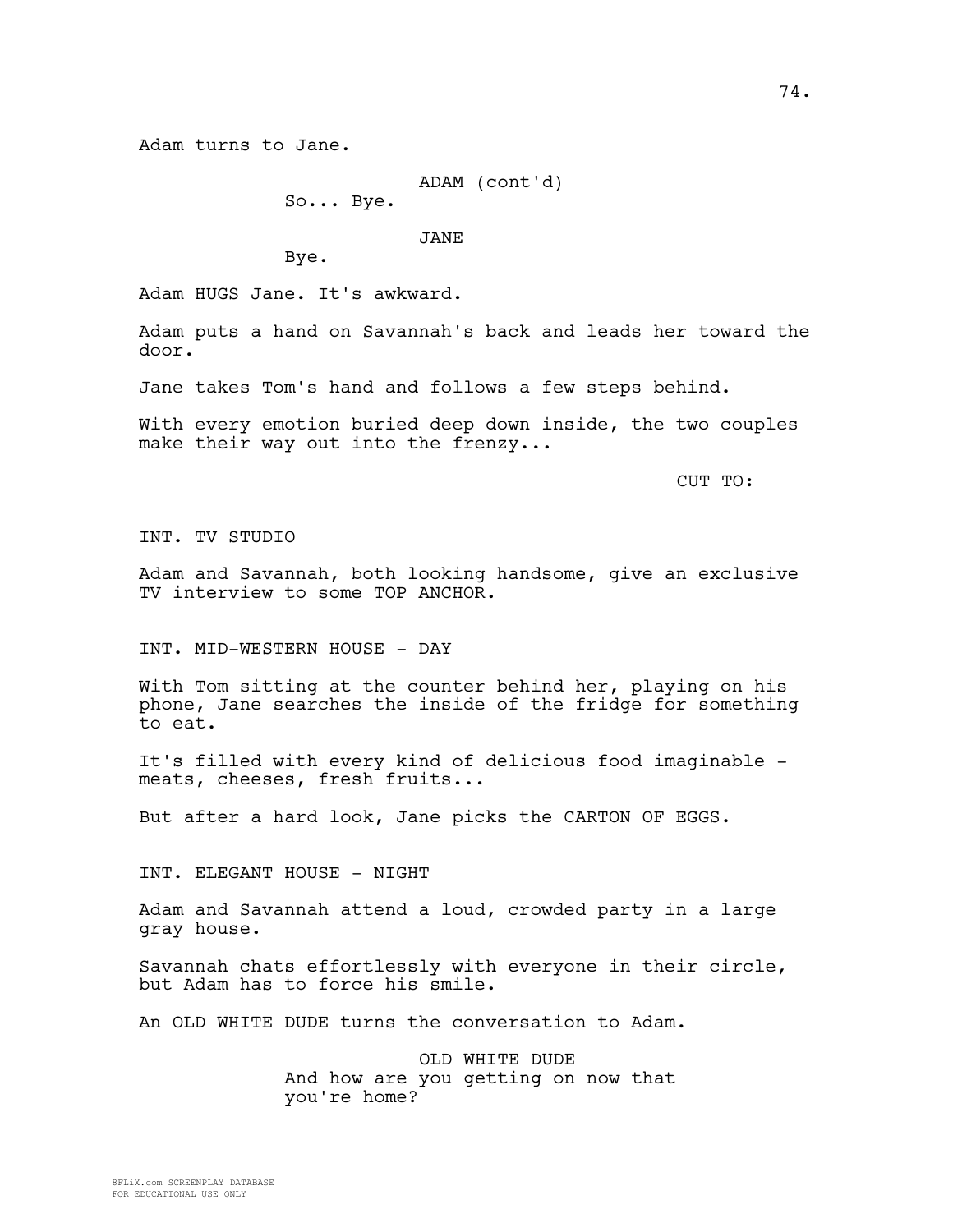ADAM Very well, thank you.

OLD WHITE DUDE I'd imagine the boredom must have been the worst bit...

ADAM

Uh, actually we were never really that bored. There were always things to do.

OLD WHITE DUDE For instance?

#### ADAM

Well, uh... we bet on chicken races, attempted to write the next great pop song, gave each other tattoos... Oh, and I did spend quite a bit of time trying to cross-breed a marijuana raspberry plant. Still working on that, actually.

The old white dude and all the other STUFFY PEOPLE stare blankly at Adam.

> ADAM (cont'd) Oh crap, marijuana's still legal, right?

Savannah puts on a manufactured LAUGH, and it works. Everyone laughs along. Except Adam.

EXT. MID-WESTERN SUBURBAN STREET - DAY

Tom and Jane stroll down a drab, gray street together.

TOM

So your parents arrive tomorrow, and then my parents will be here on Sunday, but they're gonna stay in a hotel. And then next week Sarah and Doug want to visit - well, really the whole Duke gang want to come up, but I figured that might be a bit overwhelming.

Jane is indeed looking overwhelmed.

Good call.

JANE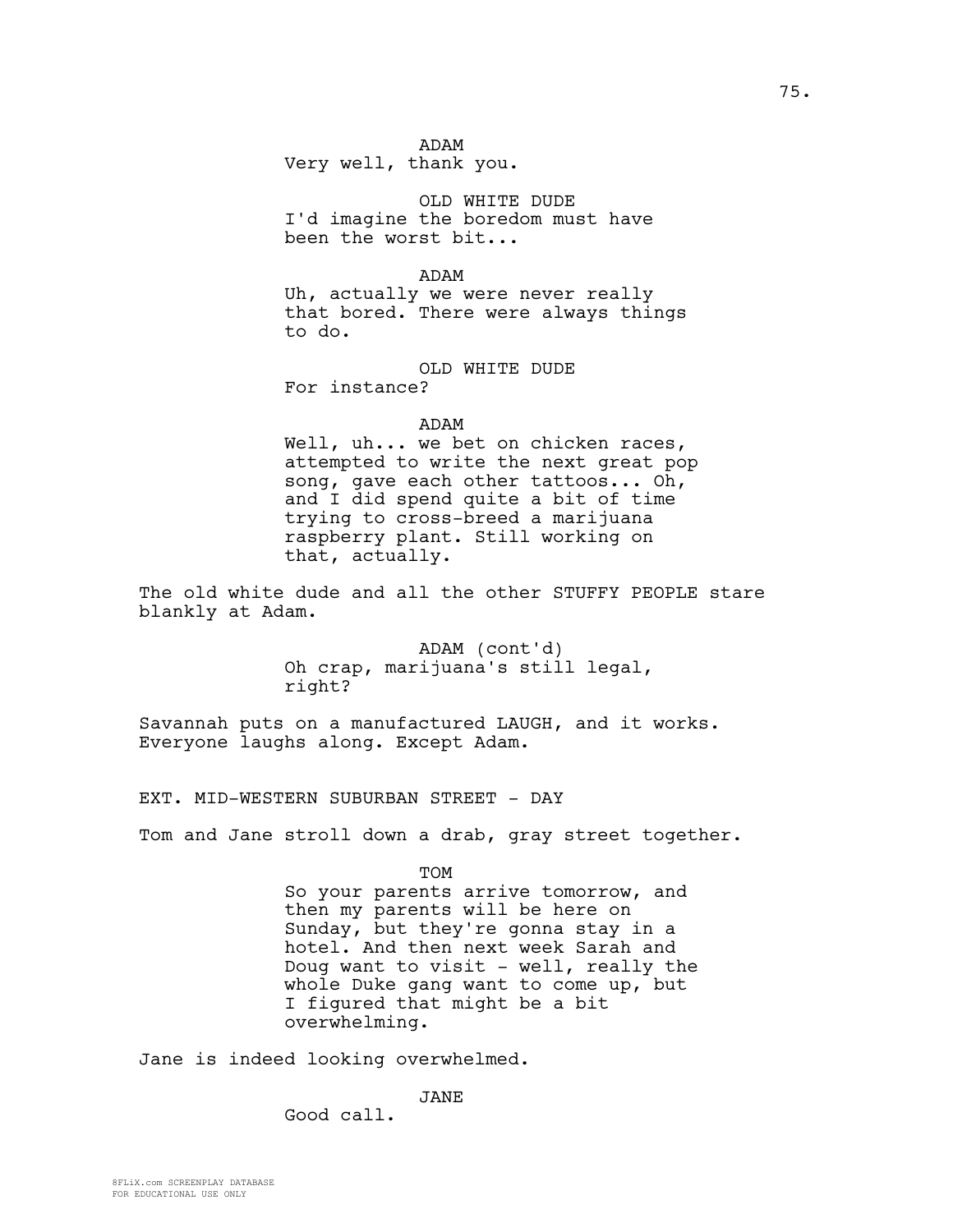INT. BEAUTIFUL (BUT GRAY) COLORADO HOUSE - NIGHT

Adam watches The Princess Bride in BED.

He glances over at Savannah, who sleeps soundly next to him. No snore, no drool.

INT. HALLOWEEN STORE - DAY

Jane wanders down an aisle in one of those year-round Halloween stores.

She finds what she was looking for - the life-size plastic SKELETONS.

She finds the most realistic one, pulls it into her arms as though it were a damsel in distress, and carries it toward the register...

INT. COLORADO HOUSE - DAY

Adam sits in front of a large CHICKEN COOP that's been set up inside an otherwise tasteful guest bedroom.

He plays with the hens, whom he's let out of the coop.

SAVANNAH (O.S.)

Agh!

Savannah stomps into the room carrying a HIGH-HEELED SHOE.

SAVANNAH One of them pooped in my shoe.

ADAM ...Are you sure it was them?

Savannah isn't having it.

ADAM (cont'd) Poop is a sign of love?

Savannah sighs.

SAVANNAH

Maybe we should talk about moving the coop outside... Or at least keeping the chickens in the coop...?

Adam's shoulders sink.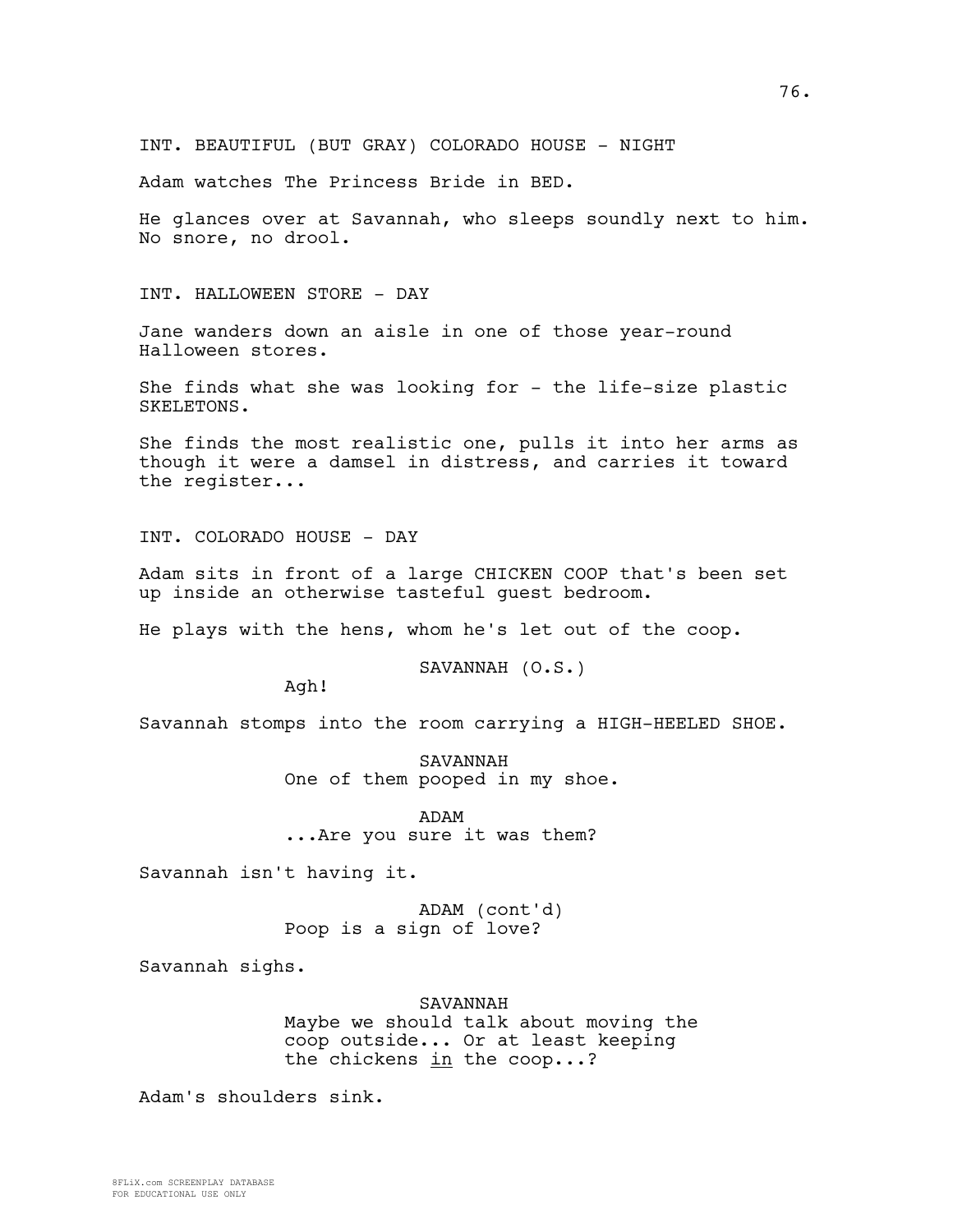Jane sits on the floor of her and Tom's apartment hunched over her LAPTOP.

She has GUIDEBOOKS and MAPS laid out on the floor around her.

Tom tiptoes into the room...

TOM

Hey, crazy... Planning a jail break?

Jane looks up with the first real smile we've seen on her in quite a while.

> JANE Let's take a trip.

> > TOM

A trip?

JANE Yeah! Let's go somewhere we've never been, somewhere just you and me.

**TOM** 

...Like Paris?

Jane hesitates.

JANE I was thinking somewhere a little more remote? ...Maybe Iceland?

**TOM** 

Iceland??

JANE

To see the Northern Lights! It would be so romantic, and, ya know, it'd give us a chance to really reconnect.

Tom sits down on the floor with Jane.

TOM Sweetie. This is our home. This is our life. This is where we need to connect.

Jane has no response.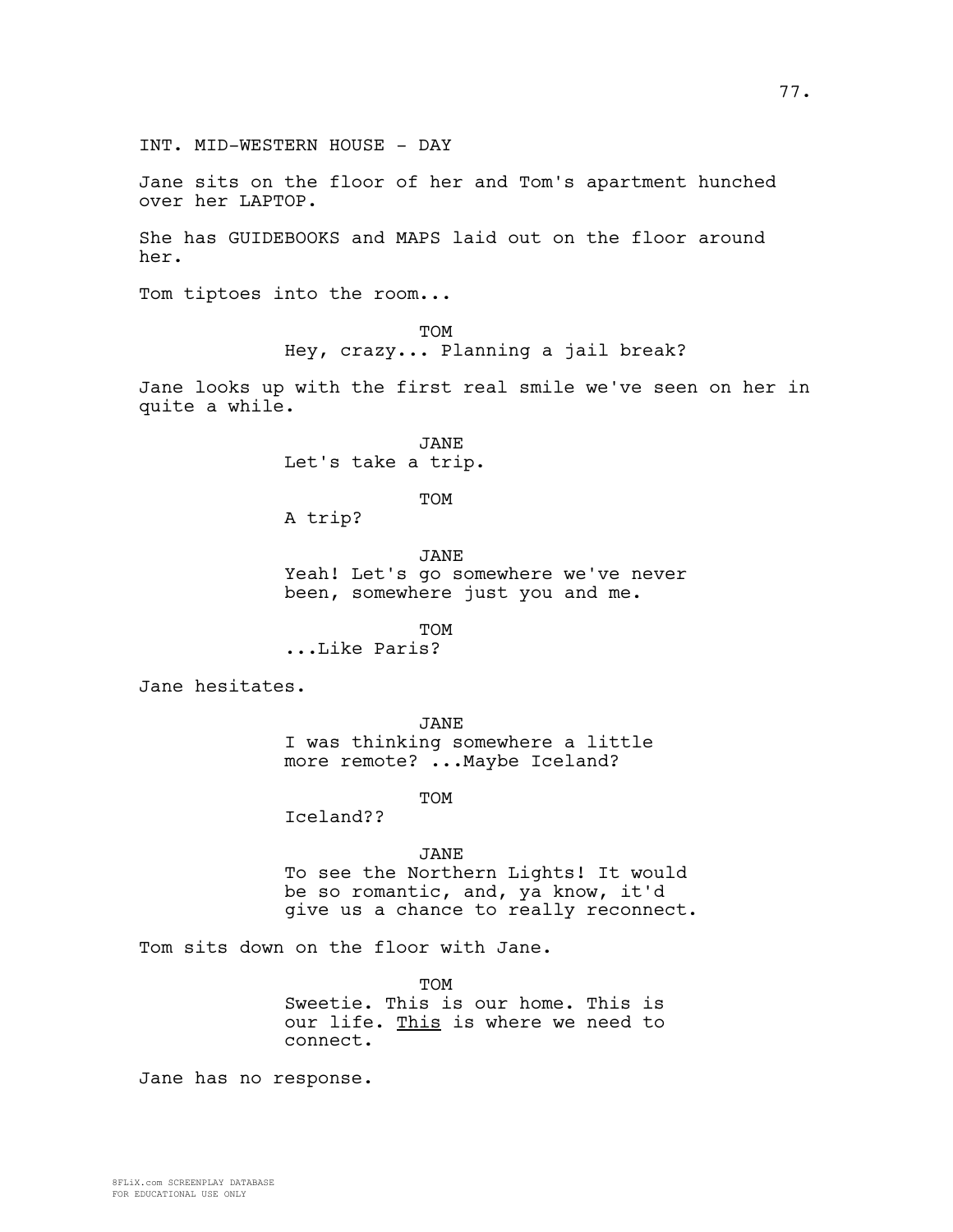TOM (cont'd)

Look. I know you can't stand being in one place for too long - I honestly don't know how you kept your sanity on that rocket.

Jane looks down at the floor.

TOM (cont'd) But I think it's finally time for us to lay down some roots, you know? Just be in one place, together, for the long haul. No more deployments. No more... putting our life on pause.

That last comment digs into Jane.

JANE

...I'm sorry I put your life on pause.

TOM

No! That's not-- I have a great life, I do. And you've had these crazy adventures. But now it's time for us.

His smile fades as he feels the need to ask...

TOM (cont'd)

Right?

Jane stares into Tom's eyes.

JANE Tom. I need to tell you something...

CUT TO:

INT. LIMO - DAY

Dressed in business attire, Adam and Savannah ride in the back of a limousine. Savannah is typing away on her phone.

> SAVANNAH So we just have fifteen minutes for this photo-op and then we'll head straight to the event.

> > ADAM

Ok.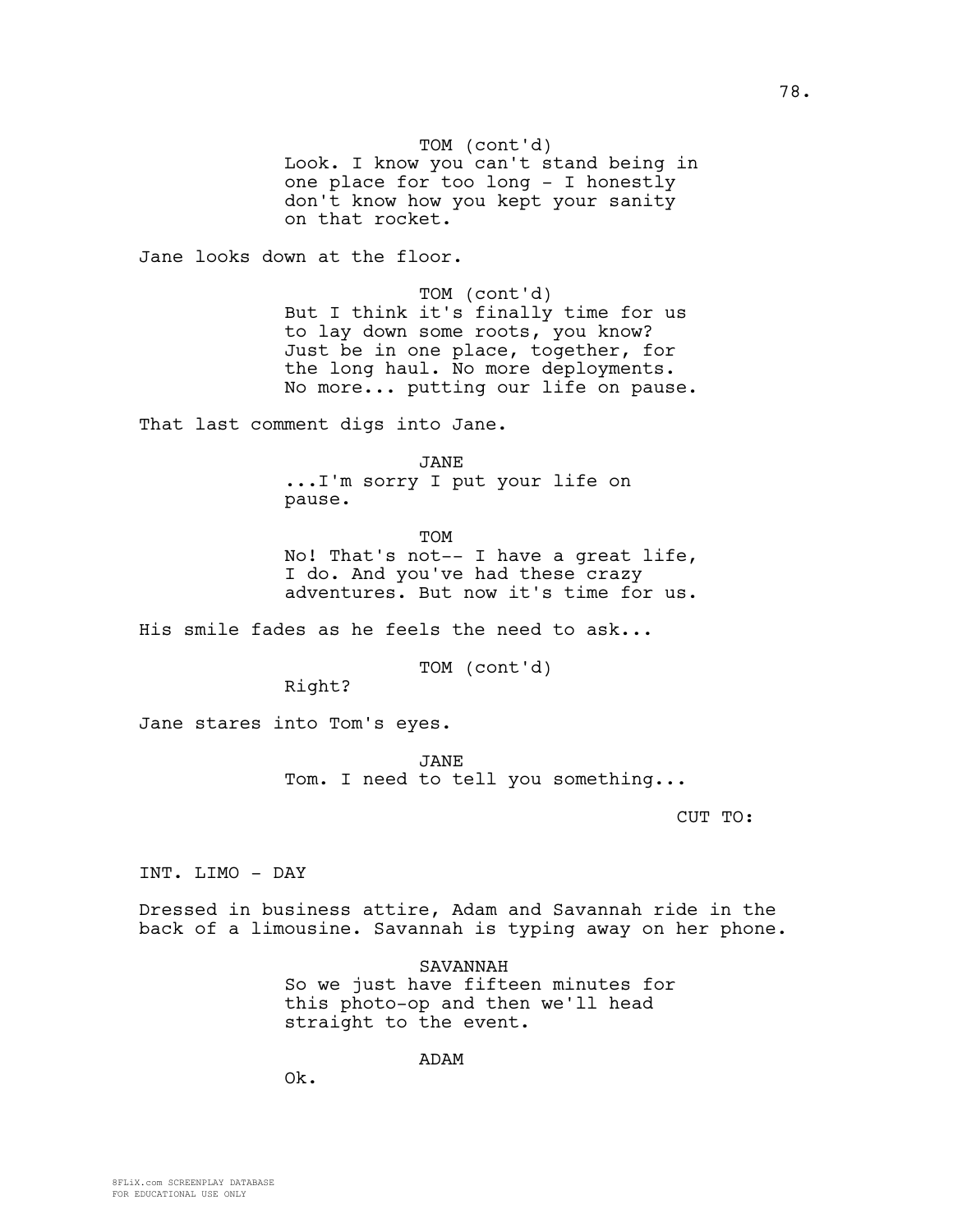Adam looks out the window. Savannah notices that he's not fully there. She sets down her phone.

> SAVANNAH Hey. Everything alright?

> > ADAM

Yeah.

Savannah waits, and Adam relents.

ADAM (cont'd) ...We've just been so booked since I got back.

# SAVANNAH

...I know.

ADAM

Can we - I don't know - pull back a bit? I feel like we haven't had any time to talk.

SAVANNAH ...We have time right now.

Adam sighs. He turns back to the window.

SAVANNAH (cont'd) Baby, I'm the governor.

ADAM

I know.

SAVANNAH I have a lot of responsibilities, I can't just--

ADAM Half your schedule is photo-ops.

SAVANNAH

That's the job!

Adam shakes his head.

SAVANNAH (cont'd) What. What is it you want to tell me that there's no time for?

Adam snaps.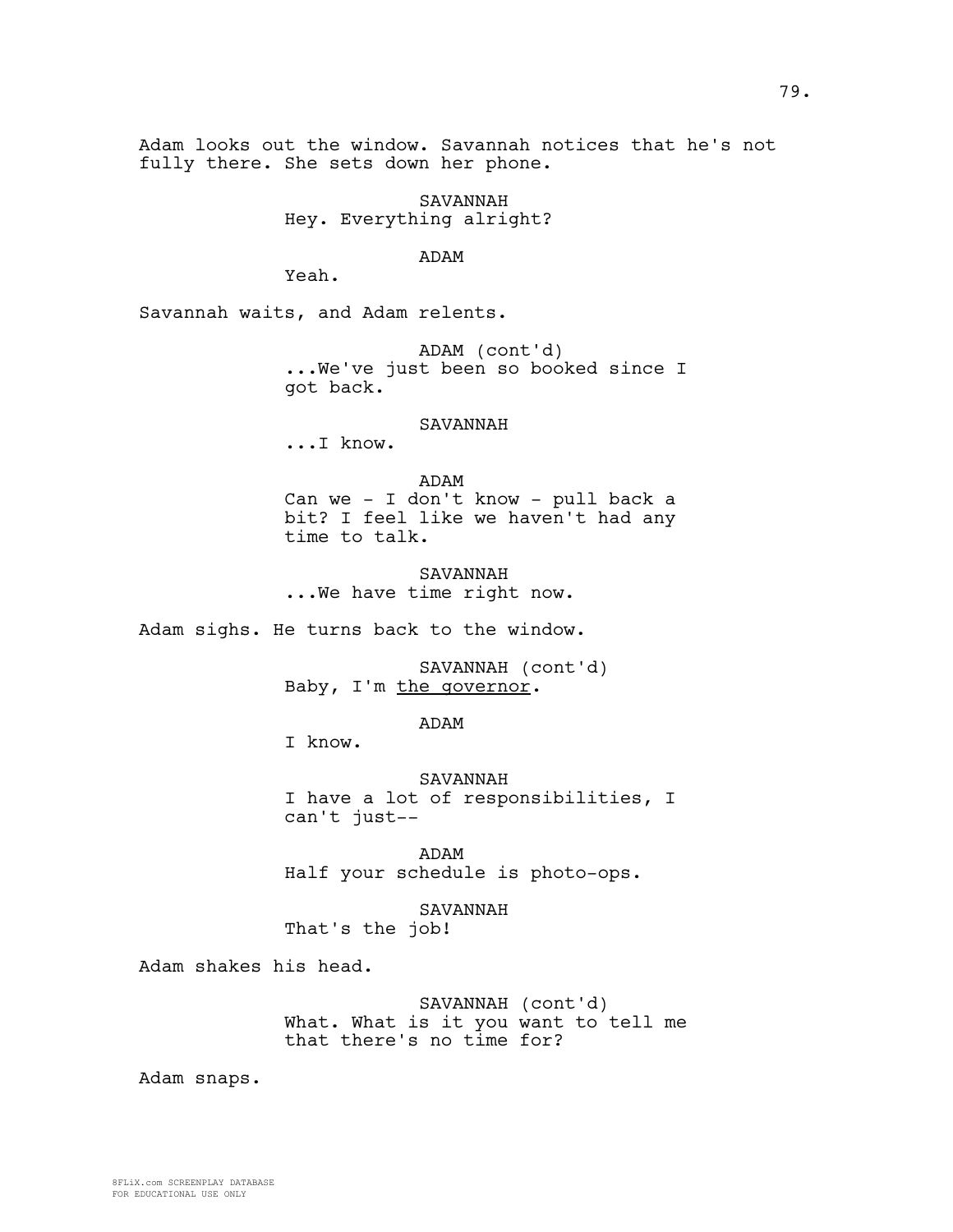How about the time that Benson tried to kill me, but Jane saved me by axing her in the back!

Savannah's SHOCK is quickly interrupted by the LIMO DRIVER RAISING THE PARTITION.

Adam and Savannah both watch the partition slowly go up *whoops*.

They take a moment to reset.

SAVANNAH ...Is that what you want to talk about?

ADAM

...No.

Savannah nods. She's a smart woman...

SAVANNAH See. I think I know what you want to talk about... but I really don't want to talk about it. (beat) So if you could just tell me that the thing you want to talk about is over, maybe that would be enough.

A silent moment.

ADAM

It is.

SAVANNAH

Good. (beat) Are we good?

## ADAM

Yeah.

Savannah takes Adam's hand. They look into each other's eyes.

> SAVANNAH I'll see what I can cancel over the next few weeks.

> > ADAM

Thank you.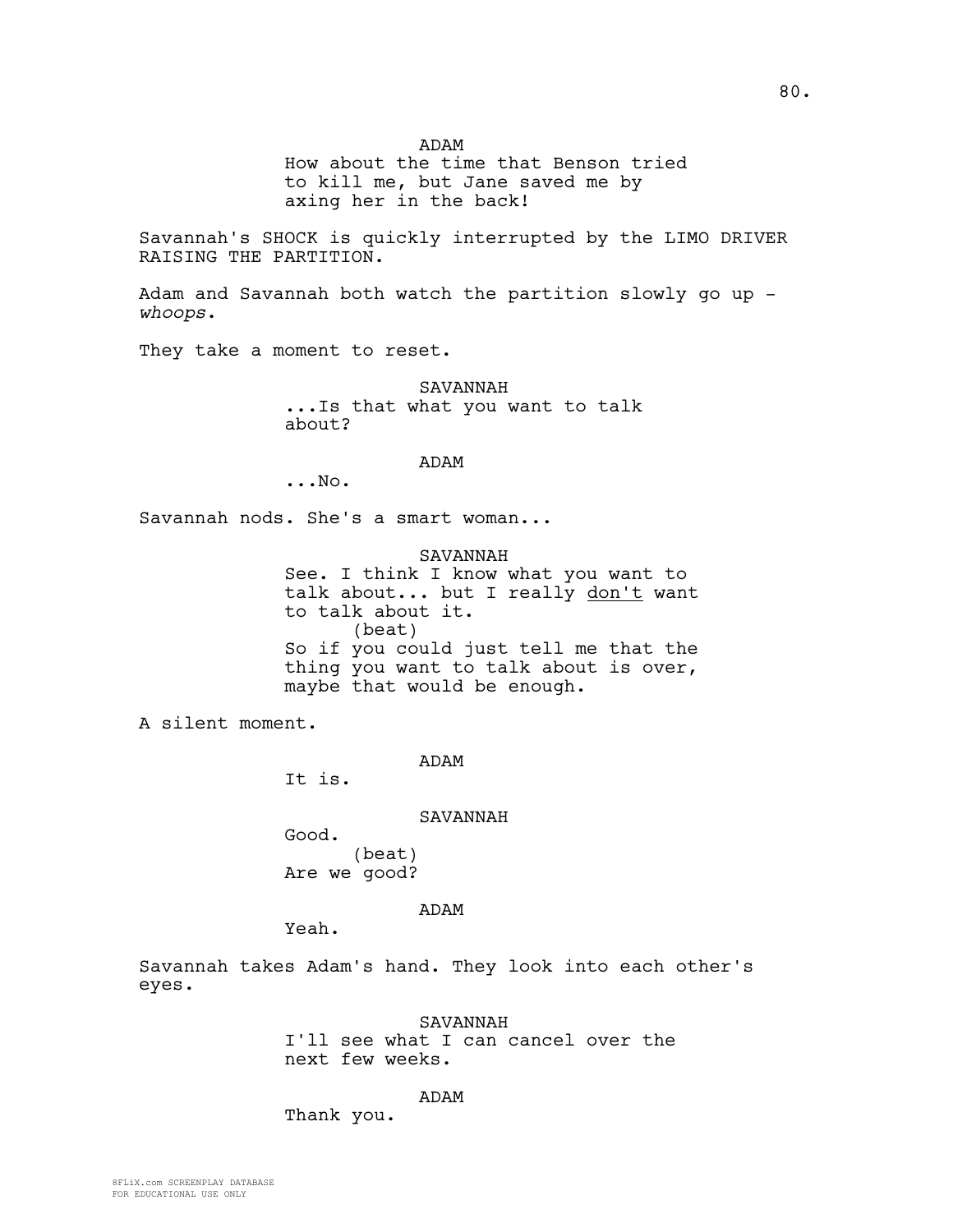What?

CUT TO:

EXT. THE WHITE HOUSE - NIGHT

Like everything else on Earth, the facade of the White House looks a bit drab and gray as Adam and Savannah arrive in formal attire.

Adam takes the building in with a wary look as he and Savannah are ushered inside.

INT. STATE DINING ROOM, WHITE HOUSE - MOMENTS LATER

We enter the state dining room with Adam and Savannah and are met with VIBRANT COLORS for the first time since space.

The room has the magical glow of CANDLELIGHT and the entire ceiling is decorated with GLITTERY GOLD STARS, very much like the ones we saw in space.

And directly in the center of the room, talking to some group of DIGNITARIES, stands Jane.

Her dress is an emerald green that's perfectly complimented by the stars.

Adam's eyes are immediately drawn to her - she's the jewel in the center of the crown.

Of course, Savannah sees Jane, too.

She links her arm in Adam's and offers him a reassuring smile as they walk into the room, meeting Jane in the middle.

Jane excuses herself from her conversation and turns to Adam and Savannah with immense composure - especially for someone who is pushing down every feeling she has.

> SAVANNAH Jane, you look lovely.

JANE Thank you, so do you.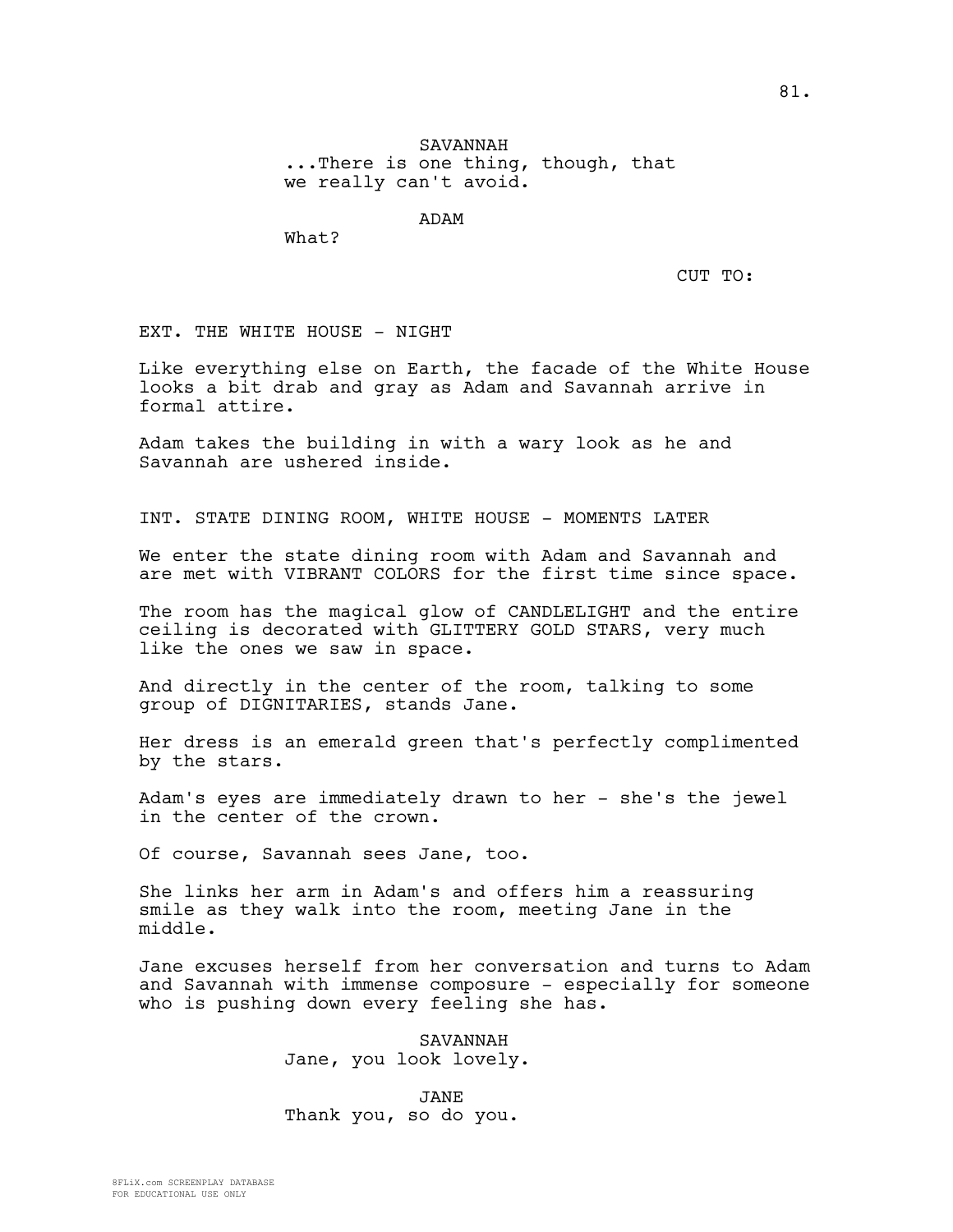...Long time.

JANE ...It's been four days.

ADAM (genuinely surprised) Seriously? Man, time is effed down here, too.

Savannah steams ahead, eager to get past the pleasantries so they can talk to someone - anyone - else.

> SAVANNAH Where's your charming husband?

> > JANE

Oh, um. Well, the story for tonight is that he has the flu, but um, we're actually splitting up.

## SAVANNAH

You're what?

Jane is careful to keep her eyes focused on Savannah as she explains...

JANE

Yeah, I know, it probably seems... And Tom really is the most wonderful man. I think, maybe, when we got married, I thought that was enough you know, the fact that we made sense for each other, or something? But it never quite worked. As much as I wanted it to. It just wasn't... meant to be.

Adam has no idea what to say. He looks both relieved and devastated.

Savannah, on the other hand, is a bit annoyed with Jane's rather inappropriate level of honesty in this social situation.

SAVANNAH

Wow. Poor Tom.

JANE Oh, he's better off, I promise.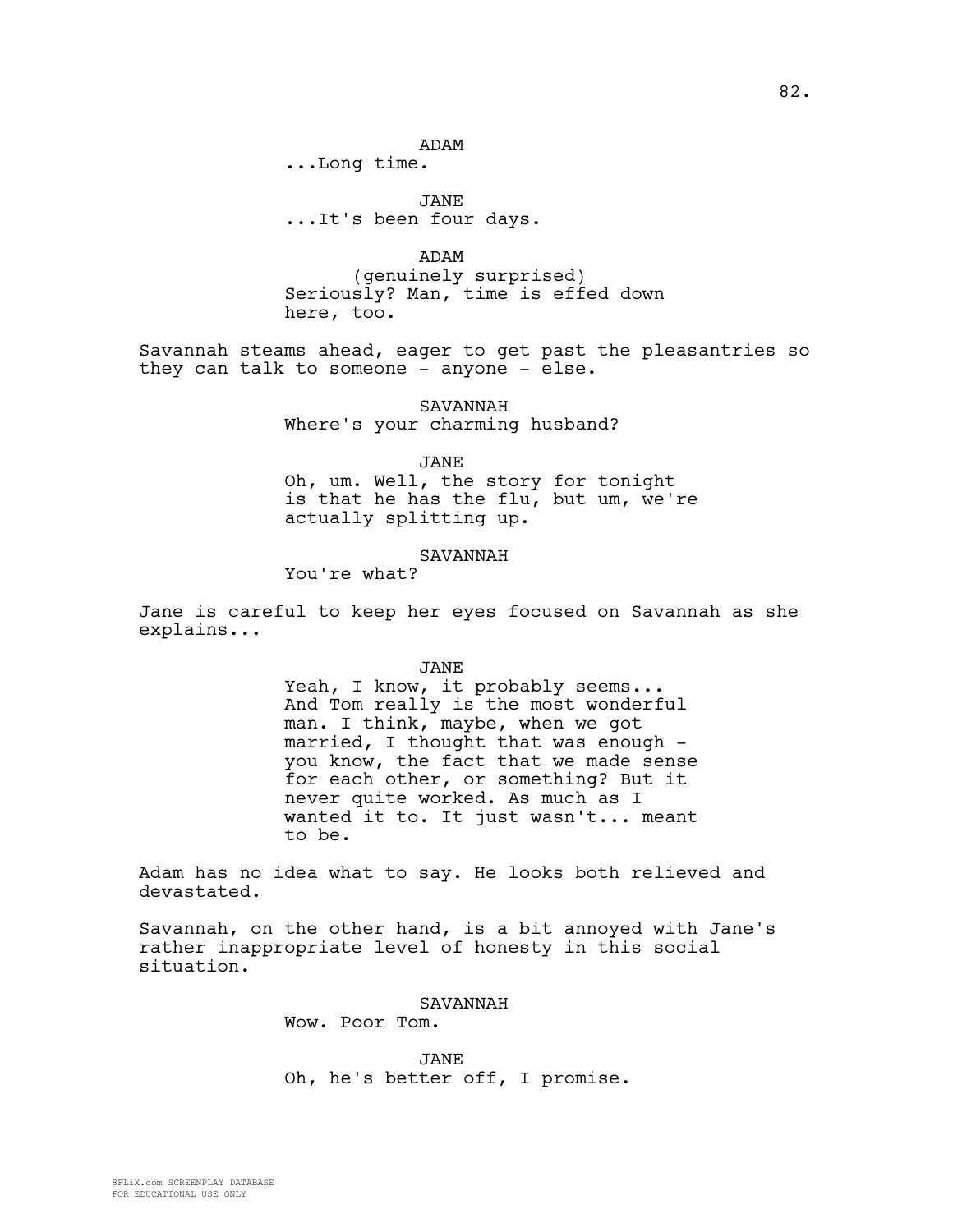## SAVANNAH

I'm sure.

Jane raises an eyebrow, but let's it slide.

SAVANNAH (cont'd) So! Don't let us keep you from mingling.

Jane gets the message.

#### JANE

Oh. Yep. Ok.

Savannah leads Adam away. He resists the urge to look back at Jane.

INT. STATE DINING ROOM, WHITE HOUSE - LATER

Everyone eats DINNER at round TABLES.

Jane and Adam sit at separate but adjacent tables.

They're BACK TO BACK - each very aware of the other's presence behind them, but trying their best to entertain their tables of distinguished GUESTS.

An elegant woman in her sixties comes up between Adam and Jane. They both turn to her.

> JANE Madame President.

The PRESIDENT has a coy smile.

PRESIDENT Captain, Lieutenant... I hear that you are both excellent dancers.

ADAM

Oh, uh...

PRESIDENT Please. Won't you honor us with a dance?

The guests at their two tables all coo their excited agreement.

Jane and Adam both demure.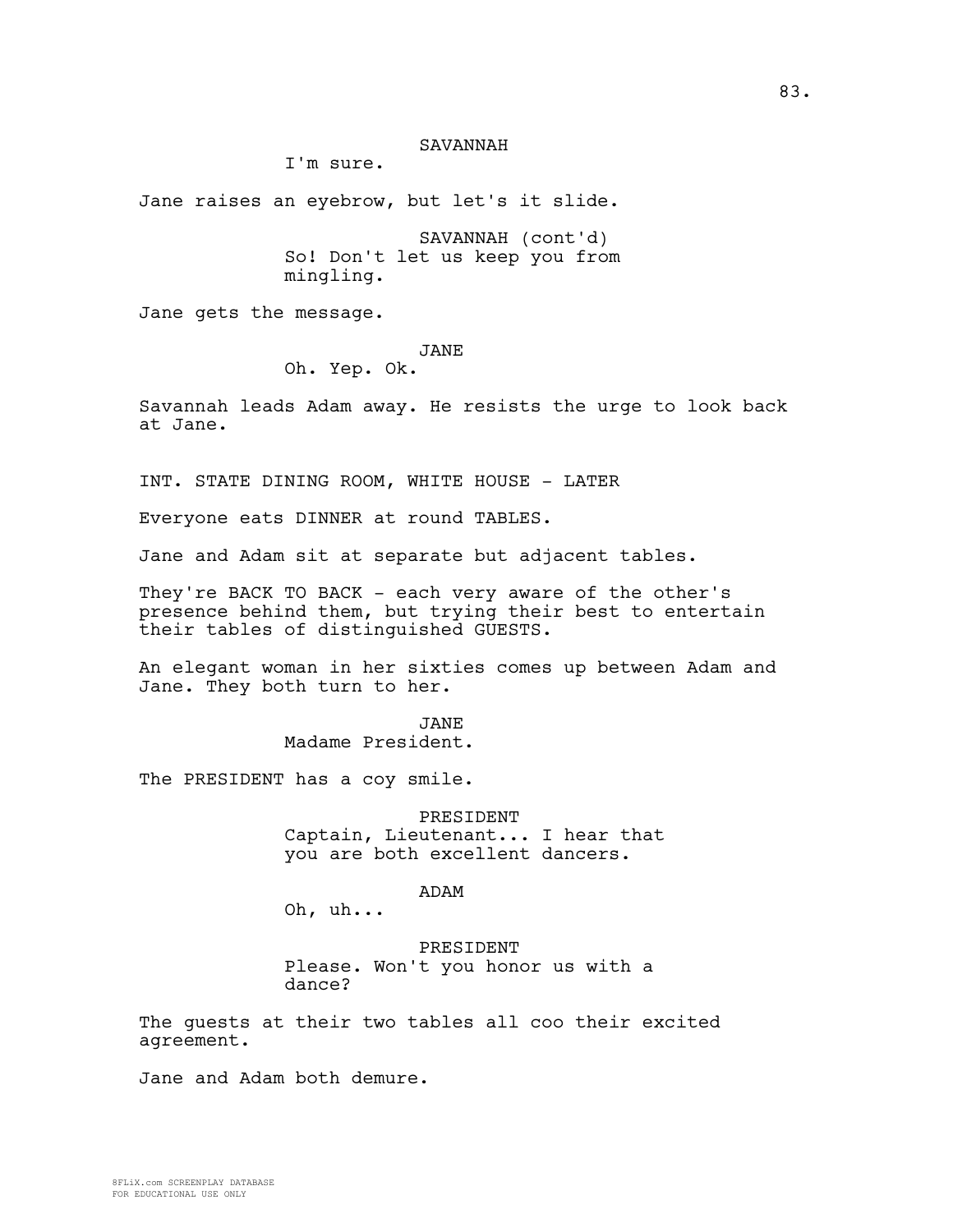JANE

Oh, no...

ADAM I don't think--

PRESIDENT

I insist.

Adam looks to Savannah. Every muscle in her neck is tensed, but with a flick of her head, she gestures for him to go dance - *the President is asking you to dance, you dance!*

Adam looks to Jane, who looks squarely into his eyes. He extends a hand, and she takes it.

They stand to gentle APPLAUSE from the whole room and make their way onto the dance floor.

The six-piece ORCHESTRA plays a dreamy WALTZ.

Adam and Jane arrive in the center of the room under those golden, glittery stars.

They hold there for a moment, looking into each other's eyes with a mix of longing, sadness, and distance.

Without a word, they sink into a perfect Viennese waltz.

It's as if their feet don't touch the ground.

They completely forget about the rest of the world. It's just the two of them again, twirling through the stars.

Savannah watches them carefully, not angry or jealous, but stunned.

Indeed, everyone looks a bit stunned. This is not what anyone expected from a pair of astronauts...

Adam and Jane keep their eyes locked on one another throughout the dance.

They don't want it to end, but it does.

The song finishes, and a few seconds later, their magical world is shattered by APPLAUSE.

Their eyes finally break apart as they awkwardly acknowledge their audience and return to their seats.

So close to each other, and yet apart once again.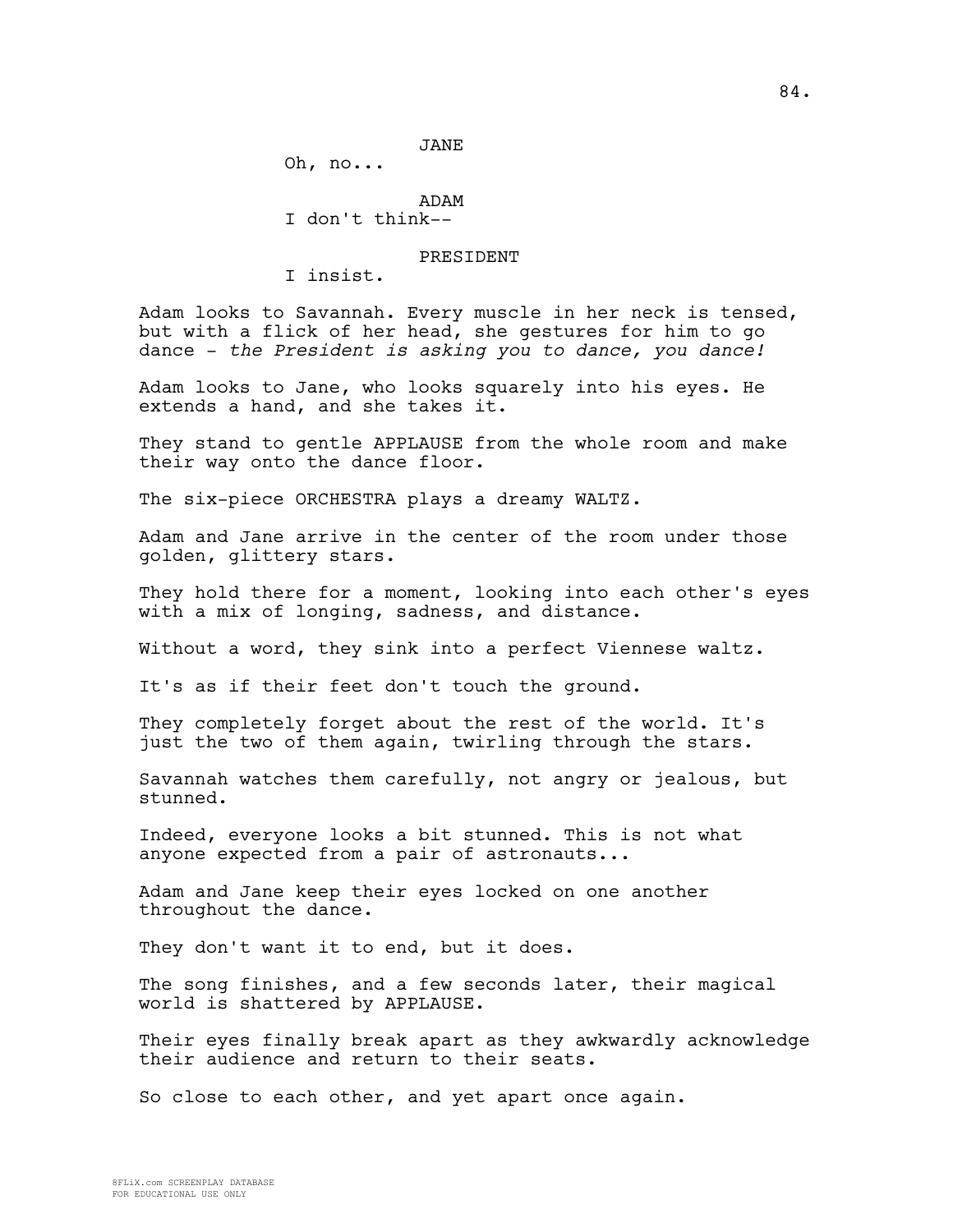CUT TO:

INT. STATE DINING ROOM, WHITE HOUSE - LATER

The evening is coming to an end. Everyone is saying their goodbyes and making their way to the exit.

Adam and Savannah offer their thanks to the President - Savannah in particular is rather effusive.

As they small talk, Adam glances over at Jane, who sits alone at her table in no rush to leave.

She's STARING back at him.

The President offers her hand to Adam, pulling him back into the conversation. They shake, and the goodbyes are done.

Savannah takes Adam's hand and directs him toward the door.

He steals one more look back at Jane as they make their way out of the room.

Jane watches them go with a look of solemn resignation.

EXT. THE WHITE HOUSE - NIGHT

Savannah and Adam walk out of the White House toward their waiting LIMO, but Adam stops a few steps short.

Savannah turns to him with a questioning look.

But when she sees his face, she knows exactly what's about to happen.

Even so, they stand in silence for a moment.

SAVANNAH

Just say it.

ADAM ...You're Victor Laslo.

SAVANNAH

...What?

ADAM You're the one I loved first. You're the right choice.

Savannah gets it now.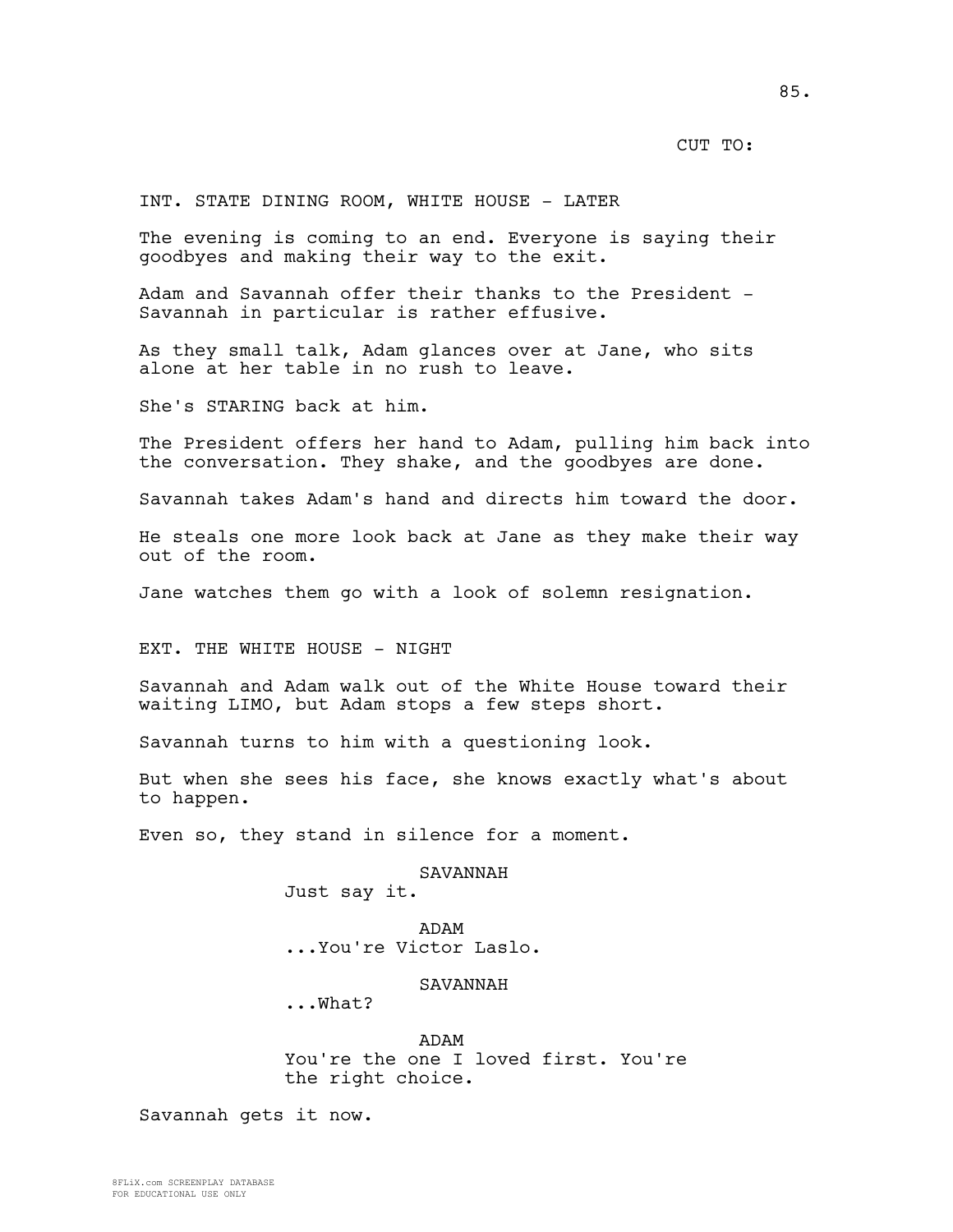SAVANNAH Casablanca? ...So that makes you Ilsa? Adam nods. SAVANNAH (cont'd) ...But you're not getting on the plane with me. Slowly, Adam shakes his head. Savannah takes a deep breath. SAVANNAH (cont'd) Is it because "Rick" is a selfish dick and asked you not to? ADAM No! No. She wouldn't do that. (beat) This is all on me. A quiet moment. SAVANNAH ...It's not a perfect metaphor, is it. Ilsa didn't really choose - she just did what Rick said. Adam considers. ADAM I am an empowered, feminist Ilsa. Through her heartbreak, Savannah smirks. ADAM (cont'd) ...I do love you. SAVANNAH I know. Savannah steps over to Adam and gives him a tender KISS on the lips, which he returns.

She turns and gets into the limo. Adam watches her go.

INT. STATE DINING ROOM, WHITE HOUSE - MOMENTS LATER

Just a few stragglers remain inside the State Room. Jane is still alone at her table.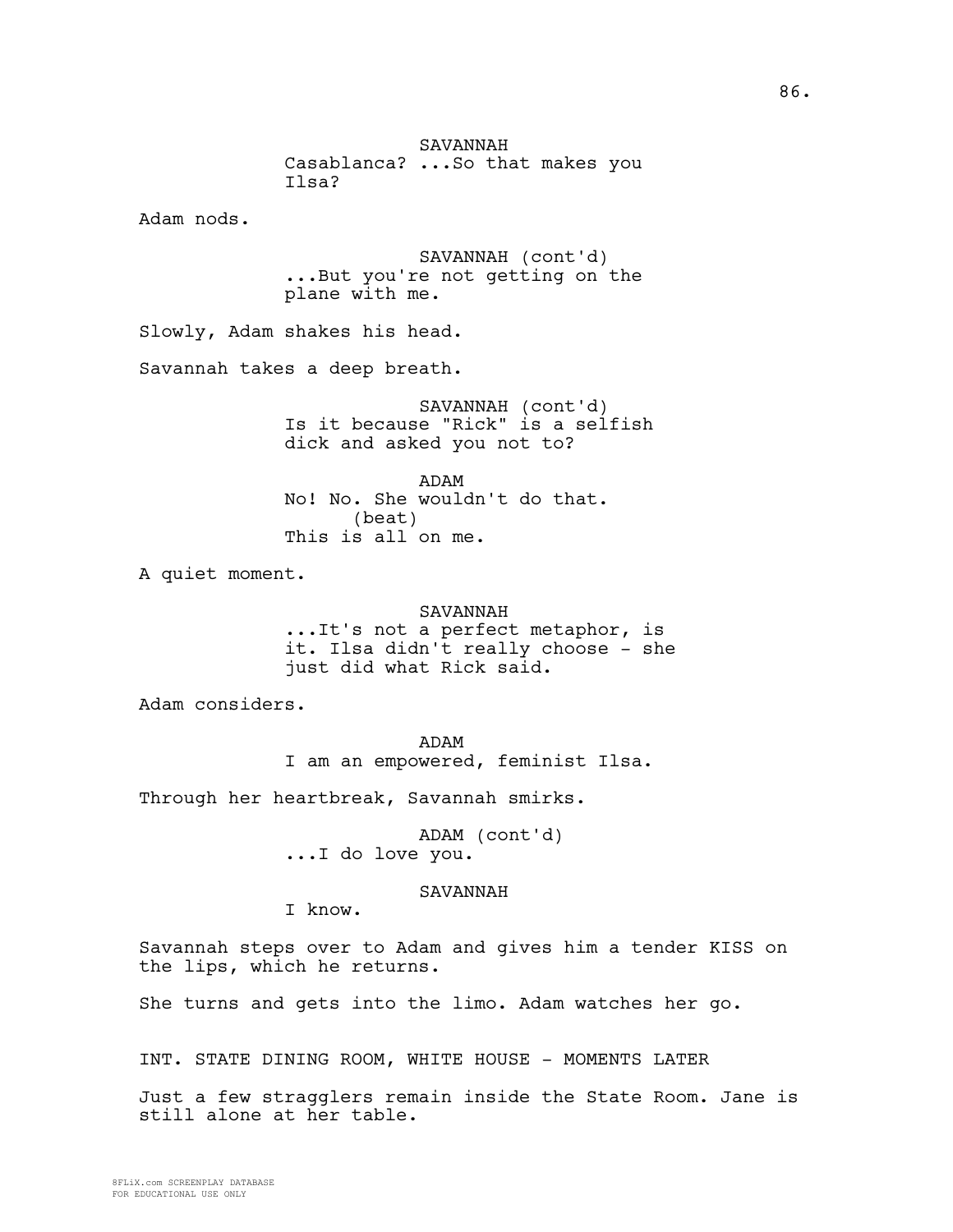With a sigh, she drinks the last swig of her WATER and stands. She saunters across the center of the room toward the exit. That's when Adam appears in the doorway. Their eyes lock. Adam steps over to Jane. He meets her in the middle of the dance floor under those glittering stars... JANE Hi. ADAM Hi. JANE ...Where's Savannah? ADAM I'm not getting on the plane. A heavy pause. JANE ...What? ADAM Casablanca. JANE Oh! (beat) Never seen it. ADAM You've never seen Casablanca?? JANE No, is it good? Adam knows Jane is teasing him, but it still makes his brain hurt. ADAM It's only, like, the best movie of all time. JANE

> ...Then why did we watch The Princess Bride so much?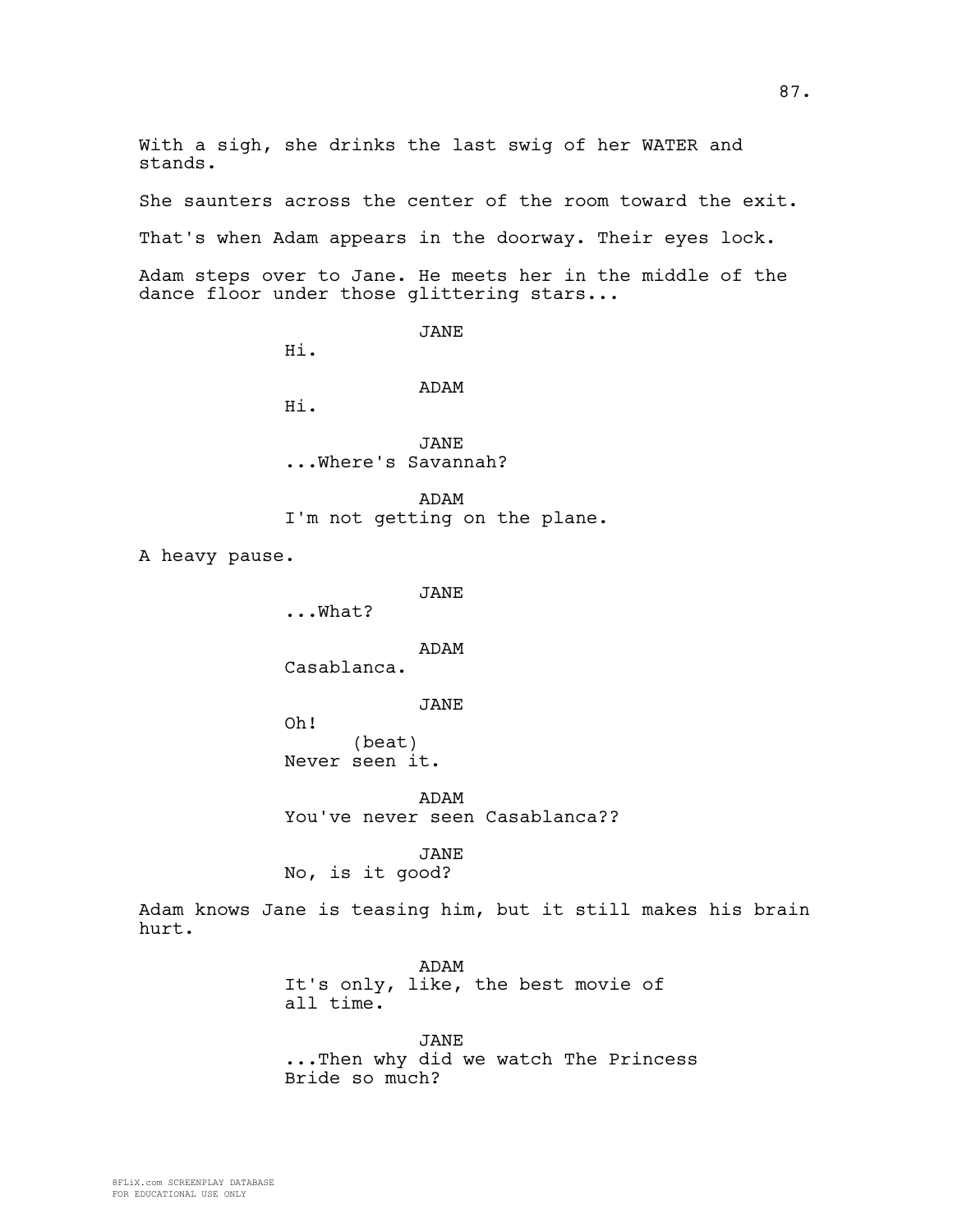ADAM There are guilty pleasure movies and then there are actual cinematic classics-- JANE

Hang on. Let's get back to the plane you're not getting on? What's that mean?

Adam KISSES Jane.

```
JANE (cont'd)
```
...Oh.

## ADAM

Yeah.

They both smile from ear to ear.

JANE

So, um, ok then.

A quiet, happy moment.

ADAM You wanna go... get a drink?

Jane's hands fall to her stomach...

JANE Um, we probably shouldn't--

ADAM Oh my god, are you pregnant??

JANE

What? No!

ADAM Oh, sorry! You touched your stomach--

JANE

So??

ADAM I don't know! We also had all that unprotected sex...

JANE Is that why you're picking me?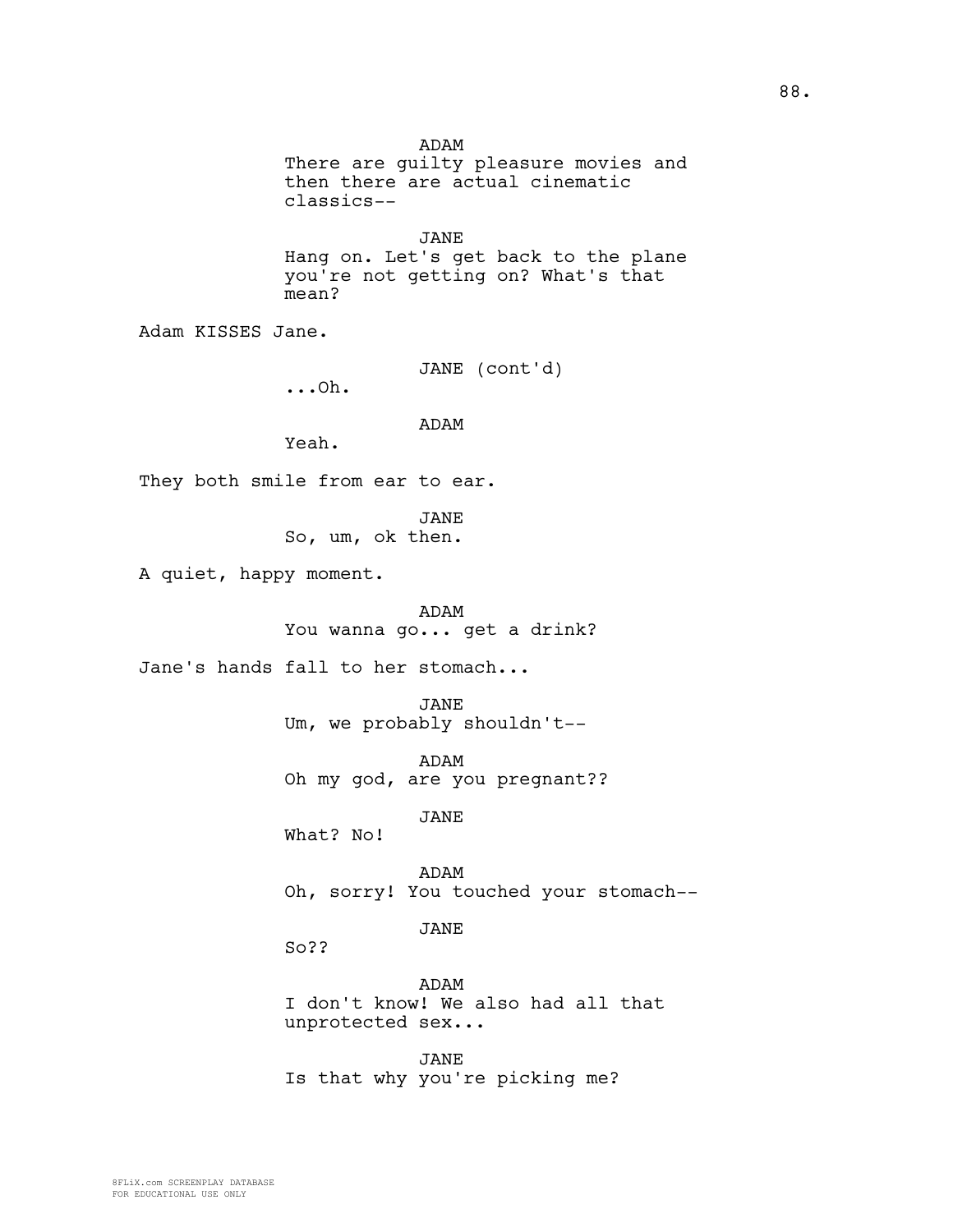No!

JANE Dude. If this is just your biological urge to procreate--

ADAM

No, god! I choose you. Not because I chemically attached - which I did or because I want to have your babies - which I do - but because... we're meant to be.

Jane grins.

JANE ...Lame. We're all robots.

They share a smile. Adam leans in to kiss her, but Jane stops him.

> JANE (cont'd) What I was going to say... was that we should probably keep this on the down low for a while.

Adam steps a bit closer to Jane anyway.

ADAM

Right. That makes sense.

Their faces are inches apart.

JANE We don't want to... cause a stir.

ADAM Absolutely. No stirring...

They KISS.

SNAP.

Jane and Adam turn to see a White House PHOTOGRAPHER taking a picture of their kiss.

Jane and Adam both scowl - *well, shit*.

But then Jane has a thought...

JANE ...You wanna take a trip?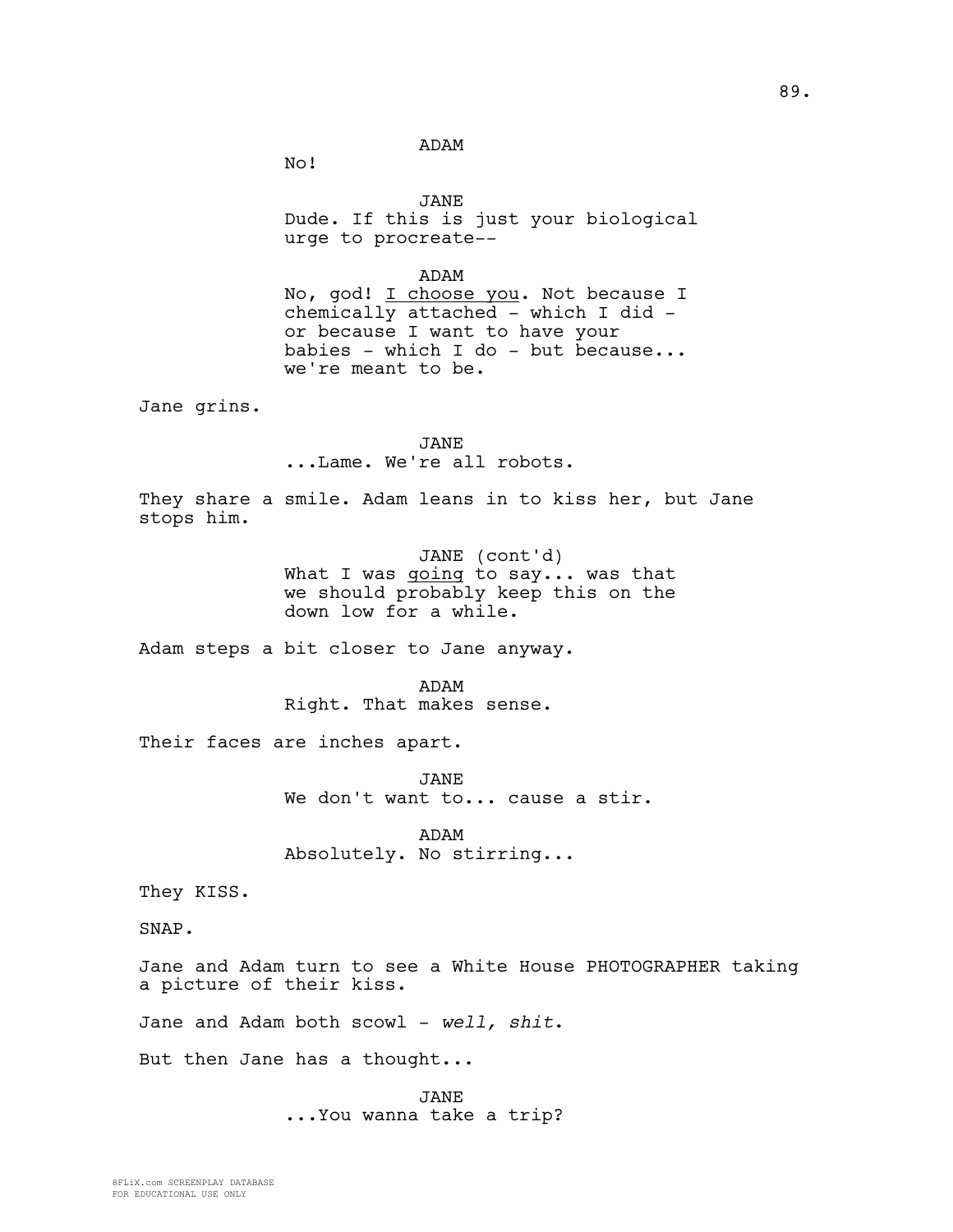90.

CUT TO:

INT./EXT. A BEAUTIFUL BED - NIGHT

In vibrant, magical color, Jane and Adam lie tangled together in a luxurious KING-SIZE BED with just the light of the moon illuminating their faces.

> ADAM What should we do tomorrow?

JANE ...Ok, I know this might sound crazy, but what do you think of renting Aliens?

ADAM You want to watch Alien again??

JANE

No, Aliensss - the second one.

As they argue, we slowly pull back to reveal that this beautiful bed is in a clear, glamorous YURT in the middle of the woods.

> ADAM No. No, no, no. Never.

JANE Oh, come on! It's like our movie.

ADAM

What about Casablanca?

JANE ...We can watch that, too! Make it a double feature.

We drift away from Jane and Adam and up to the night sky where we see the surreal, magical NORTHERN LIGHTS.

> ADAM (O.S.) Then how 'bout Casablanca and The Princess Bride?

JANE (O.S.) How about all three?

ADAM (O.S.) You know we're in Iceland, right?